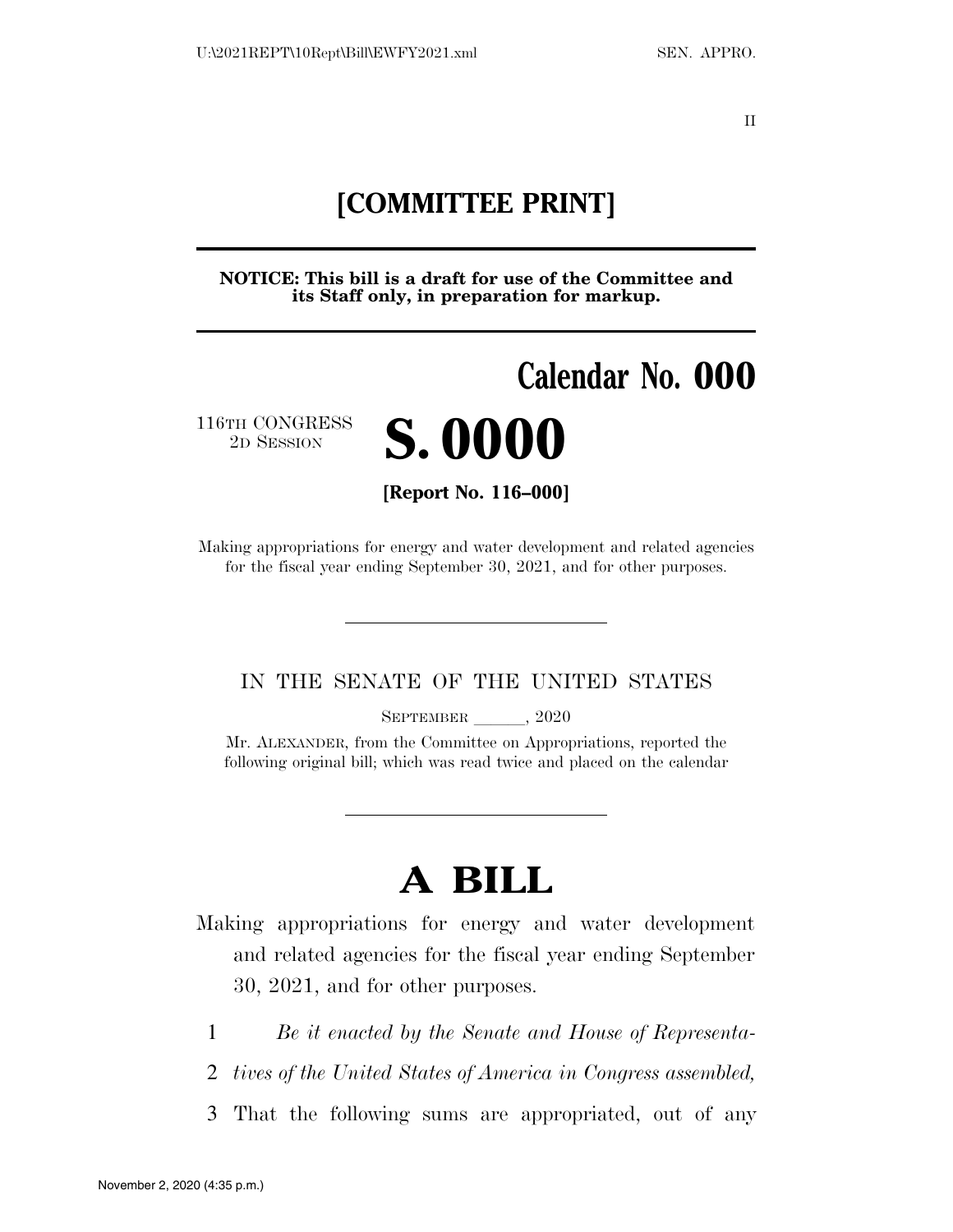$\mathfrak{D}$ 

 money in the Treasury not otherwise appropriated, for en- ergy and water development and related agencies for the fiscal year ending September 30, 2021, and for other pur-poses, namely:

 TITLE I CORPS OF ENGINEERS—CIVIL DEPARTMENT OF THE ARMY 8 CORPS OF ENGINEERS—CIVIL

 The following appropriations shall be expended under the direction of the Secretary of the Army and the super- vision of the Chief of Engineers for authorized civil func- tions of the Department of the Army pertaining to river and harbor, flood and storm damage reduction, shore pro-tection, aquatic ecosystem restoration, and related efforts.

#### INVESTIGATIONS

 For expenses necessary where authorized by law for the collection and study of basic information pertaining to river and harbor, flood and storm damage reduction, shore protection, aquatic ecosystem restoration, and re- lated needs; for surveys and detailed studies, and plans and specifications of proposed river and harbor, flood and storm damage reduction, shore protection, and aquatic ecosystem restoration projects, and related efforts prior to construction; for restudy of authorized projects; and for miscellaneous investigations, and, when authorized by law,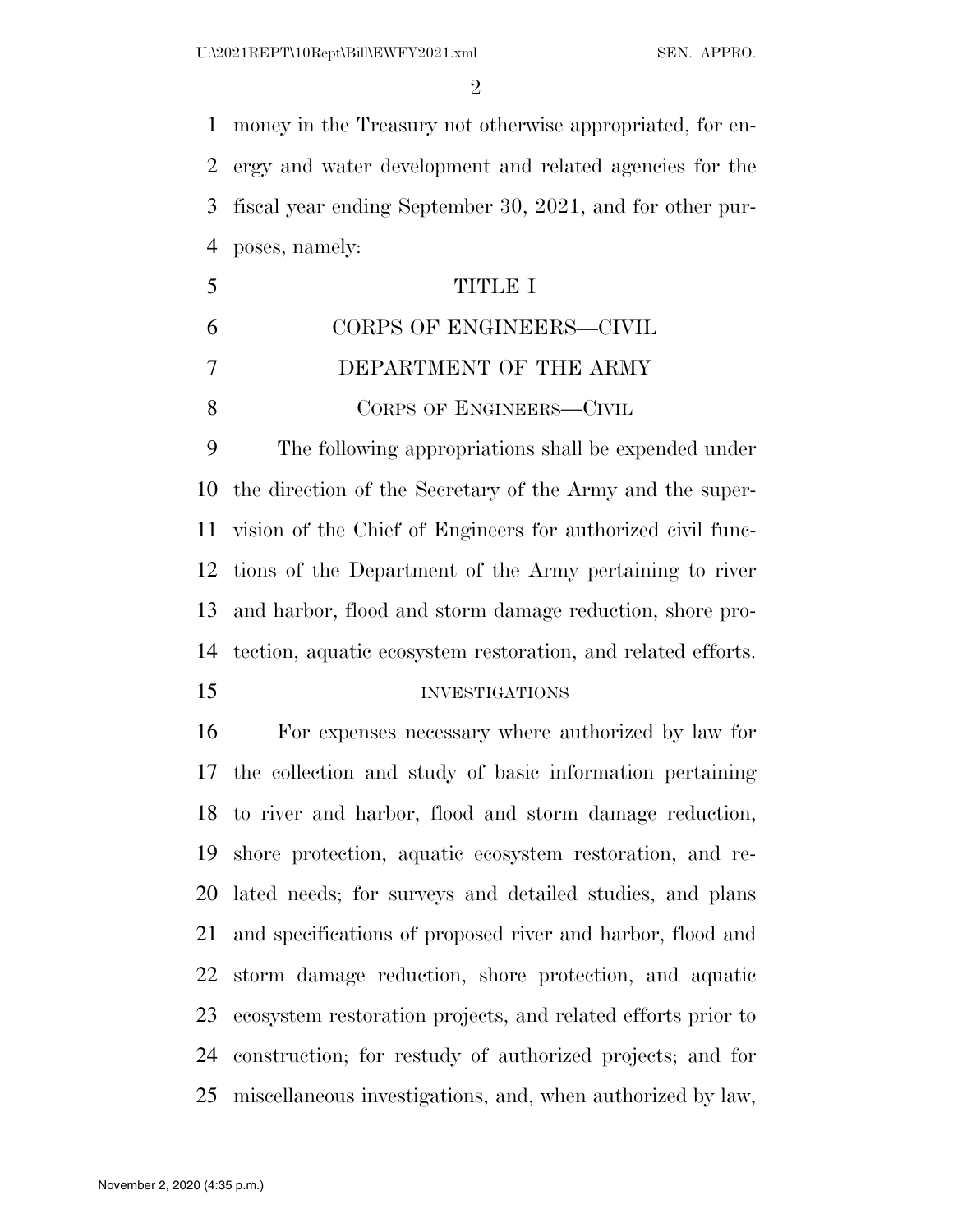U:\2021REPT\10Rept\Bill\EWFY2021.xml SEN. APPRO.

 surveys and detailed studies, and plans and specifications of projects prior to construction, \$151,149,000, to remain available until expended: *Provided*, That the Secretary shall initiate nine new study starts during fiscal year 2021: *Provided further*, That the Secretary shall not devi- ate from the new starts proposed in the work plan, once the plan has been submitted to the Committees on Appro-priations of both Houses of Congress.

#### CONSTRUCTION

 For expenses necessary for the construction of river and harbor, flood and storm damage reduction, shore pro- tection, aquatic ecosystem restoration, and related projects authorized by law; for conducting detailed studies, and plans and specifications, of such projects (including those involving participation by States, local governments, or private groups) authorized or made eligible for selection by law (but such detailed studies, and plans and specifica- tions, shall not constitute a commitment of the Govern- ment to construction); \$2,661,000,000, to remain avail- able until expended; of which such sums as are necessary to cover the Federal share of construction costs for facili- ties under the Dredged Material Disposal Facilities pro- gram shall be derived from the Harbor Maintenance Trust Fund as authorized by Public Law 104–303; and of which such sums as are necessary to cover one-half of the costs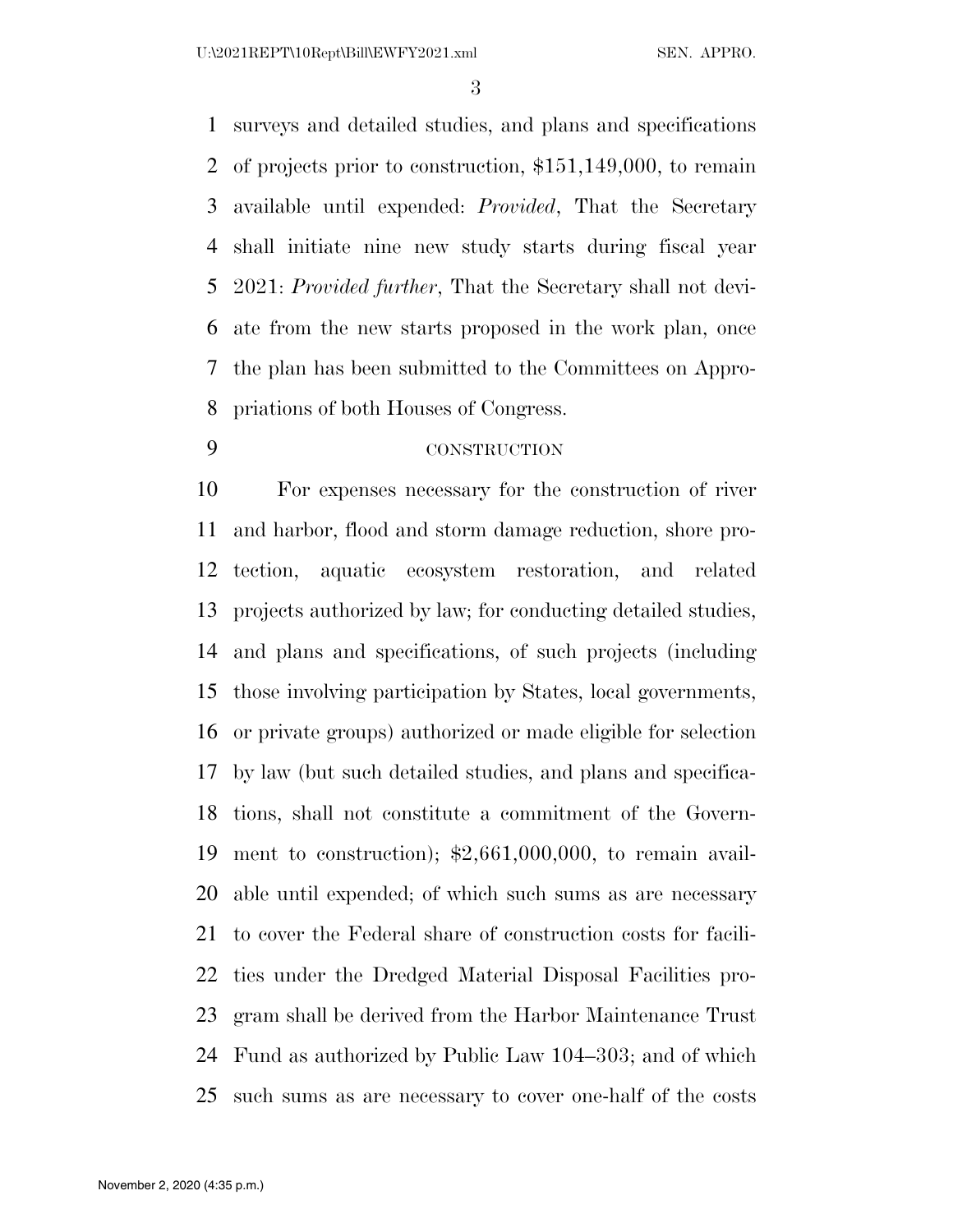of construction, replacement, rehabilitation, and expansion of inland waterways projects, except for Chickamauga Lock, Tennessee River, Tennessee, which shall be 15 per- cent during the fiscal year covered by this Act, shall be derived from the Inland Waterways Trust Fund, except as otherwise specifically provided for in law: *Provided*, That the Secretary shall initiate seven new construction starts during fiscal year 2021: *Provided further*, That for new construction projects, project cost sharing agreements shall be executed as soon as practicable but no later than September 30, 2021: *Provided further*, That no allocation for a new start shall be considered final and no work al- lowance shall be made until the Secretary provides to the Committees on Appropriations of both Houses of Congress an out-year funding scenario demonstrating the afford- ability of the selected new starts and the impacts on other projects: *Provided further*, That the Secretary may not de- viate from the new starts proposed in the work plan, once the plan has been submitted to the Committees on Appro-priations of both Houses of Congress.

# 21 MISSISSIPPI RIVER AND TRIBUTARIES

 For expenses necessary for flood damage reduction projects and related efforts in the Mississippi River allu- vial valley below Cape Girardeau, Missouri, as authorized by law, \$395,000,000, to remain available until expended,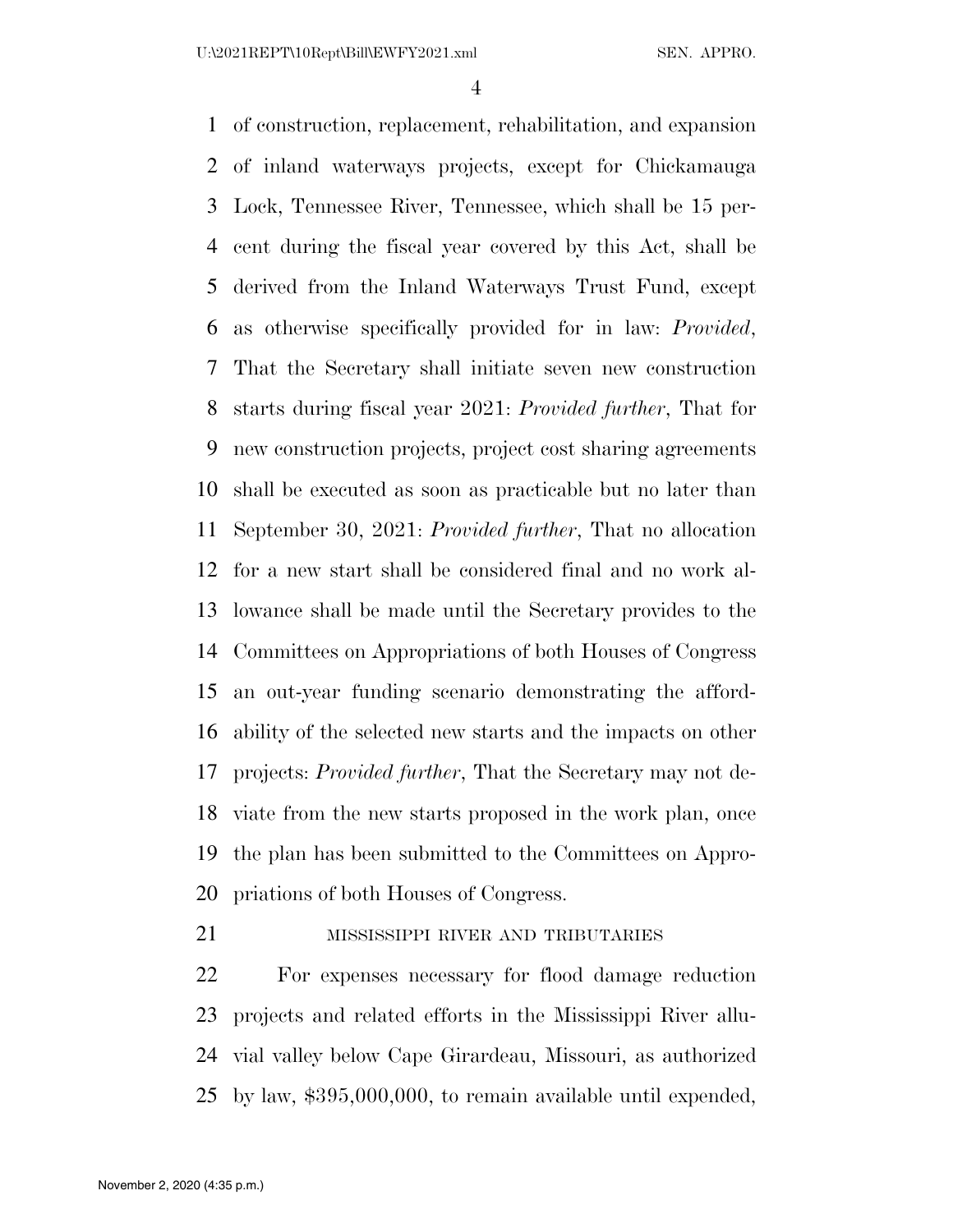of which such sums as are necessary to cover the Federal share of eligible operation and maintenance costs for in- land harbors shall be derived from the Harbor Mainte- nance Trust Fund: *Provided*, That the Secretary shall ini- tiate one new study start in fiscal year 2021: *Provided further*, That the Secretary shall not deviate from the work plan, once the plan has been submitted to the Committees on Appropriations of both Houses of Congress.

# OPERATION AND MAINTENANCE

 For expenses necessary for the operation, mainte- nance, and care of existing river and harbor, flood and storm damage reduction, aquatic ecosystem restoration, and related projects authorized by law; providing security for infrastructure owned or operated by the Corps, includ- ing administrative buildings and laboratories; maintaining harbor channels provided by a State, municipality, or other public agency that serve essential navigation needs of general commerce, where authorized by law; surveying and charting northern and northwestern lakes and con- necting waters; clearing and straightening channels; and removing obstructions to navigation, \$3,781,000,000, to remain available until expended, of which such sums as are necessary to cover the Federal share of eligible oper- ation and maintenance costs for coastal harbors and chan-nels, and for inland harbors shall be derived from the Har-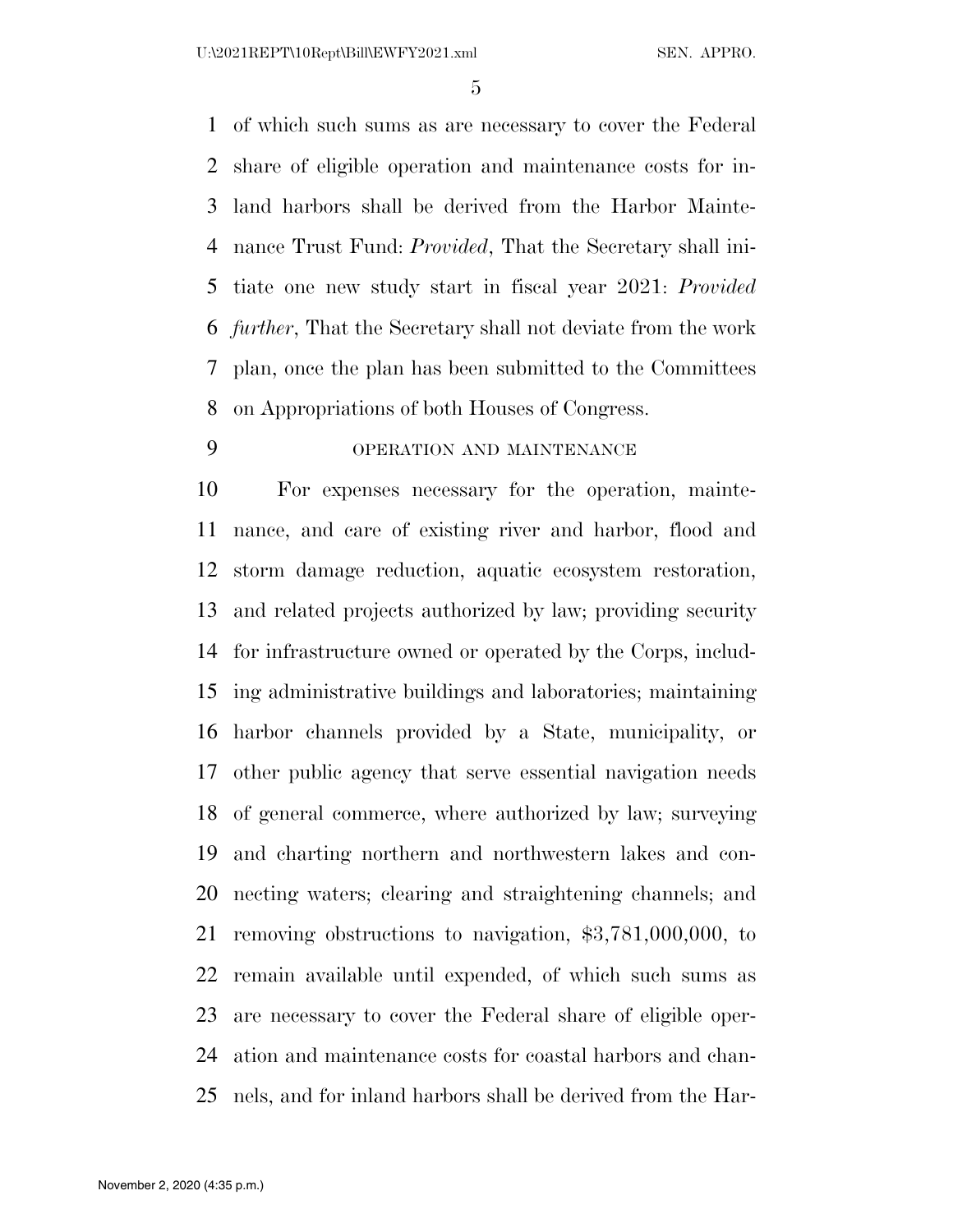bor Maintenance Trust Fund; of which such sums as be- come available from the special account for the Corps of Engineers established by the Land and Water Conserva- tion Fund Act of 1965 shall be derived from that account for resource protection, research, interpretation, and maintenance activities related to resource protection in the areas at which outdoor recreation is available; and of which such sums as become available from fees collected under section 217 of Public Law 104–303 shall be used to cover the cost of operation and maintenance of the dredged material disposal facilities for which such fees have been collected: *Provided*, That 1 percent of the total amount of funds provided for each of the programs, projects, or activities funded under this heading shall not be allocated to a field operating activity prior to the begin- ning of the fourth quarter of the fiscal year and shall be available for use by the Chief of Engineers to fund such emergency activities as the Chief of Engineers determines to be necessary and appropriate, and that the Chief of En- gineers shall allocate during the fourth quarter any re- maining funds which have not been used for emergency activities proportionally in accordance with the amounts provided for the programs, projects, or activities.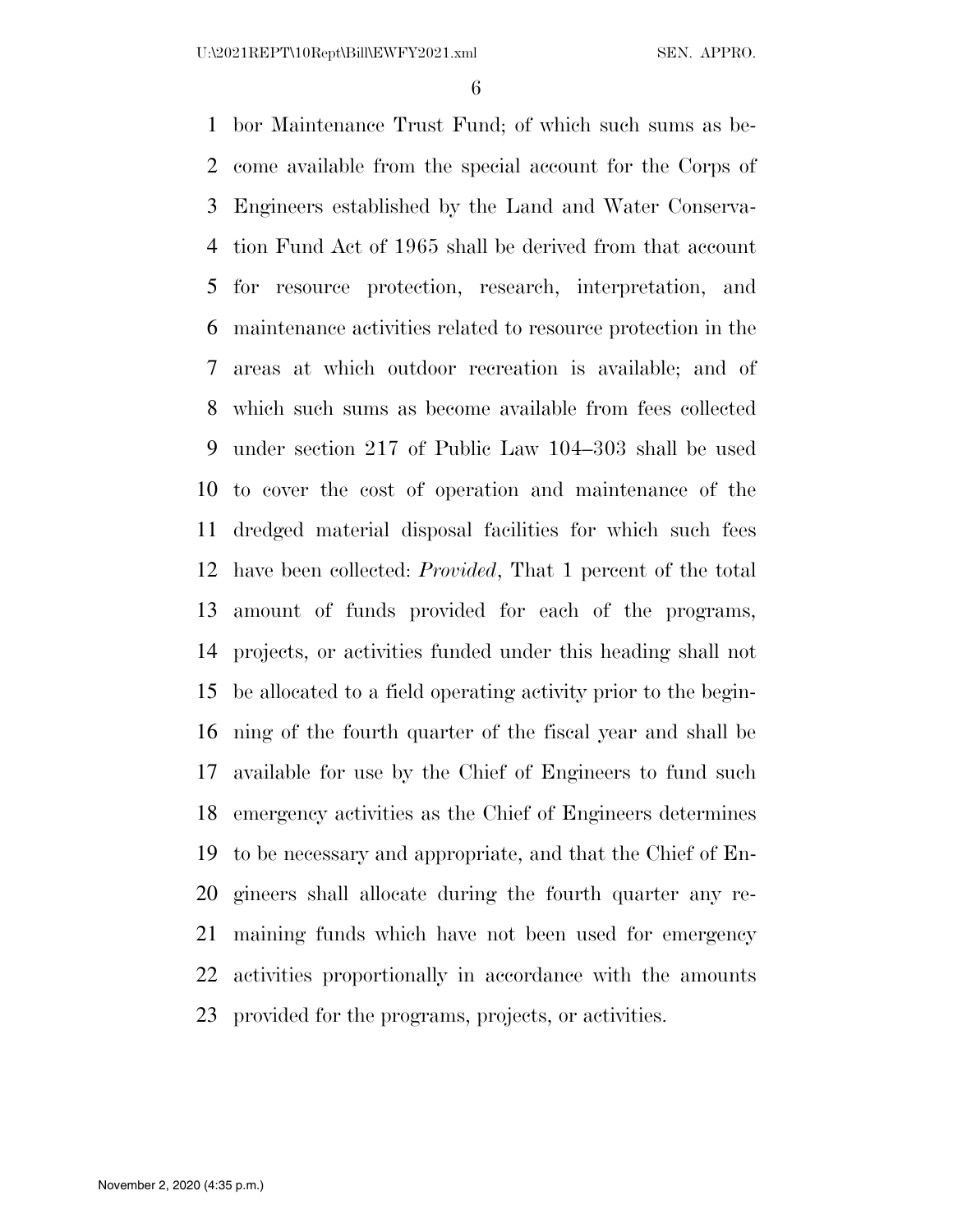## 1 REGULATORY PROGRAM

 For expenses necessary for administration of laws pertaining to regulation of navigable waters and wetlands, \$210,000,000, to remain available until September 30, 2022.

FORMERLY UTILIZED SITES REMEDIAL ACTION PROGRAM

 For expenses necessary to clean up contamination from sites in the United States resulting from work per- formed as part of the Nation's early atomic energy pro-gram, \$250,000,000, to remain available until expended.

FLOOD CONTROL AND COASTAL EMERGENCIES

 For expenses necessary to prepare for flood, hurri- cane, and other natural disasters and support emergency operations, repairs, and other activities in response to such disasters as authorized by law, \$35,000,000, to re-main available until expended.

### EXPENSES

 For expenses necessary for the supervision and gen- eral administration of the civil works program in the head- quarters of the Corps of Engineers and the offices of the Division Engineers; and for costs of management and op- eration of the Humphreys Engineer Center Support Activ- ity, the Institute for Water Resources, the United States Army Engineer Research and Development Center, and the United States Army Corps of Engineers Finance Cen-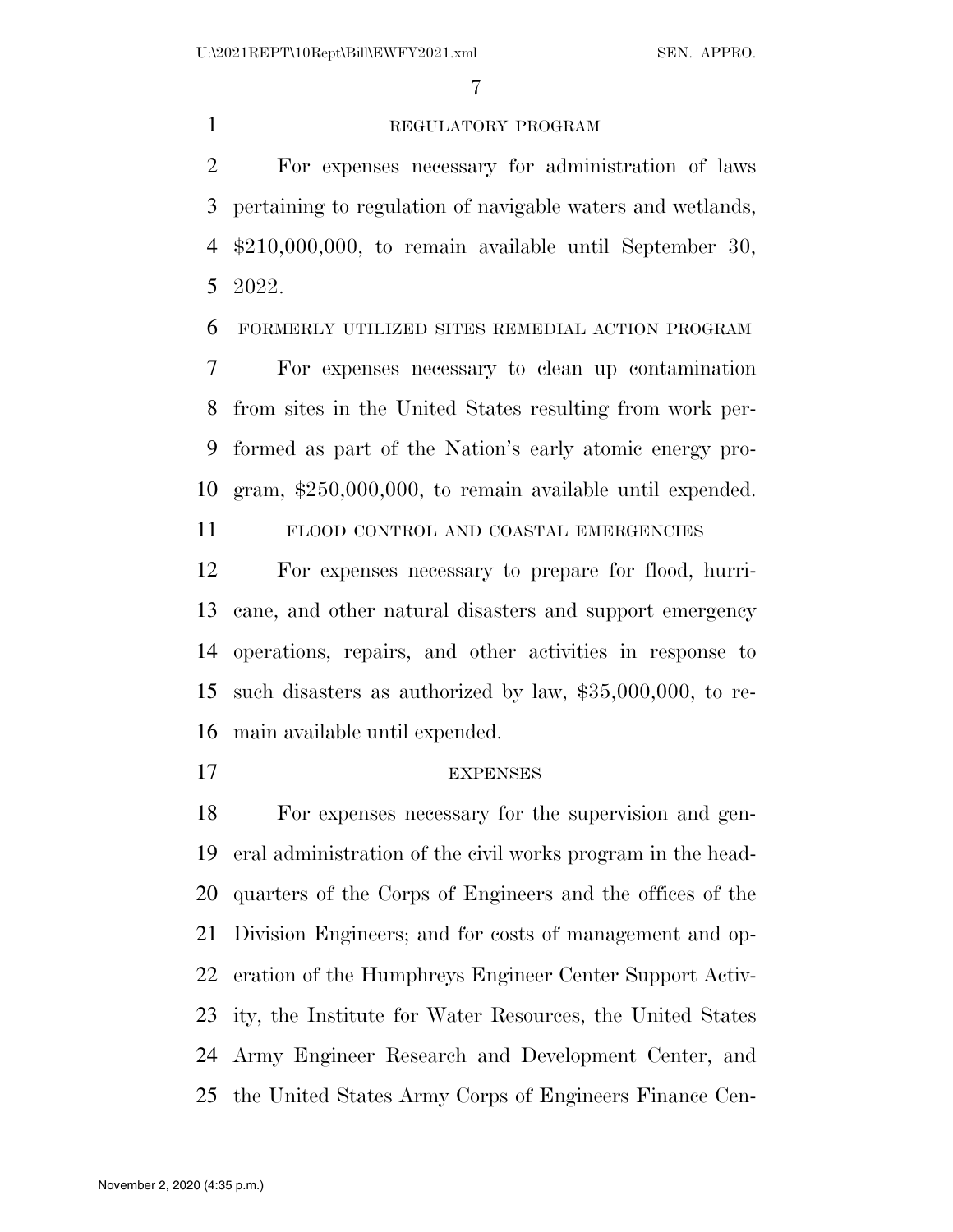ter allocable to the civil works program, \$211,000,000, to remain available until September 30, 2022, of which not to exceed \$5,000 may be used for official reception and representation purposes and only during the current fiscal year: *Provided*, That no part of any other appropriation provided in this title shall be available to fund the civil works activities of the Office of the Chief of Engineers or the civil works executive direction and management ac- tivities of the division offices: *Provided further*, That any Flood Control and Coastal Emergencies appropriation may be used to fund the supervision and general adminis- tration of emergency operations, repairs, and other activi- ties in response to any flood, hurricane, or other natural disaster.

# OFFICE OF THE ASSISTANT SECRETARY OF THE ARMY 16 FOR CIVIL WORKS

 For the Office of the Assistant Secretary of the Army for Civil Works as authorized by 10 U.S.C. 3016(b)(3), \$3,000,000, to remain available until September 30, 2022: *Provided*, That not more than 75 percent of such amount may be obligated or expended until the Assistant Sec- retary submits to the Committees on Appropriations of both Houses of Congress the report required under section 101(d) of this Act and a work plan that allocates at least 95 percent of the additional funding provided under each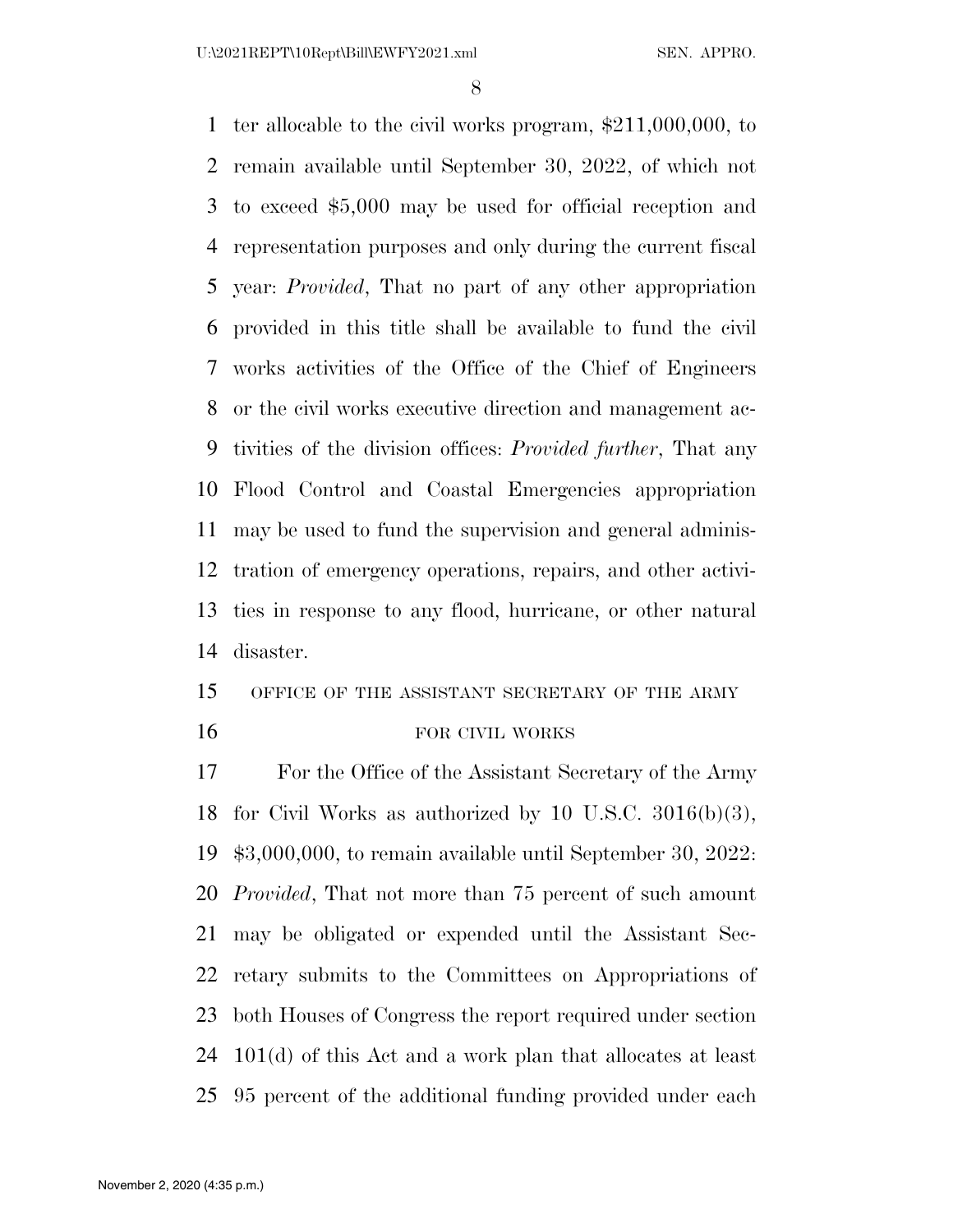heading in this title, as designated under such heading in the explanatory statement accompanying this Act, to spe-cific programs, projects, or activities.

## WATER INFRASTRUCTURE FINANCE AND INNOVATION

# 5 PROGRAM ACCOUNT

 For the cost of direct loans and for the cost of guar- anteed loans, as authorized by the Water Infrastructure Finance and Innovation Act of 2014, \$22,800,000, to re- main available until expended, for safety projects to main- tain, upgrade, and repair dams identified in the National Inventory of Dams with a primary owner type of state, local government, public utility, or private: *Provided*, That, no project may be funded with amounts provided under this heading for a dam that is identified as jointly owned in the National Inventory of Dams and where one of those joint owners is the Federal Government: *Provided further*, That such costs, including the cost of modifying such loans, shall be as defined in section 502 of the Congres- sional Budget Act of 1974: *Provided further*, That these funds are available to subsidize gross obligations for the principal amount of direct loans, including capitalized in- terest, and total loan principal, including capitalized inter- est, any part of which is to be guaranteed, not to exceed \$1,809,500,000: *Provided further*, That, within 30 days of enactment of this Act, the Secretary, in consultation with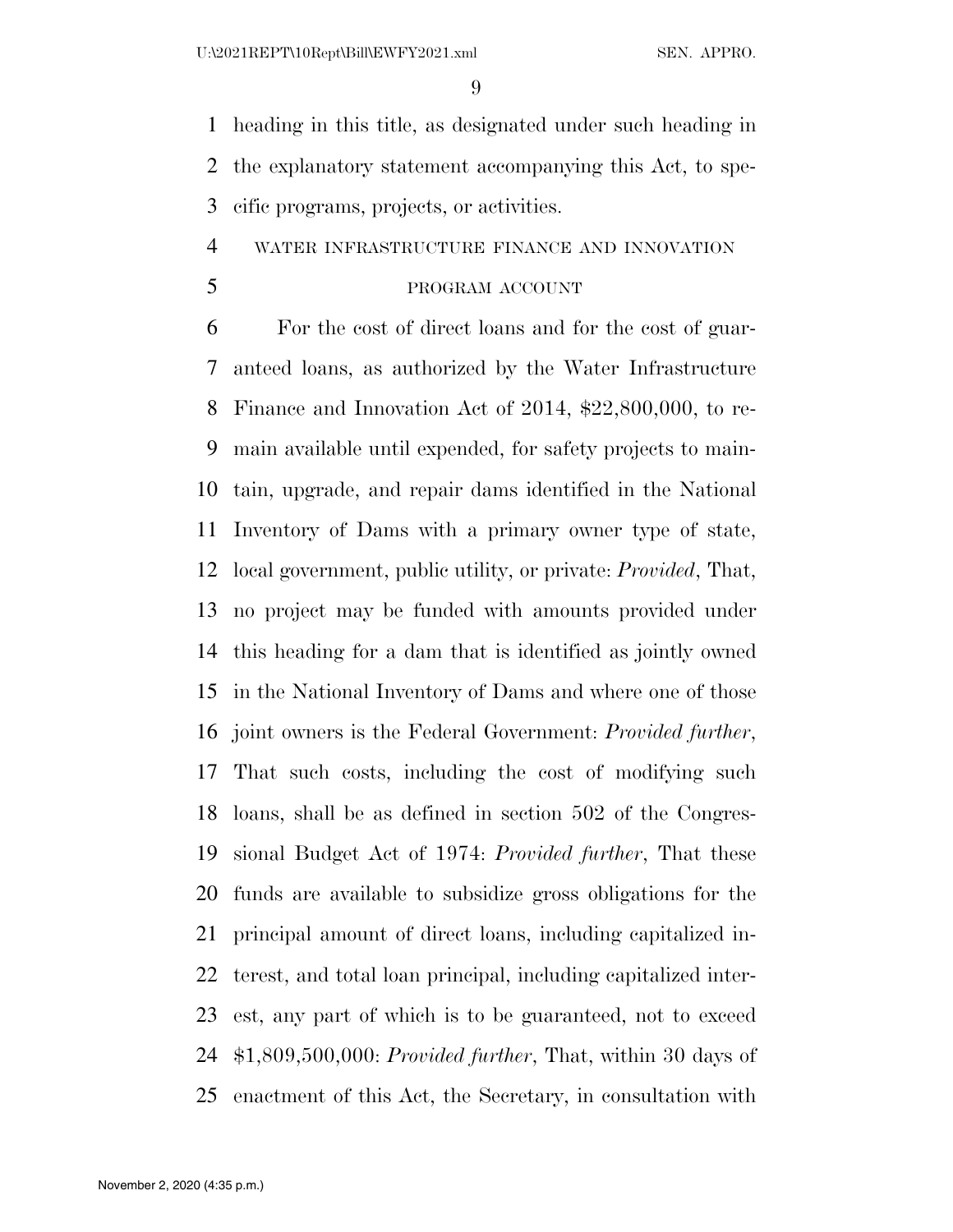the Office of Management and Budget, shall transmit a report to the Committees on Appropriations of the House of Representatives and the Senate that provides: (1) an analysis of how subsidy rates will be determined for loans financed by appropriations provided under this heading in this Act; (2) a comparison of the factors that will be con- sidered in estimating subsidy rates for loans financed under this heading in this Act with factors that will be considered in estimates of subsidy rates for other projects authorized by the Water Infrastructure Finance and Inno- vation Act of 2014, including an analysis of how both sets of rates will be determined; and (3) an analysis of the process for developing draft regulations for the Water In- frastructure Finance and Innovation program, including a crosswalk from the statutory requirements for such pro- gram, and a timetable for publishing such regulations: *Provided further*, That the use of direct loans or loan guar- antee authority under this heading for direct loans or com- mitments to guarantee loans for any project shall be in accordance with the criteria published in the Federal Reg- ister on June 30, 2020 (85 FR 39189) pursuant to the fourth proviso under the heading ''Water Infrastructure Finance and Innovation Program Account'' in division D of the Further Consolidated Appropriations Act, 2020 (Public Law 116–94): *Provided further*, That none of the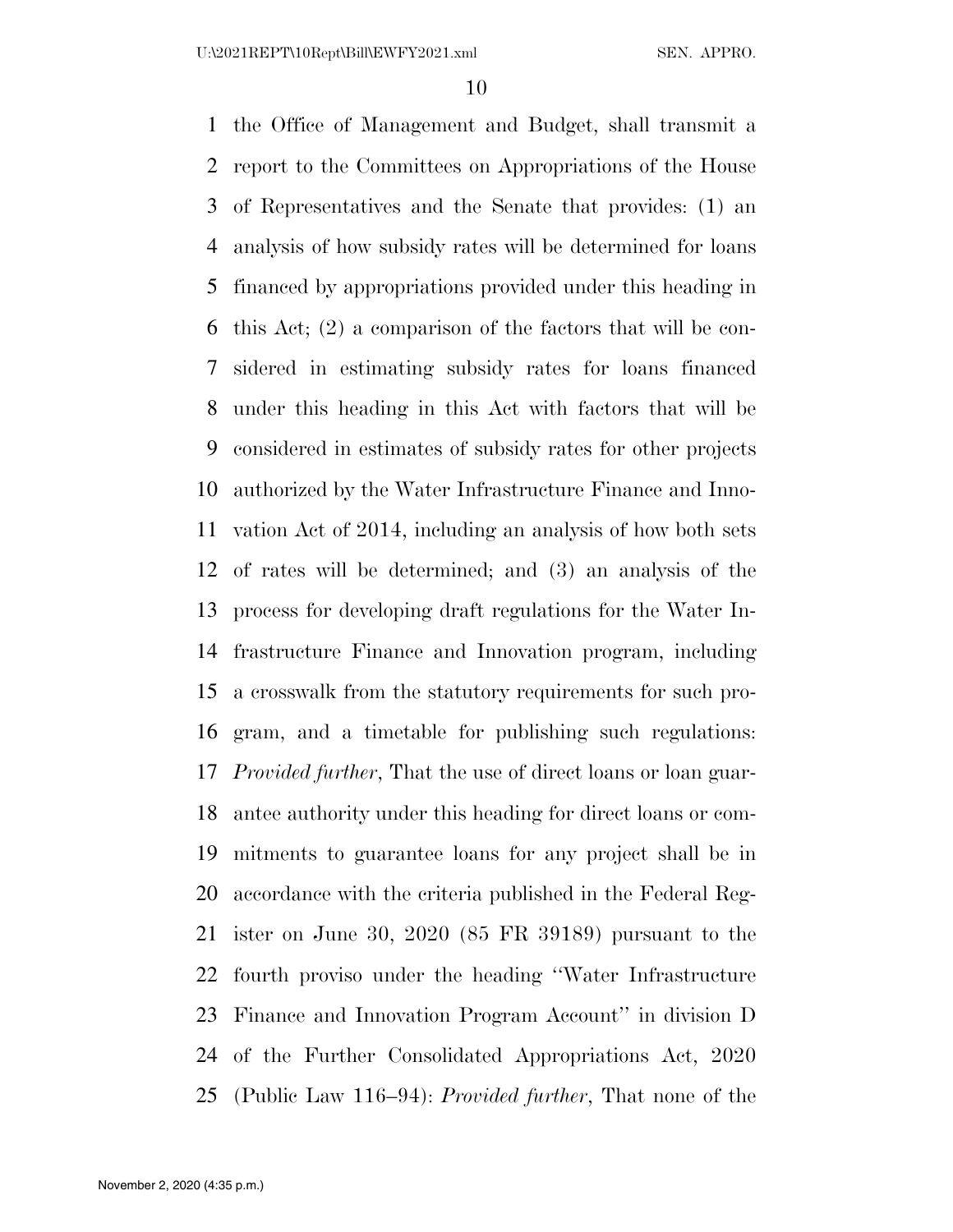direct loans or loan guarantee authority made available under this heading shall be available for any project unless the Secretary and the Director of the Office of Manage- ment and Budget have certified in advance in writing that the direct loan or loan guarantee, as applicable, and the project comply with the criteria referenced in the previous proviso: *Provided further*, That any references to the Envi- ronmental Protection Agency (EPA) or the Administrator in the criteria referenced in the previous two provisos shall be deemed to be references to the Army Corps of Engi- neers or the Secretary of the Army, respectively, for pur- poses of the direct loans or loan guarantee authority made available under this heading: *Provided further*, That, for the purposes of carrying out the Congressional Budget Act of 1974, the Director of the Congressional Budget Office may request, and the Secretary shall promptly provide, documentation and information relating to a project iden- tified in a Letter of Interest submitted to the Secretary pursuant to a Notice of Funding Availability for applica- tions for credit assistance under the Water Infrastructure Finance and Innovation Act Program, including with re- spect to a project that was initiated or completed before the date of enactment of this Act.

 In addition, fees authorized to be collected pursuant to sections 5029 and 5030 of the Water Infrastructure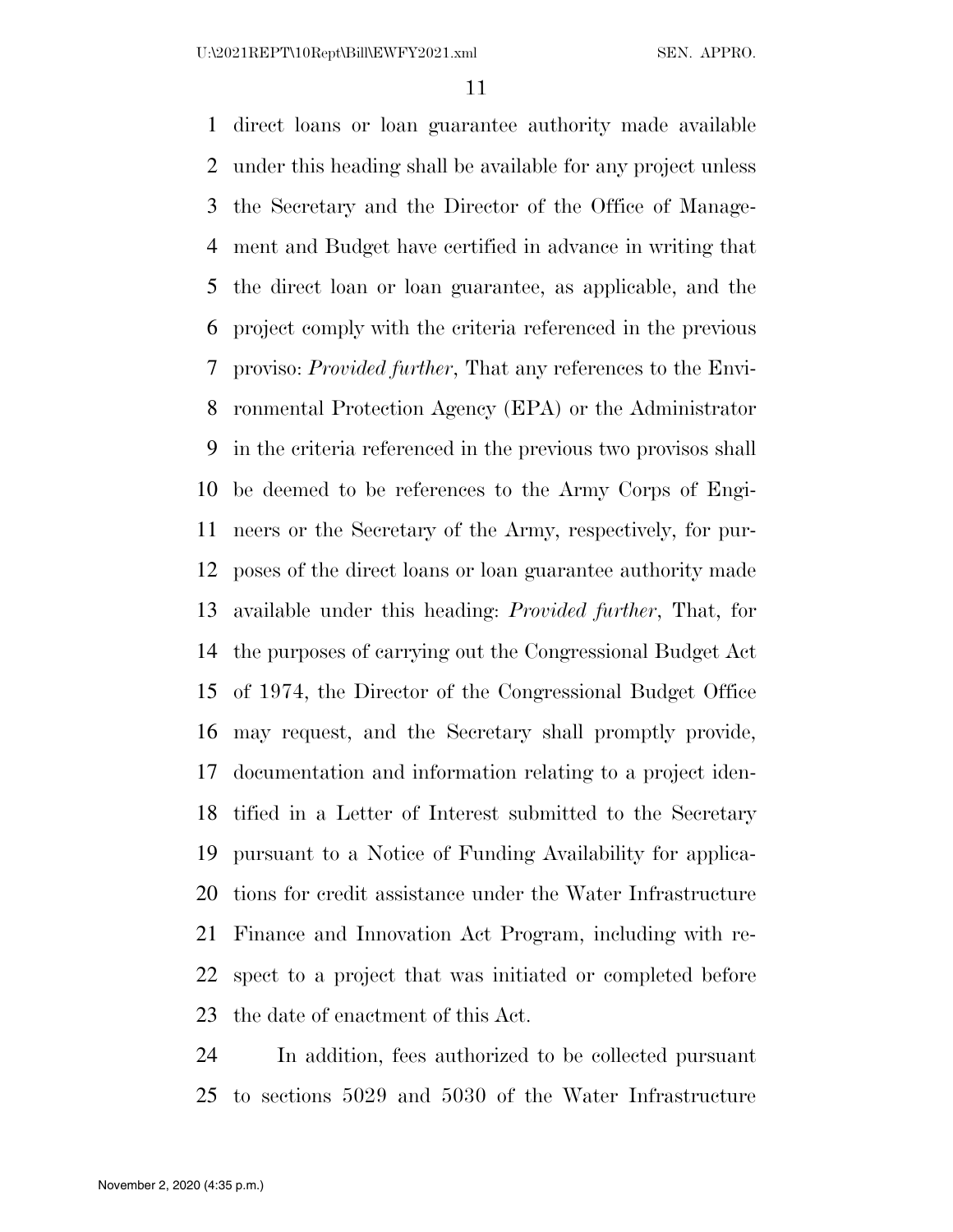U:\2021REPT\10Rept\Bill\EWFY2021.xml SEN. APPRO.

 Finance and Innovation Act of 2014 shall be deposited in this account, to remain available until expended. In addition, for administrative expenses to carry out the direct and guaranteed loan programs, \$2,200,000, to remain available until September 30, 2022. GENERAL PROVISIONS—CORPS OF ENGINEERS—CIVIL 8 (INCLUDING TRANSFER OF FUNDS) SEC. 101. (a) None of the funds provided in title I of this Act, or provided by previous appropriations Acts to the agencies or entities funded in title I of this Act that remain available for obligation or expenditure in fiscal year 2021, shall be available for obligation or expenditure through a reprogramming of funds that: (1) creates or initiates a new program, project, or activity; (2) eliminates a program, project, or activity; (3) increases funds or personnel for any pro- gram, project, or activity for which funds have been denied or restricted by this Act, unless prior ap- proval is received from the Committees on Appro- priations of both Houses of Congress; (4) proposes to use funds directed for a specific activity for a different purpose, unless prior approval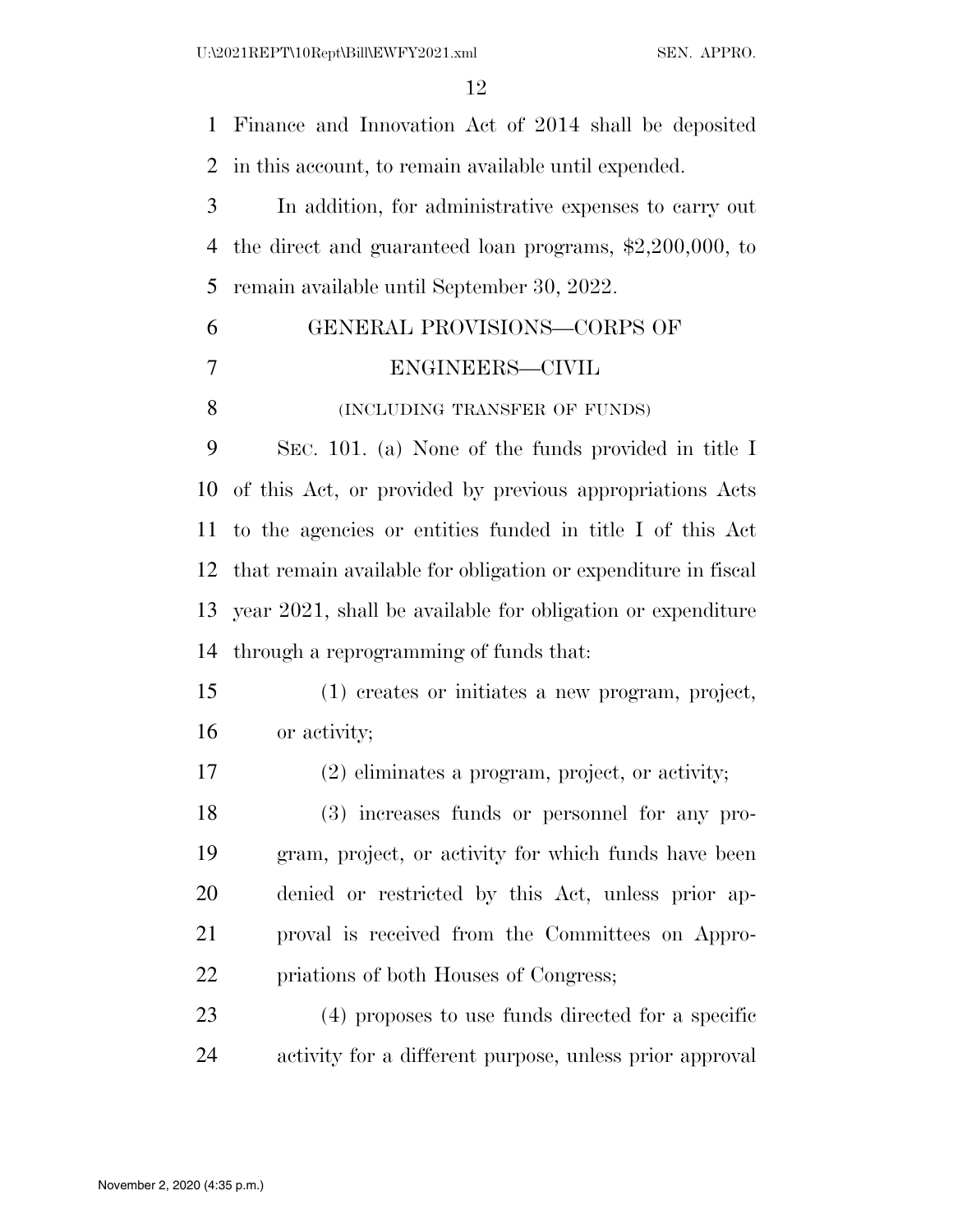is received from the Committees on Appropriations of both Houses of Congress; (5) augments or reduces existing programs, projects, or activities in excess of the amounts con- tained in paragraphs (6) through (10), unless prior approval is received from the Committees on Appro- priations of both Houses of Congress; (6) INVESTIGATIONS.—For a base level over \$100,000, reprogramming of 25 percent of the base amount up to a limit of \$150,000 per project, study or activity is allowed: *Provided*, That for a base level less than \$100,000, the reprogramming limit is \$25,000: *Provided further*, That up to \$25,000 may be reprogrammed into any continuing study or activ- ity that did not receive an appropriation for existing obligations and concomitant administrative expenses; (7) CONSTRUCTION.—For a base level over \$2,000,000, reprogramming of 15 percent of the base amount up to a limit of \$3,000,000 per project, study or activity is allowed: *Provided*, That for a base level less than \$2,000,000, the reprogramming limit is \$300,000: *Provided further*, That up to \$3,000,000 may be reprogrammed for settled con- tractor claims, changed conditions, or real estate de-ficiency judgments: *Provided further*, That up to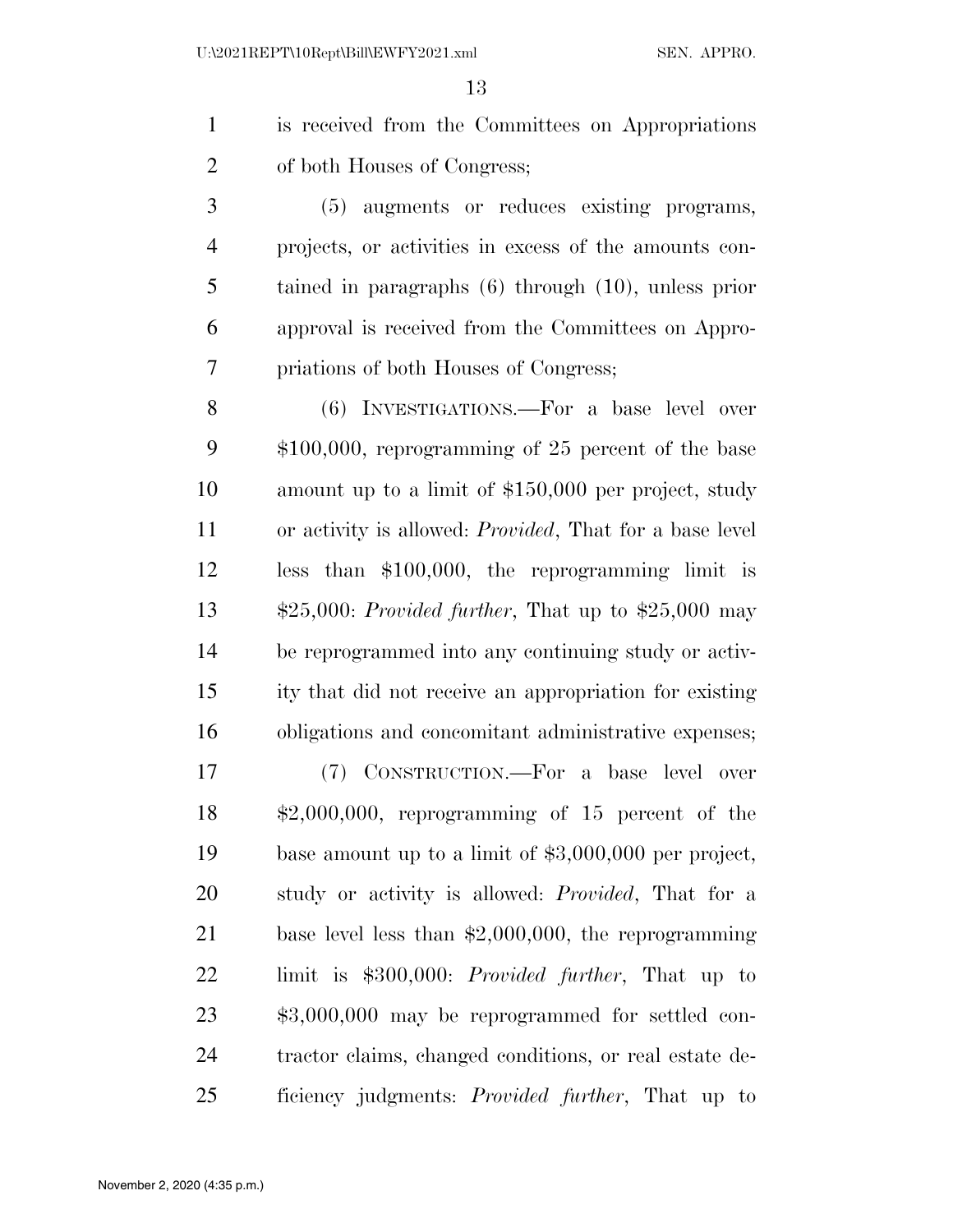\$300,000 may be reprogrammed into any continuing study or activity that did not receive an appropria- tion for existing obligations and concomitant admin-istrative expenses;

 (8) OPERATION AND MAINTENANCE.—Unlim- ited reprogramming authority is granted for the Corps to be able to respond to emergencies: *Pro- vided*, That the Chief of Engineers shall notify the Committees on Appropriations of both Houses of Congress of these emergency actions as soon there- after as practicable: *Provided further*, That for a base level over \$1,000,000, reprogramming of 15 percent of the base amount up to a limit of \$5,000,000 per project, study, or activity is allowed: *Provided further*, That for a base level less than \$1,000,000, the reprogramming limit is \$150,000: *Provided further*, That \$150,000 may be repro- grammed into any continuing study or activity that did not receive an appropriation;

 (9) MISSISSIPPI RIVER AND TRIBUTARIES.— The reprogramming guidelines in paragraphs (6), (7), and (8) shall apply to the Investigations, Con- struction, and Operation and Maintenance portions of the Mississippi River and Tributaries Account, re-spectively; and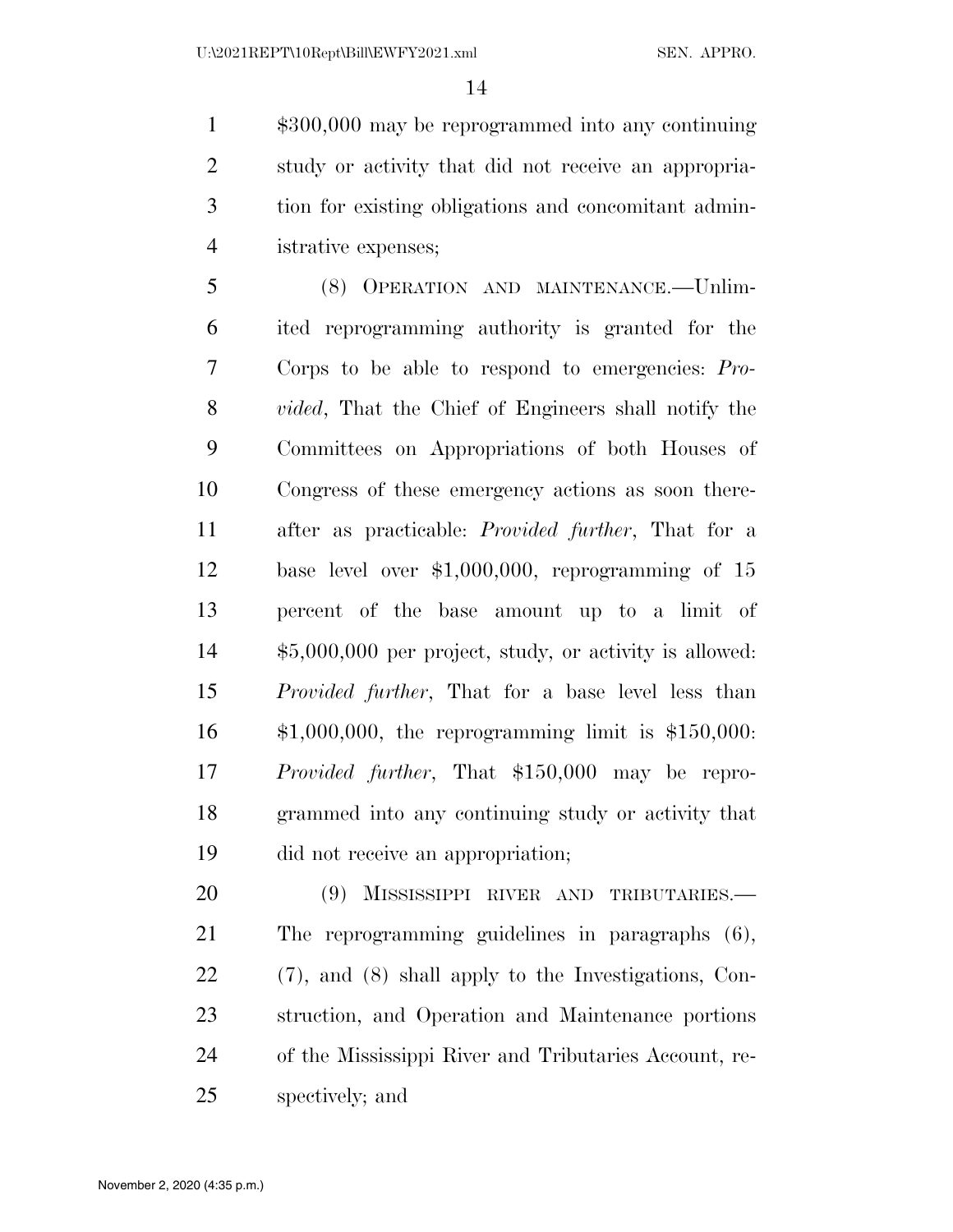(10) FORMERLY UTILIZED SITES REMEDIAL AC- TION PROGRAM.—Reprogramming of up to 15 per- cent of the base of the receiving project is permitted. (b) DE MINIMUS REPROGRAMMINGS.—In no case should a reprogramming for less than \$50,000 be sub- mitted to the Committees on Appropriations of both Houses of Congress.

 (c) CONTINUING AUTHORITIES PROGRAM.—Sub- section (a)(1) shall not apply to any project or activity funded under the continuing authorities program.

 (d) Not later than 60 days after the date of enact- ment of this Act, the Secretary shall submit a report to the Committees on Appropriations of both Houses of Con- gress to establish the baseline for application of re- programming and transfer authorities for the current fis-cal year which shall include:

 (1) A table for each appropriation with a sepa- rate column to display the President's budget re- quest, adjustments made by Congress, adjustments due to enacted rescissions, if applicable, and the fis-cal year enacted level; and

 (2) A delineation in the table for each appro- priation both by object class and program, project and activity as detailed in the budget appendix for the respective appropriations; and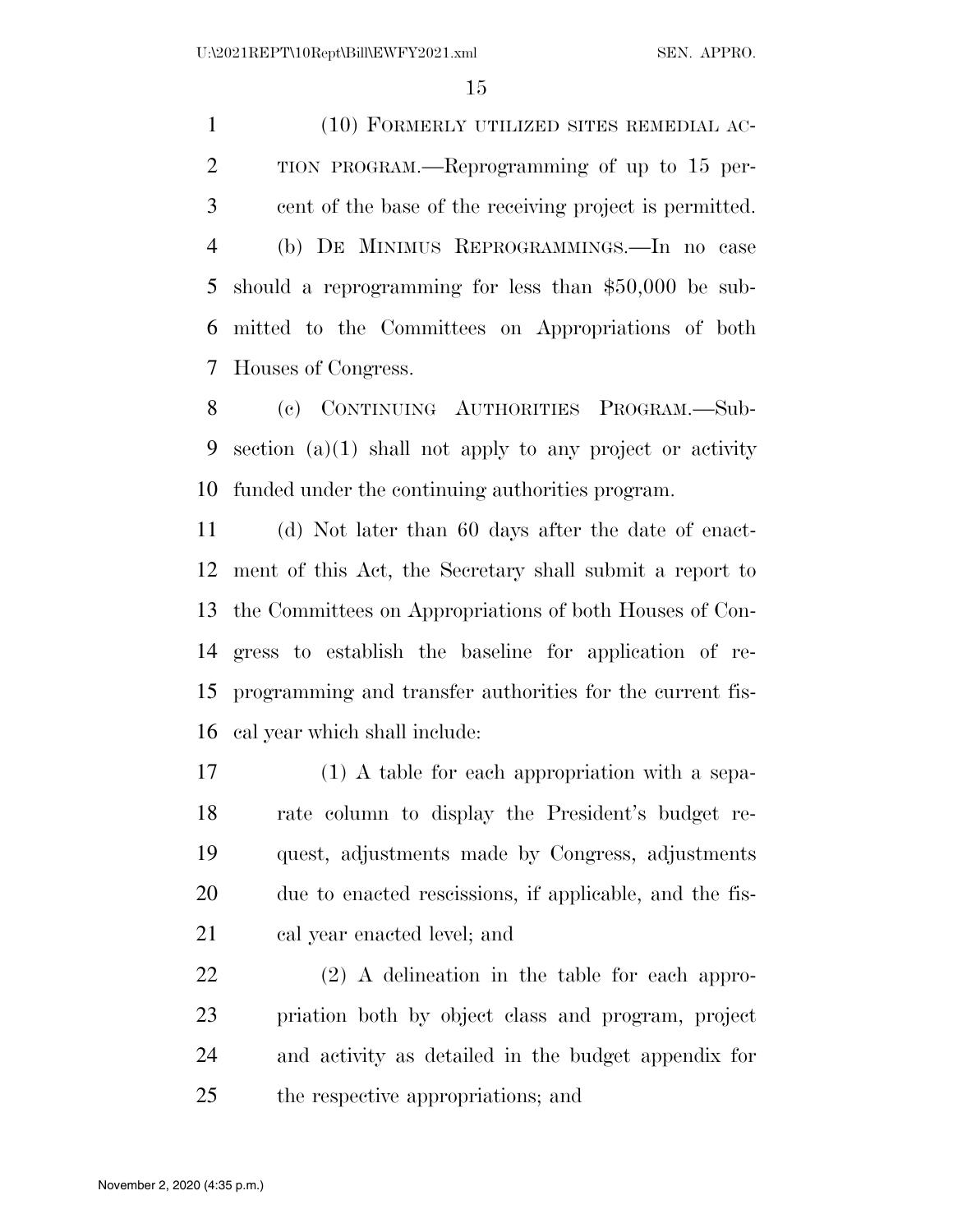(3) An identification of items of special congres-sional interest.

 SEC. 102. The Secretary shall allocate funds made available in this Act solely in accordance with the provi- sions of this Act and the explanatory statement accom- panying this Act, including the determination and designa-tion of new starts.

 SEC. 103. None of the funds made available in this title may be used to award or modify any contract that commits funds beyond the amounts appropriated for that program, project, or activity that remain unobligated, ex- cept that such amounts may include any funds that have been made available through reprogramming pursuant to section 101.

 SEC. 104. The Secretary of the Army may transfer to the Fish and Wildlife Service, and the Fish and Wildlife Service may accept and expend, up to \$5,400,000 of funds provided in this title under the heading ''Operation and Maintenance'' to mitigate for fisheries lost due to Corps of Engineers projects.

 SEC. 105. None of the funds in this Act shall be used for an open lake placement alternative for dredged mate- rial, after evaluating the least costly, environmentally ac- ceptable manner for the disposal or management of dredged material originating from Lake Erie or tributaries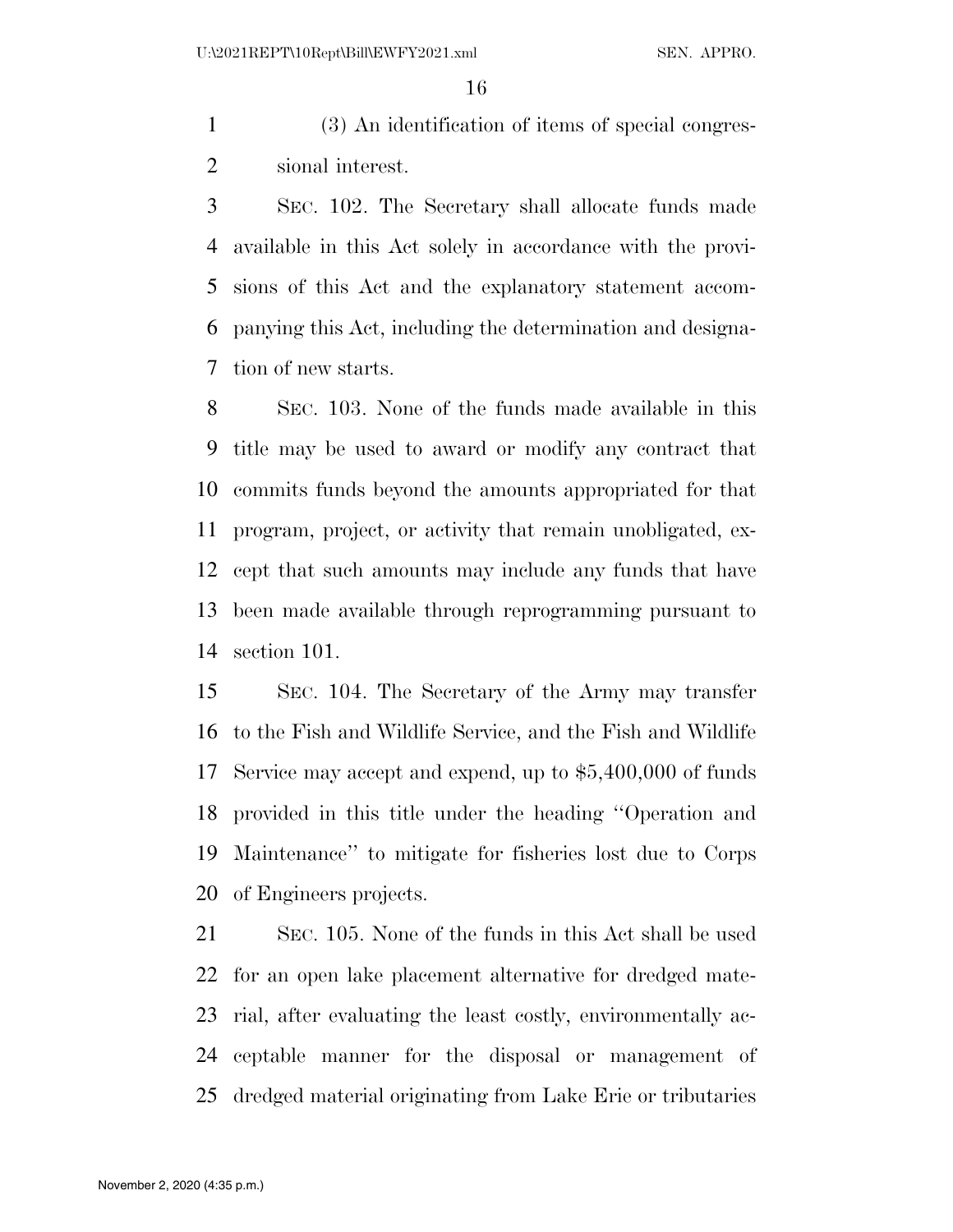thereto, unless it is approved under a State water quality certification pursuant to section 401 of the Federal Water Pollution Control Act (33 U.S.C. 1341): *Provided*, That until an open lake placement alternative for dredged mate- rial is approved under a State water quality certification, the Corps of Engineers shall continue upland placement of such dredged material consistent with the requirements of section 101 of the Water Resources Development Act of 1986 (33 U.S.C. 2211).

 SEC. 106. None of the funds made available by this Act or any other Act may be used to reorganize or to transfer the Civil Works functions or authority of the Corps of Engineers or the Secretary of the Army to an-other department or agency.

 SEC. 107. Additional funding provided in this Act shall be allocated only to projects determined to be eligible by the Chief of Engineers.

 SEC. 108. None of the funds made available by this Act may be used to carry out any water supply reallocation study under the Wolf Creek Dam, Lake Cumberland, Ken- tucky, project authorized under the Act of July 24, 1946 (60 Stat. 636, ch. 595).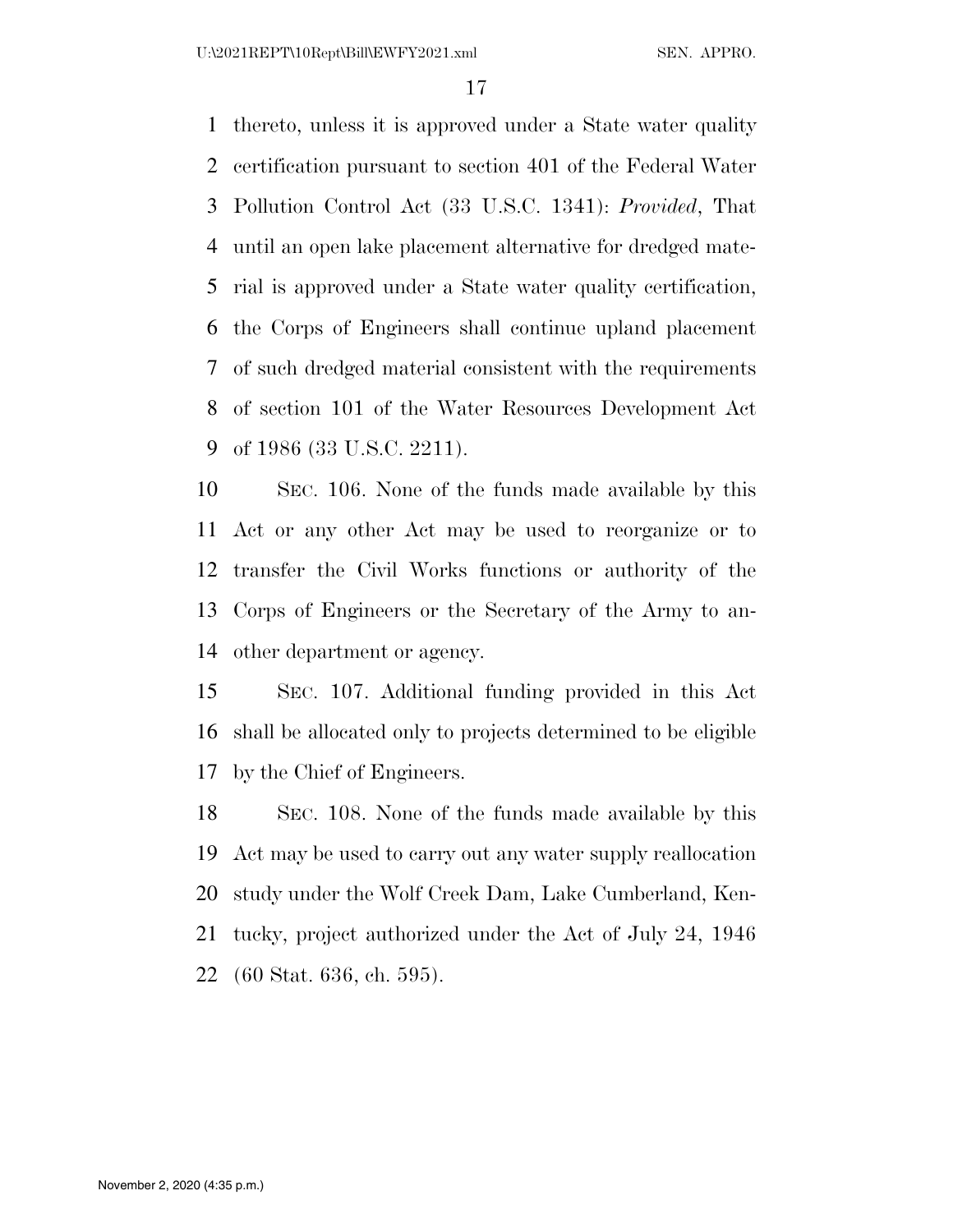| $\mathbf{1}$   | <b>TITLE II</b>                                                   |
|----------------|-------------------------------------------------------------------|
| $\overline{2}$ | DEPARTMENT OF THE INTERIOR                                        |
| 3              | CENTRAL UTAH PROJECT                                              |
| $\overline{4}$ | CENTRAL UTAH PROJECT COMPLETION ACCOUNT                           |
| 5              | For carrying out activities authorized by the Central             |
| 6              | Utah Project Completion Act, \$20,000,000, to remain              |
| $\tau$         | available until expended, of which \$1,800,000 shall be de-       |
| 8              | posited into the Utah Reclamation Mitigation and Con-             |
| 9              | servation Account for use by the Utah Reclamation Miti-           |
| 10             | gation and Conservation Commission: <i>Provided</i> , That of     |
| 11             | the amount provided under this heading, $$1,500,000$ shall        |
| 12             | be available until September 30, 2022, for expenses nec-          |
| 13             | essary in carrying out related responsibilities of the Sec-       |
| 14             | retary of the Interior: <i>Provided further</i> , That for fiscal |
| 15             | year 2021, of the amount made available to the Commis-            |
| 16             | sion under this Act or any other Act, the Commission may          |
| 17             | use an amount not to exceed $$1,500,000$ for administra-          |
| 18             | tive expenses.                                                    |
| 19             | <b>BUREAU OF RECLAMATION</b>                                      |
|                |                                                                   |

 The following appropriations shall be expended to execute authorized functions of the Bureau of Reclama-tion: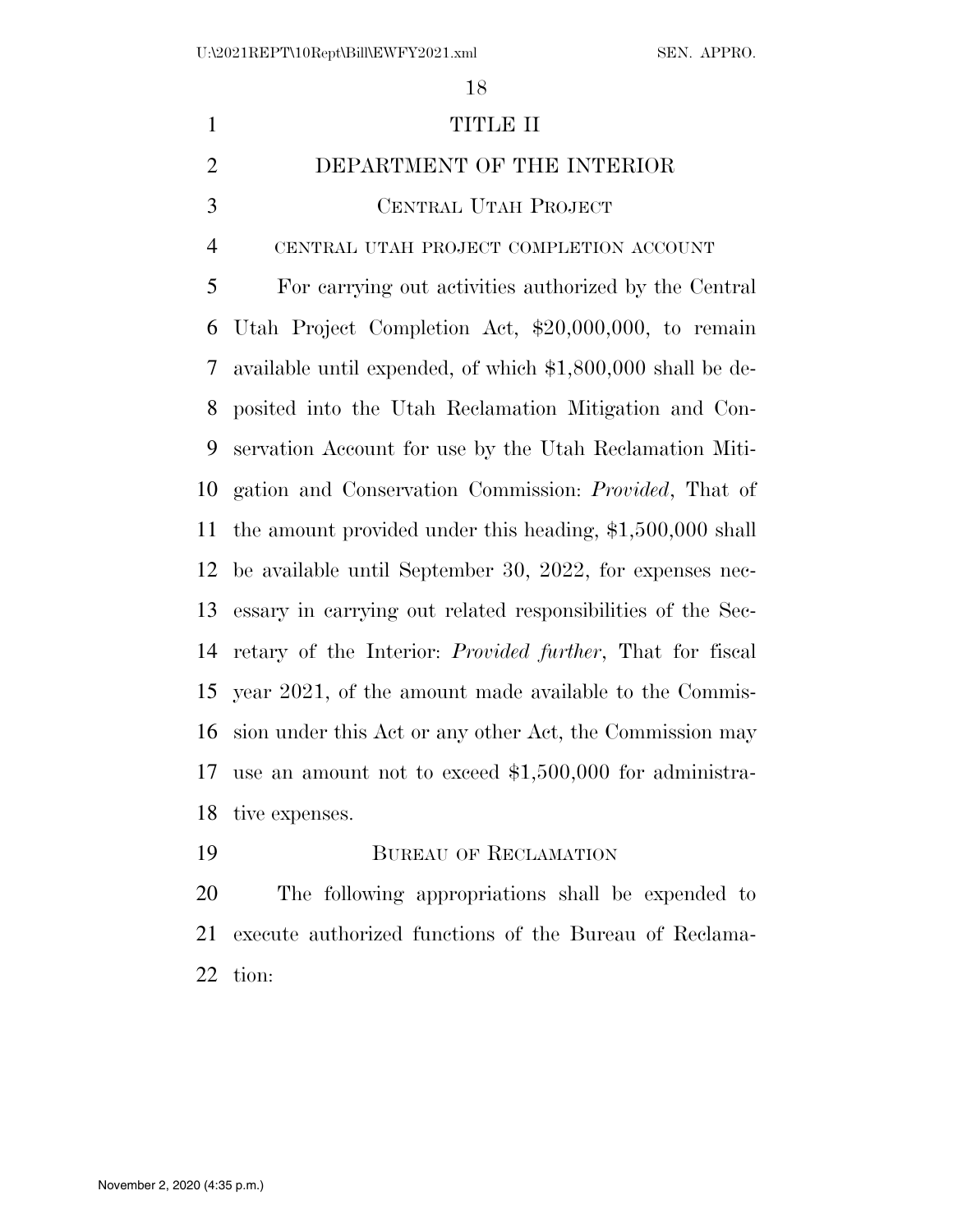WATER AND RELATED RESOURCES

(INCLUDING TRANSFERS OF FUNDS)

 For management, development, and restoration of water and related natural resources and for related activi- ties, including the operation, maintenance, and rehabilita- tion of reclamation and other facilities, participation in fulfilling related Federal responsibilities to Native Ameri- cans, and related grants to, and cooperative and other agreements with, State and local governments, federally recognized Indian tribes, and others, \$1,521,125,000, to remain available until expended, of which \$58,476,000 shall be available for transfer to the Upper Colorado River Basin Fund and \$5,584,000 shall be available for transfer to the Lower Colorado River Basin Development Fund; of which such amounts as may be necessary may be ad- vanced to the Colorado River Dam Fund: *Provided*, That \$25,882,000 shall be available for transfer into the Black- feet Water Settlement Implementation Fund established by section 3717 of Public Law 114–322: *Provided further*, That such transfers may be increased or decreased within the overall appropriation under this heading: *Provided fur- ther*, That within available funds, \$250,000 shall be for grants and financial assistance for educational activities: *Provided further*, That of the total appropriated, the amount for program activities that can be financed by the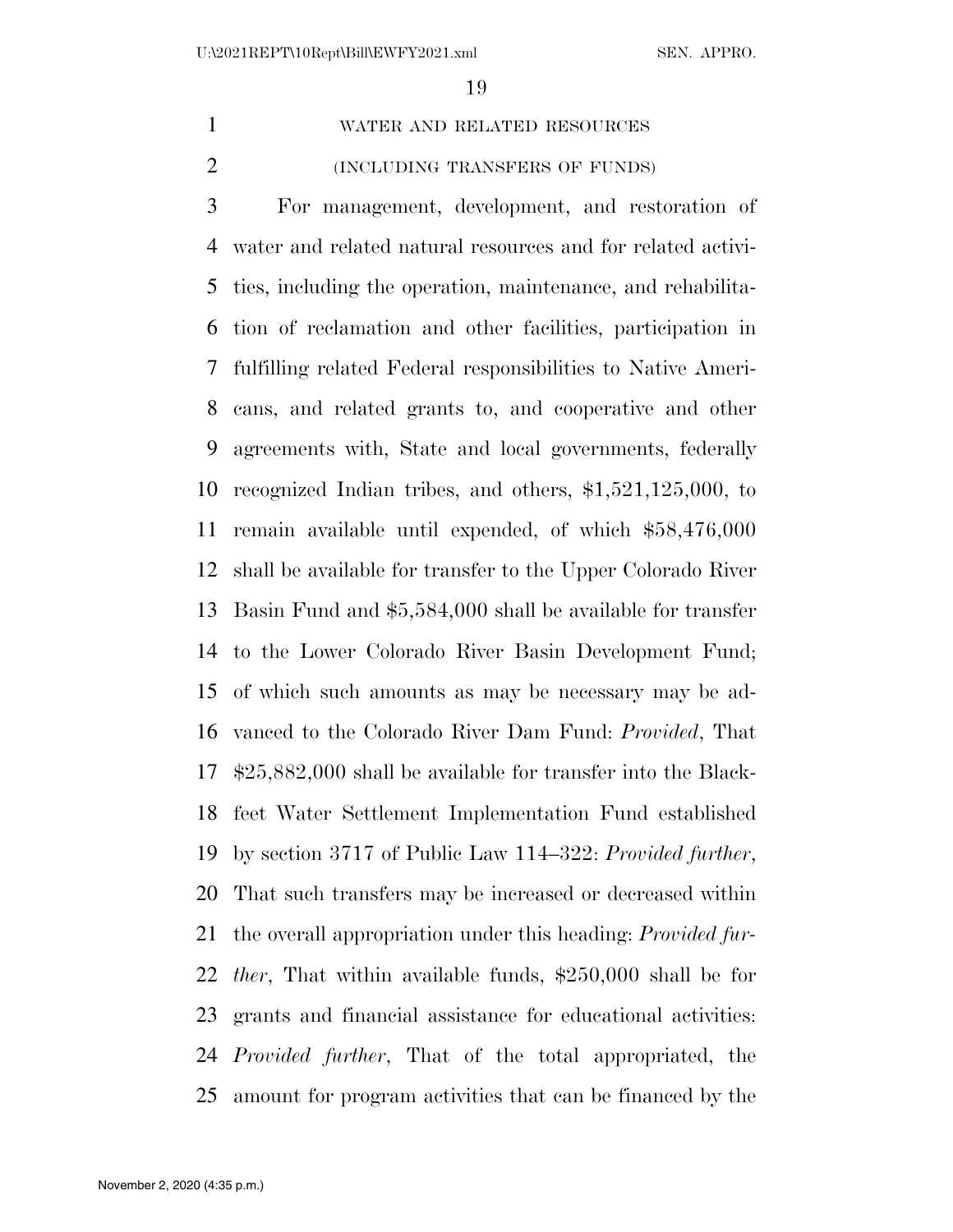Reclamation Fund or the Bureau of Reclamation special fee account established by 16 U.S.C. 6806 shall be derived from that Fund or account: *Provided further*, That funds contributed under 43 U.S.C. 395 are available until ex- pended for the purposes for which the funds were contrib- uted: *Provided further*, That funds advanced under 43 U.S.C. 397a shall be credited to this account and are available until expended for the same purposes as the sums appropriated under this heading: *Provided further*, That of the amounts provided herein, funds may be used for high-priority projects which shall be carried out by the Youth Conservation Corps, as authorized by 16 U.S.C. 1706.

#### CENTRAL VALLEY PROJECT RESTORATION FUND

 For carrying out the programs, projects, plans, habi- tat restoration, improvement, and acquisition provisions of the Central Valley Project Improvement Act, \$55,875,000, to be derived from such sums as may be collected in the Central Valley Project Restoration Fund pursuant to sec- tions 3407(d), 3404(c)(3), and 3405(f) of Public Law 102–575, to remain available until expended: *Provided*, That the Bureau of Reclamation is directed to assess and collect the full amount of the additional mitigation and restoration payments authorized by section 3407(d) of Public Law 102–575: *Provided further*, That none of the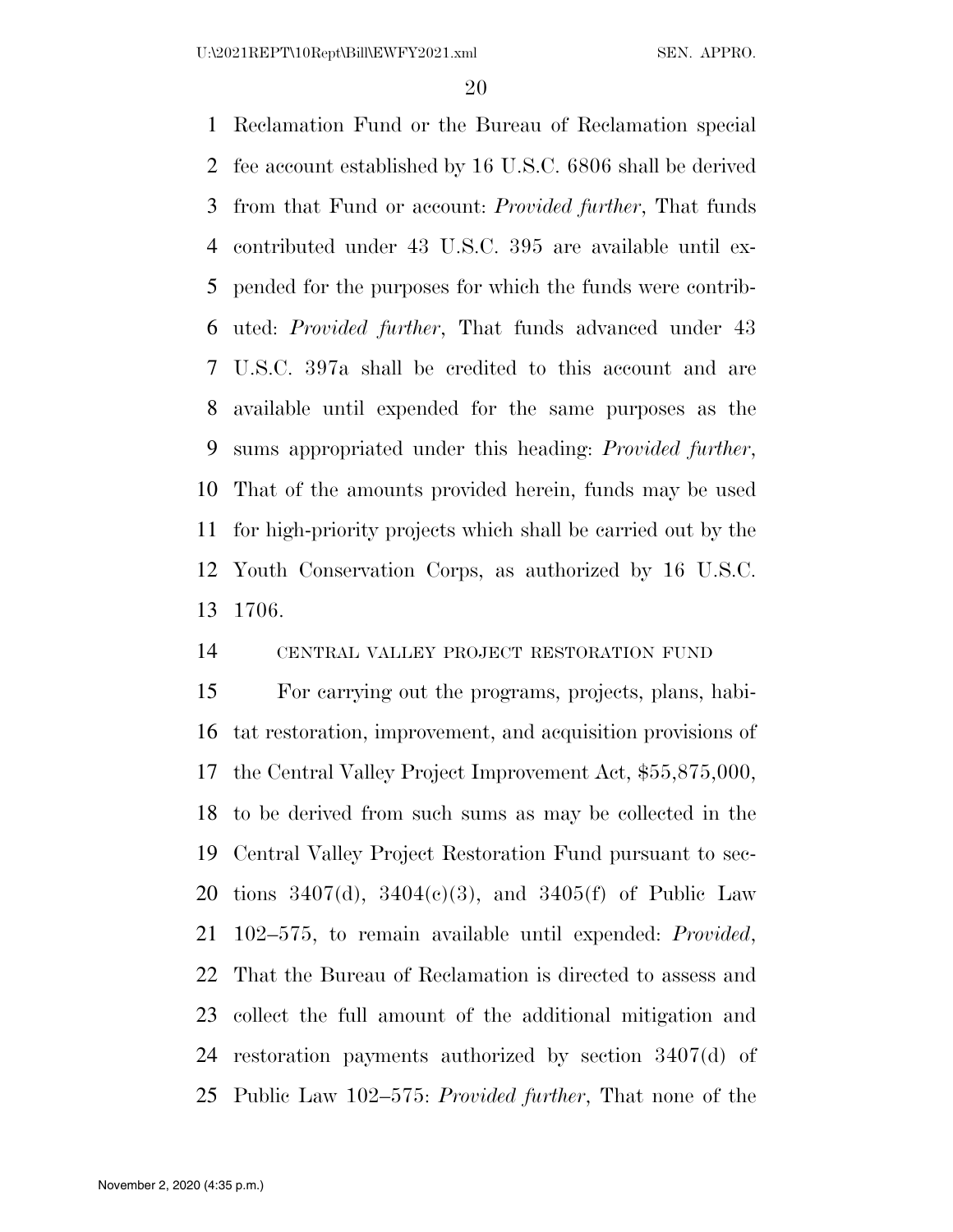funds made available under this heading may be used for the acquisition or leasing of water for in-stream purposes if the water is already committed to in-stream purposes by a court adopted decree or order.

- CALIFORNIA BAY-DELTA RESTORATION
- 

#### (INCLUDING TRANSFERS OF FUNDS)

 For carrying out activities authorized by the Water Supply, Reliability, and Environmental Improvement Act, consistent with plans to be approved by the Secretary of the Interior, \$33,000,000, to remain available until ex- pended, of which such amounts as may be necessary to carry out such activities may be transferred to appropriate accounts of other participating Federal agencies to carry out authorized purposes: *Provided*, That funds appro- priated herein may be used for the Federal share of the costs of CALFED Program management: *Provided fur- ther*, That CALFED implementation shall be carried out in a balanced manner with clear performance measures demonstrating concurrent progress in achieving the goals and objectives of the Program.

21 POLICY AND ADMINISTRATION

 For expenses necessary for policy, administration, and related functions in the Office of the Commissioner, the Denver office, and offices in the six regions of the Bu-reau of Reclamation, to remain available until September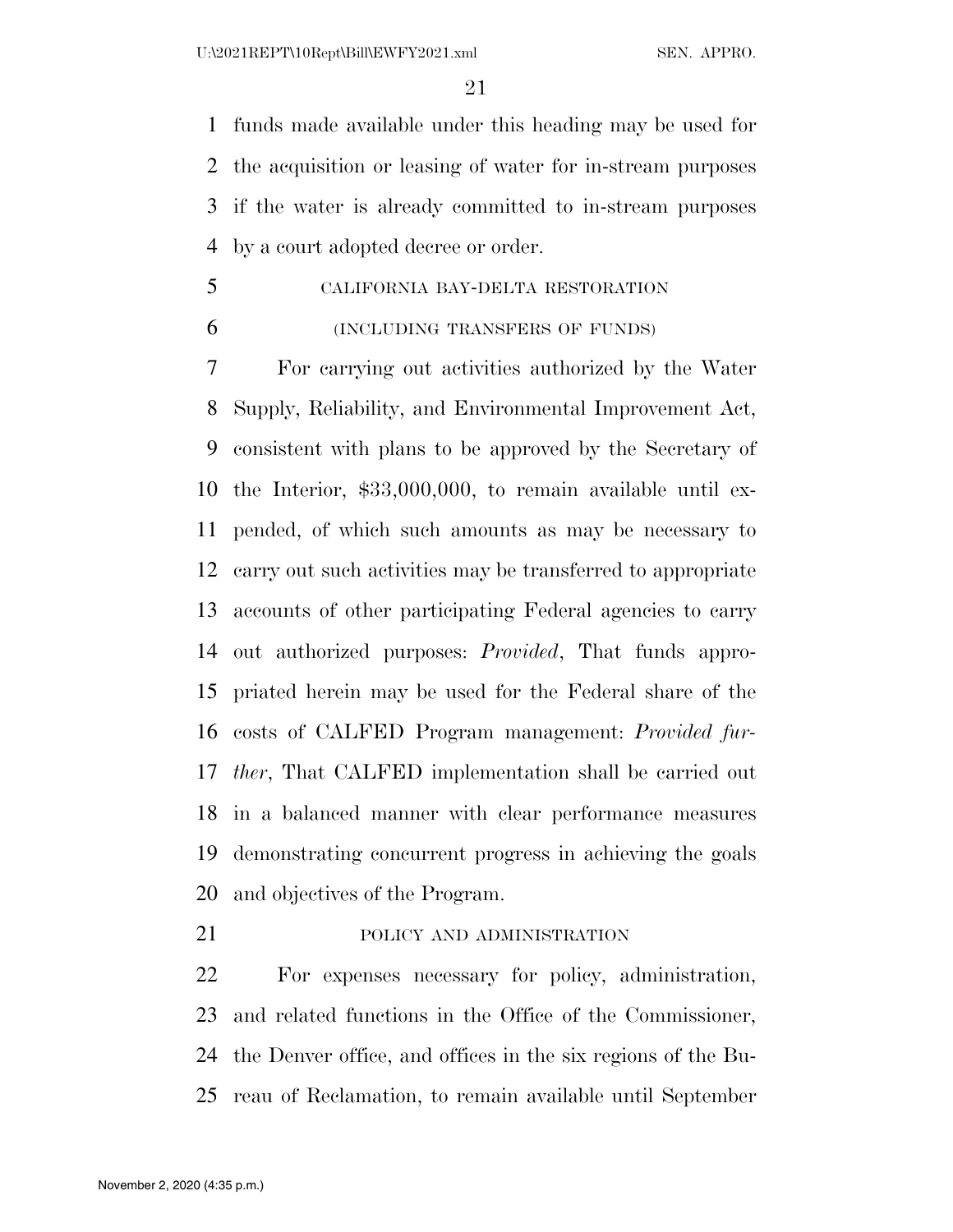30, 2022, \$60,000,000, to be derived from the Reclama- tion Fund and be nonreimbursable as provided in 43 U.S.C. 377: *Provided*, That no part of any other appro- priation in this Act shall be available for activities or func-tions budgeted as policy and administration expenses.

ADMINISTRATIVE PROVISION

 Appropriations for the Bureau of Reclamation shall be available for purchase of not to exceed five passenger motor vehicles, which are for replacement only.

# GENERAL PROVISIONS—DEPARTMENT OF THE INTERIOR

 SEC. 201. (a) None of the funds provided in title II of this Act for Water and Related Resources, or provided by previous or subsequent appropriations Acts to the agen- cies or entities funded in title II of this Act for Water and Related Resources that remain available for obligation or expenditure in fiscal year 2021, shall be available for obligation or expenditure through a reprogramming of funds that—

- (1) initiates or creates a new program, project, 21 or activity;
- (2) eliminates a program, project, or activity;
- (3) increases funds for any program, project, or activity for which funds have been denied or re-stricted by this Act, unless prior approval is received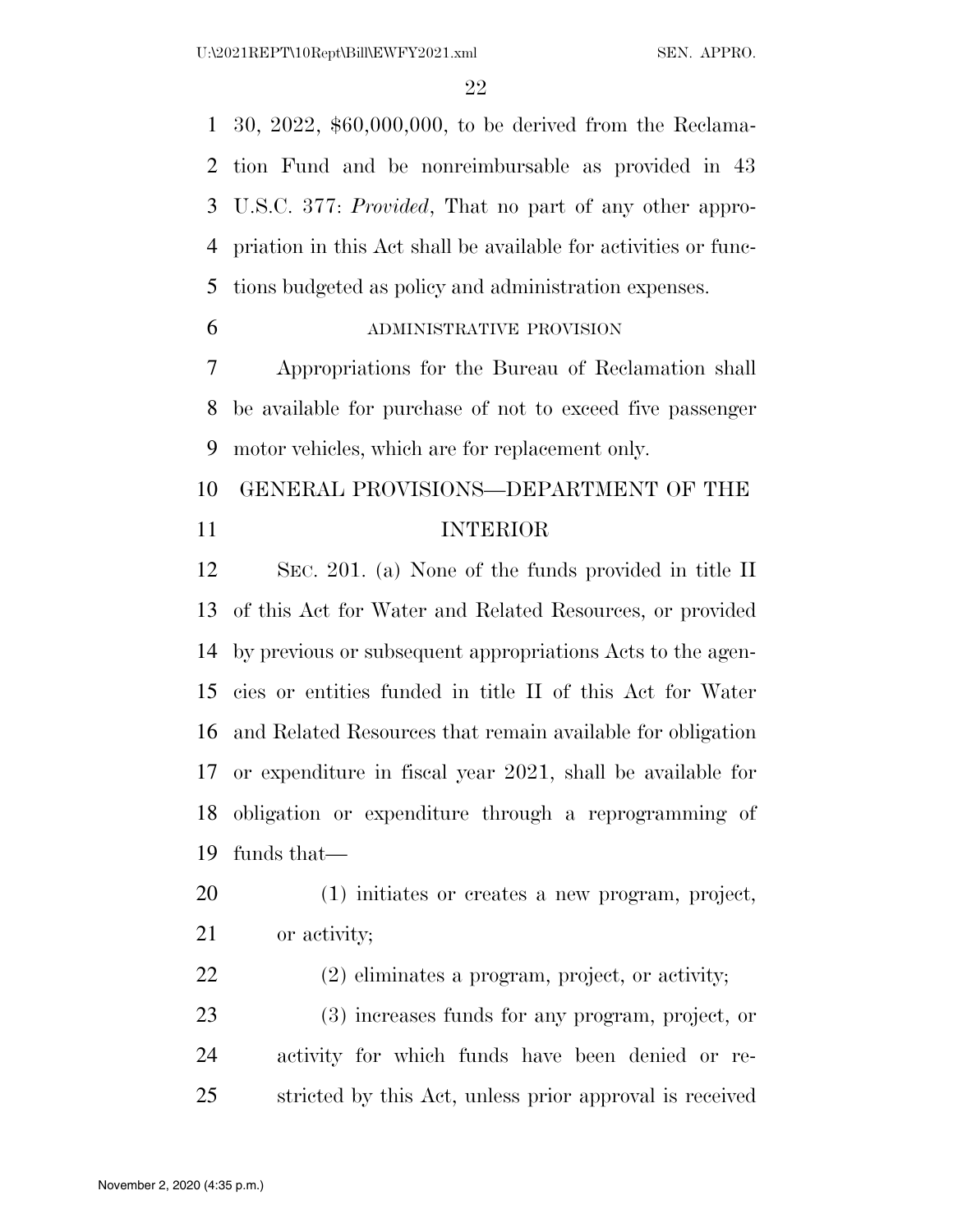| $\mathbf{1}$   | from the Committees on Appropriations of both          |
|----------------|--------------------------------------------------------|
| 2              | Houses of Congress;                                    |
| 3              | (4) restarts or resumes any program, project or        |
| $\overline{4}$ | activity for which funds are not provided in this Act, |
| 5              | unless prior approval is received from the Commit-     |
| 6              | tees on Appropriations of both Houses of Congress;     |
| 7              | (5) transfers funds in excess of the following         |
| 8              | limits, unless prior approval is received from the     |
| 9              | Committees on Appropriations of both Houses of         |
| 10             | Congress:                                              |
| 11             | $(A)$ 15 percent for any program, project or           |
| 12             | activity for which $$2,000,000$ or more is avail-      |
| 13             | able at the beginning of the fiscal year; or           |
| 14             | $(B)$ \$400,000 for any program, project or            |
| 15             | activity for which less than $$2,000,000$ is avail-    |
| 16             | able at the beginning of the fiscal year;              |
| 17             | $(6)$ transfers more than \$500,000 from either        |
| 18             | the Facilities Operation, Maintenance, and Rehabili-   |
| 19             | tation category or the Resources Management and        |
| 20             | Development category to any program, project, or       |
| 21             | activity in the other category, unless prior approval  |
| 22             | is received from the Committees on Appropriations      |
| 23             | of both Houses of Congress; or                         |
| 24             | (7) transfers, where necessary to discharge legal      |
| 25             | obligations of the Bureau of Reclamation, more than    |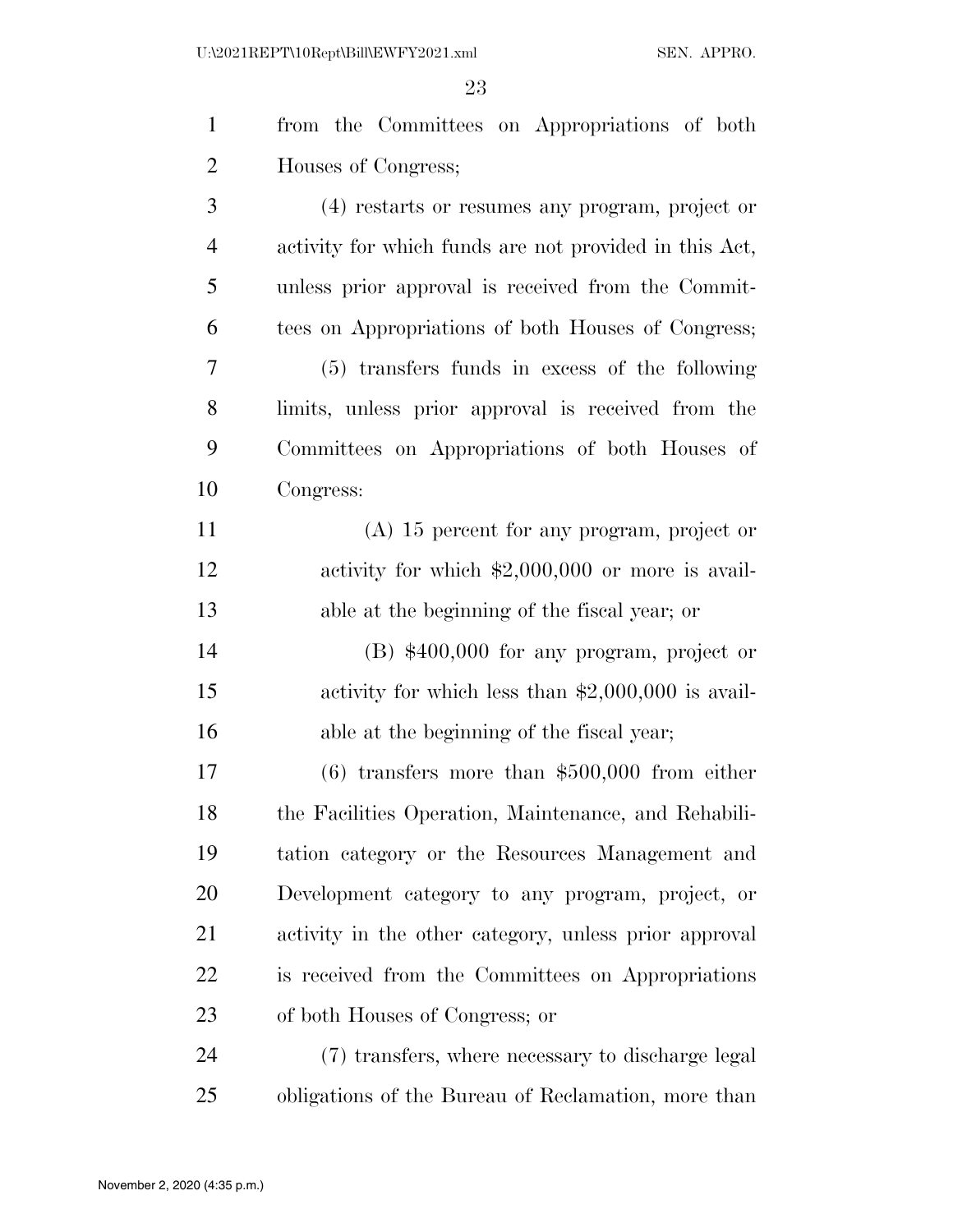\$5,000,000 to provide adequate funds for settled contractor claims, increased contractor earnings due to accelerated rates of operations, and real estate de- ficiency judgments, unless prior approval is received from the Committees on Appropriations of both Houses of Congress.

 (b) Subsection (a)(5) shall not apply to any transfer of funds within the Facilities Operation, Maintenance, and Rehabilitation category.

 (c) For purposes of this section, the term ''transfer'' means any movement of funds into or out of a program, project, or activity.

 (d) The Bureau of Reclamation shall submit reports on a quarterly basis to the Committees on Appropriations of both Houses of Congress detailing all the funds repro- grammed between programs, projects, activities, or cat- egories of funding. The first quarterly report shall be sub- mitted not later than 60 days after the date of enactment of this Act.

 SEC. 202. (a) None of the funds appropriated or oth- erwise made available by this Act may be used to deter- mine the final point of discharge for the interceptor drain for the San Luis Unit until development by the Secretary of the Interior and the State of California of a plan, which shall conform to the water quality standards of the State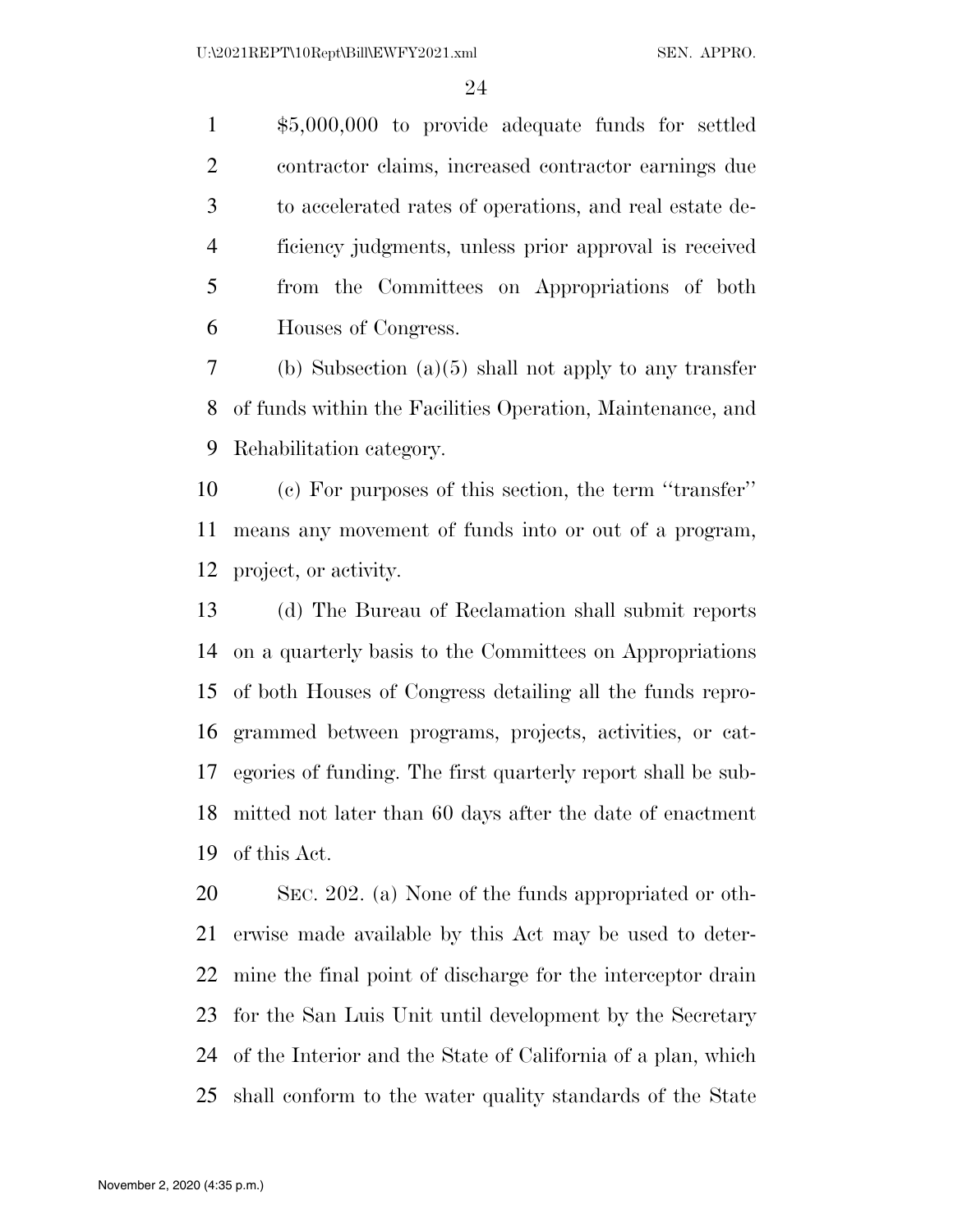of California as approved by the Administrator of the En- vironmental Protection Agency, to minimize any detri-mental effect of the San Luis drainage waters.

 (b) The costs of the Kesterson Reservoir Cleanup Program and the costs of the San Joaquin Valley Drain- age Program shall be classified by the Secretary of the Interior as reimbursable or nonreimbursable and collected until fully repaid pursuant to the ''Cleanup Program— Alternative Repayment Plan'' and the ''SJVDP—Alter- native Repayment Plan'' described in the report entitled ''Repayment Report, Kesterson Reservoir Cleanup Pro- gram and San Joaquin Valley Drainage Program, Feb- ruary 1995'', prepared by the Department of the Interior, Bureau of Reclamation. Any future obligations of funds by the United States relating to, or providing for, drainage service or drainage studies for the San Luis Unit shall be fully reimbursable by San Luis Unit beneficiaries of such service or studies pursuant to Federal reclamation law.

 SEC. 203. Section 9504(e) of the Omnibus Public Land Management Act of 2009 (42 U.S.C. 10364(e)) is amended by striking '' \$530,000,000'' and inserting '' \$600,000,000''.

 SEC. 204. Title I of Public Law 108–361 (the CALFED Bay-Delta Authorization Act) (118 Stat. 1681),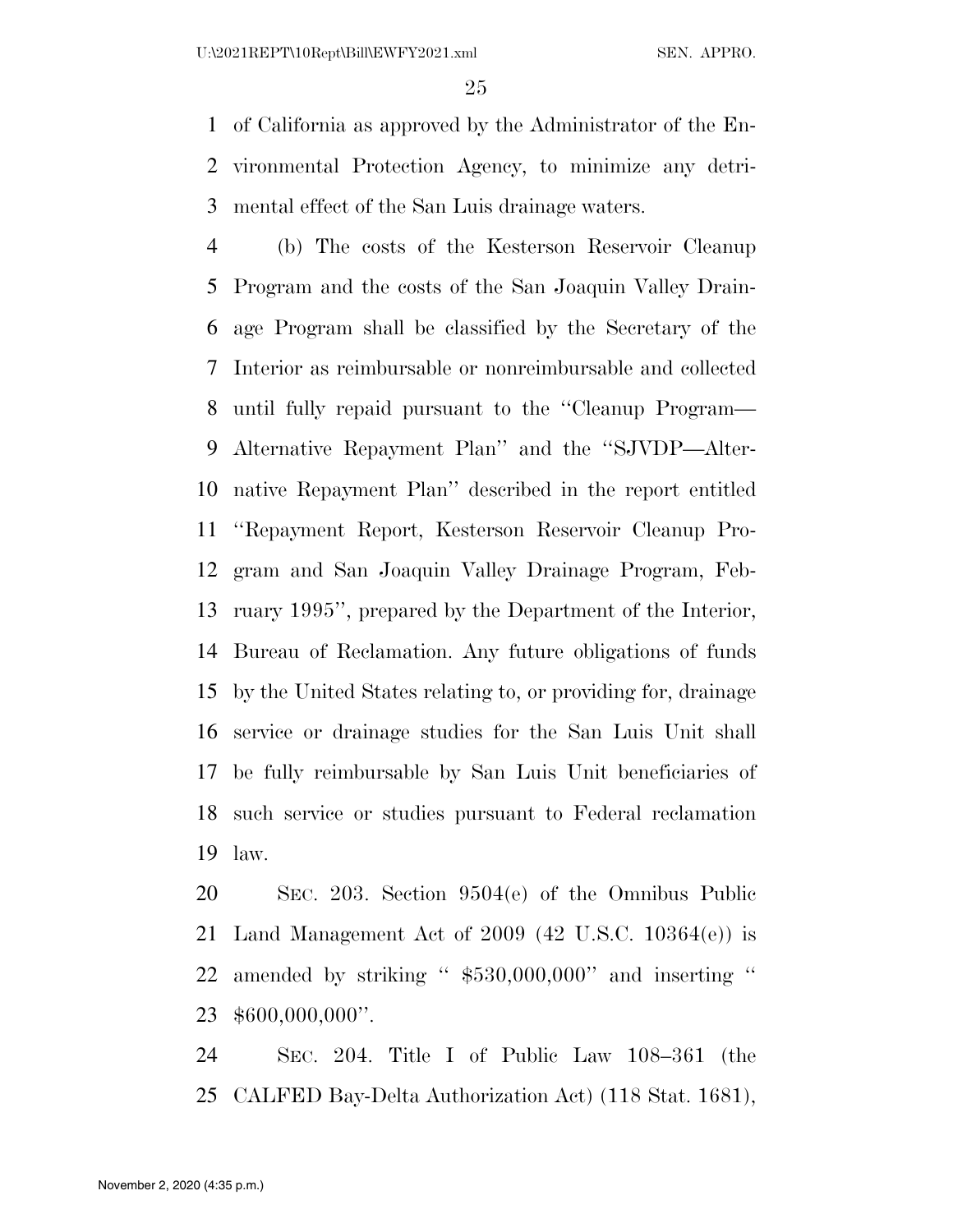as amended by section 4007(k) of Public Law 114–322, is amended by striking ''2020'' each place it appears and 3 inserting "2021".

 SEC. 205. Section 9106(g)(2) of Public Law 111–11 (Omnibus Public Land Management Act of 2009) is amended by striking ''2020'' and inserting ''2021''.

 SEC. 206. (a) Section 104(c) of the Reclamation States Emergency Drought Relief Act of 1991 (43 U.S.C. 2214(c)) is amended by striking''2020'' and inserting ''2021''.

 (b) Section 301 of the Reclamation States Emergency Drought Relief Act of 1991 (43 U.S.C. 2241) is amended by striking ''2020'' and inserting ''2021''.

14 SEC. 207. Section  $6002(g)(4)$  of the Omnibus Public Land Management Act of 2009 (Public Law 111–11) is amended by striking ''2020'' and inserting ''2021''.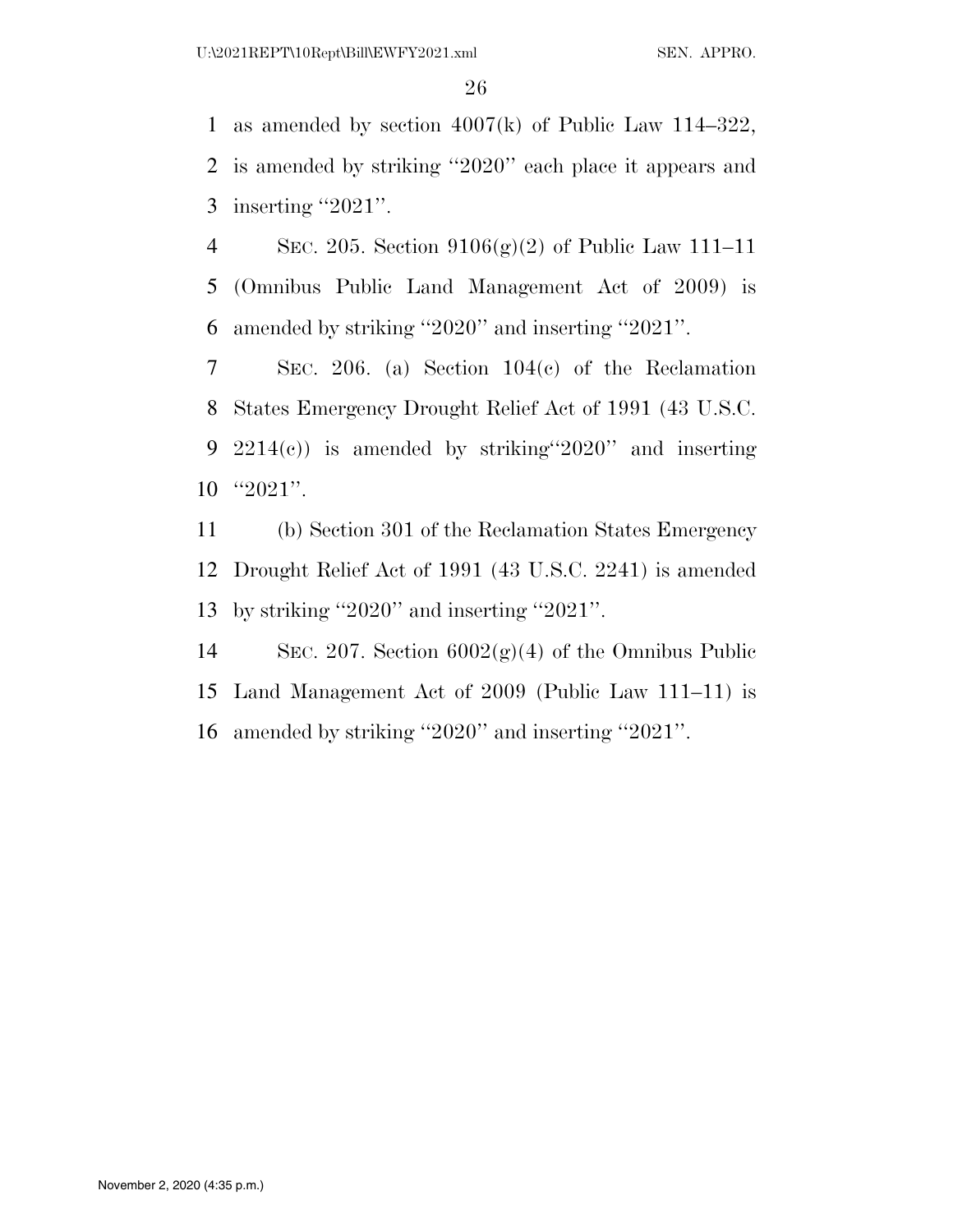| $\mathbf{1}$   | TITLE III                                                            |
|----------------|----------------------------------------------------------------------|
| $\overline{2}$ | DEPARTMENT OF ENERGY                                                 |
| 3              | <b>ENERGY PROGRAMS</b>                                               |
| $\overline{4}$ | ENERGY EFFICIENCY AND RENEWABLE ENERGY                               |
| 5              | (INCLUDING RESCISSION OF FUNDS)                                      |
| 6              | For Department of Energy expenses including the                      |
| 7              | purchase, construction, and acquisition of plant and cap-            |
| 8              | ital equipment, and other expenses necessary for energy              |
| 9              | efficiency and renewable energy activities in carrying out           |
| 10             | the purposes of the Department of Energy Organization                |
| 11             | Act (42 U.S.C. 7101 et seq.), including the acquisition or           |
| 12             | condemnation of any real property or any facility or for             |
| 13             | plant or facility acquisition, construction, or expansion,           |
| 14             | $\text{$}2,850,240,000,$ to remain available until expended: Pro-    |
| 15             | <i>vided</i> , That of such amount, $$161,000,000$ shall be avail-   |
| 16             | able until September 30, 2022, for program direction: $Pro-$         |
|                | 17 <i>vided further</i> , That of the unobligated balances available |
| 18             | from amounts appropriated in Public Law 111–8 under                  |
| 19             | this heading, \$806,831 is hereby rescinded: <i>Provided fur-</i>    |
| 20             | <i>ther</i> , That of the unobligated balances available from        |
| 21             | amounts appropriated in Public Law 111–85 under this                 |
| 22             | heading, \$1,433,463 is hereby rescinded: <i>Provided further</i> ,  |
| 23             | That no amounts may be rescinded under the previous two              |
| 24             | provisos from amounts that were designated by the Con-               |
| 25             | gress as an emergency requirement pursuant to the Con-               |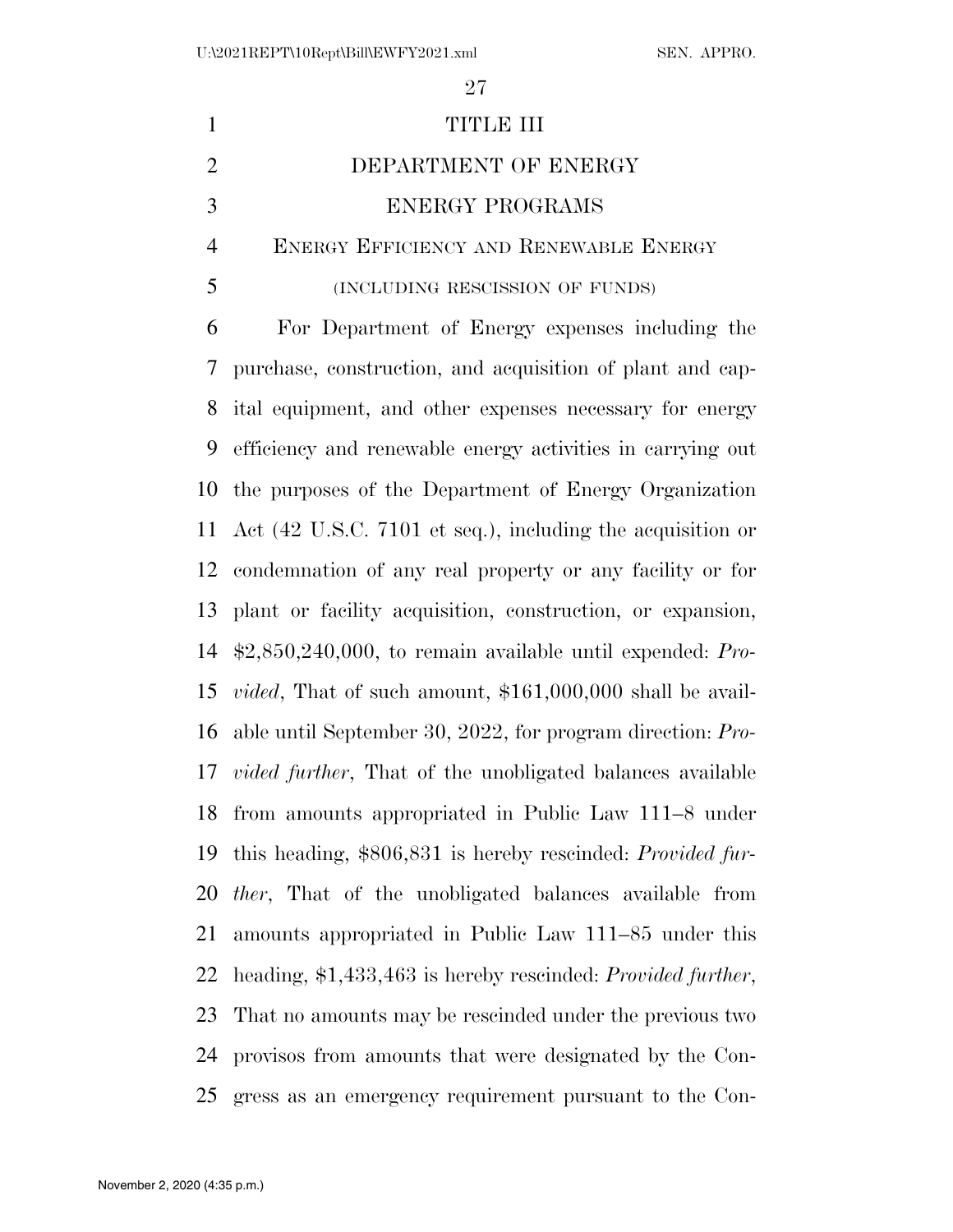current Resolution on the Budget or the Balanced Budget

and Emergency Deficit Control Act of 1985.

CYBERSECURITY, ENERGY SECURITY, AND EMERGENCY

## RESPONSE

 For Department of Energy expenses including the purchase, construction, and acquisition of plant and cap- ital equipment, and other expenses necessary for energy sector cybersecurity, energy security, and emergency re- sponse activities in carrying out the purposes of the De- partment of Energy Organization Act (42 U.S.C. 7101 et seq.), including the acquisition or condemnation of any real property or any facility or for plant or facility acquisi- tion, construction, or expansion, \$156,000,000, to remain available until expended: *Provided*, That of such amount, \$11,521,000 shall be available until September 30, 2022, for program direction.

# ELECTRICITY

 For Department of Energy expenses including the purchase, construction, and acquisition of plant and cap- ital equipment, and other expenses necessary for elec- tricity activities in carrying out the purposes of the De- partment of Energy Organization Act (42 U.S.C. 7101 et seq.), including the acquisition or condemnation of any real property or any facility or for plant or facility acquisi-tion, construction, or expansion, \$223,000,000, to remain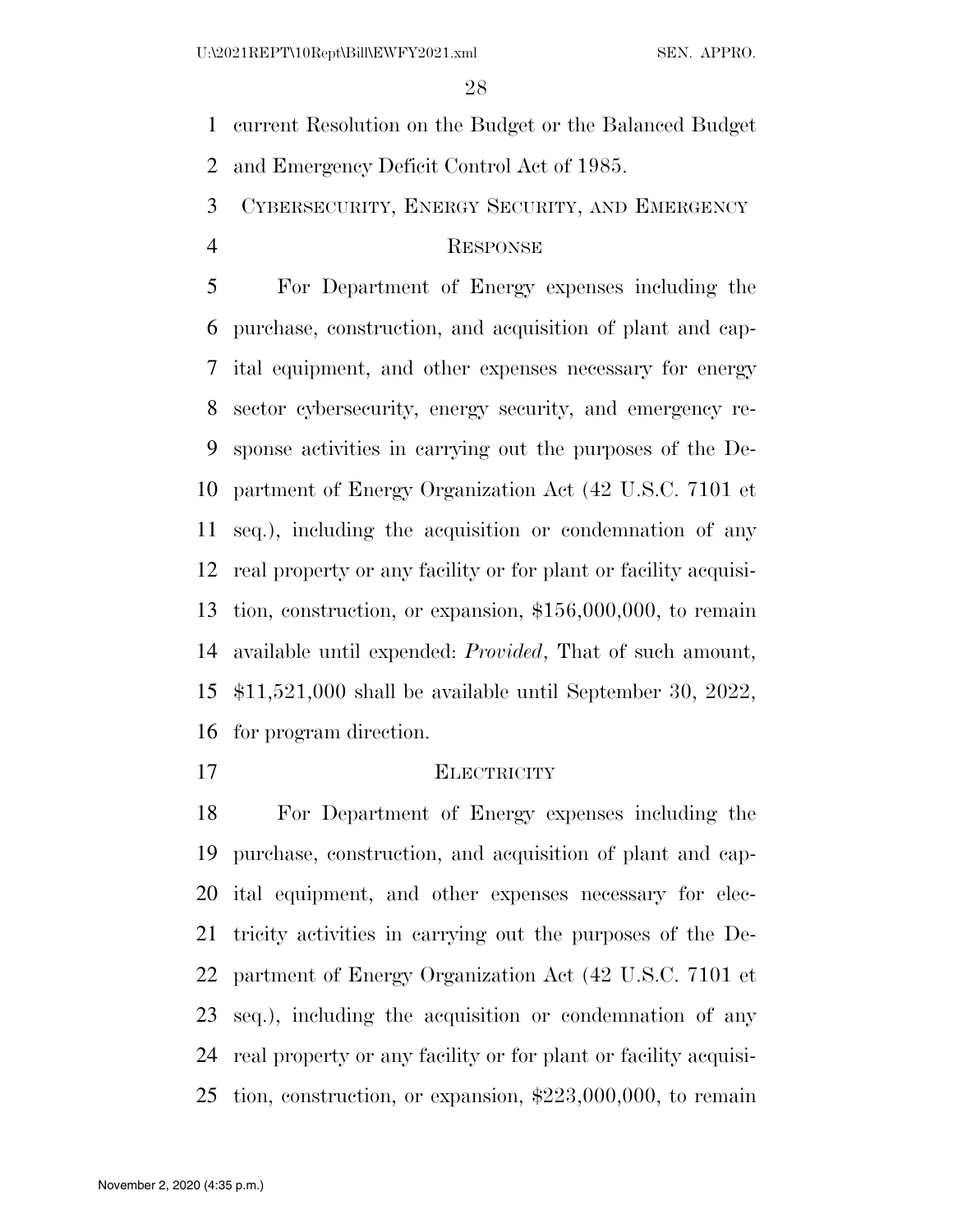available until expended: *Provided*, That of such amount, \$18,000,000 shall be available until September 30, 2022, for program direction.

## 4 NUCLEAR ENERGY

 For Department of Energy expenses including the purchase, construction, and acquisition of plant and cap- ital equipment, and other expenses necessary for nuclear energy activities in carrying out the purposes of the De- partment of Energy Organization Act (42 U.S.C. 7101 et seq.), including the acquisition or condemnation of any real property or any facility or for plant or facility acquisi- tion, construction, or expansion, \$1,505,300,000, to re- main available until expended: *Provided*, That of such amount, \$27,500,000 shall be derived from the Nuclear Waste Fund and shall be available for expenses necessary for activities to carry out the purposes of the Nuclear Waste Policy Act of 1982, including interim storage activi- ties: *Provided further*, That of such amount, \$75,131,000 shall be available until September 30, 2022, for program direction.

URANIUM RESERVE PROGRAM

 For Department of Energy expenses necessary for Uranium Reserve activities to carry out the purposes of the Department of Energy Organization Act (42 U.S.C.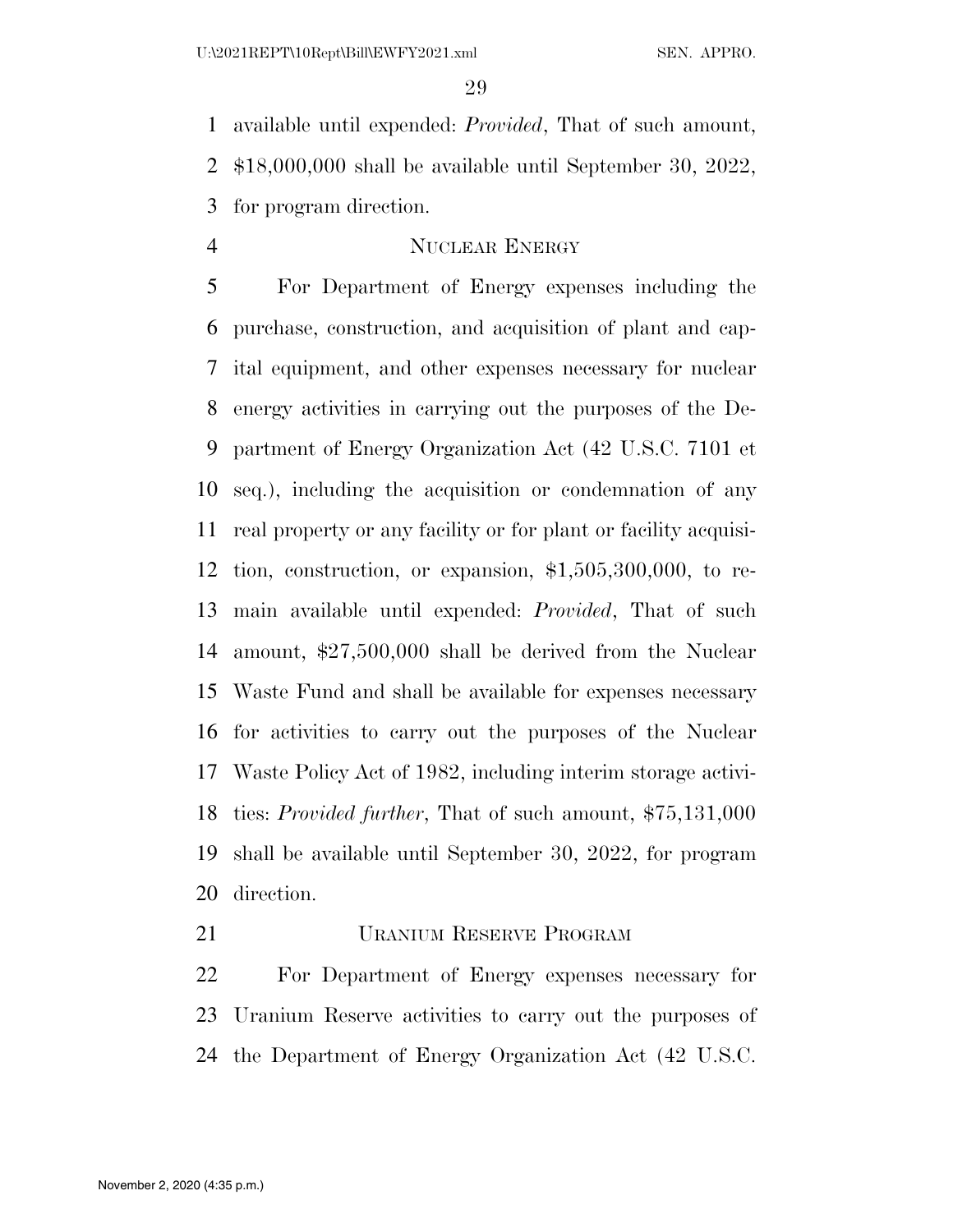7101 et seq., \$120,000,000 to remain available until ex-pended.

FOSSIL ENERGY RESEARCH AND DEVELOPMENT

 For Department of Energy expenses necessary in car- rying out fossil energy research and development activi- ties, under the authority of the Department of Energy Or- ganization Act (42 U.S.C. 7101 et seq.), including the ac- quisition of interest, including defeasible and equitable in- terests in any real property or any facility or for plant or facility acquisition or expansion, and for conducting in- quiries, technological investigations and research con- cerning the extraction, processing, use, and disposal of mineral substances without objectionable social and envi- ronmental costs (30 U.S.C. 3, 1602, and 1603), \$750,000,000, to remain available until expended: *Pro- vided*, That of such amount \$61,500,000 shall be available until September 30, 2022, for program direction.

NAVAL PETROLEUM AND OIL SHALE RESERVES

 For Department of Energy expenses necessary to carry out naval petroleum and oil shale reserve activities, \$13,006,000, to remain available until expended: *Pro- vided*, That notwithstanding any other provision of law, unobligated funds remaining from prior years shall be available for all naval petroleum and oil shale reserve ac-tivities.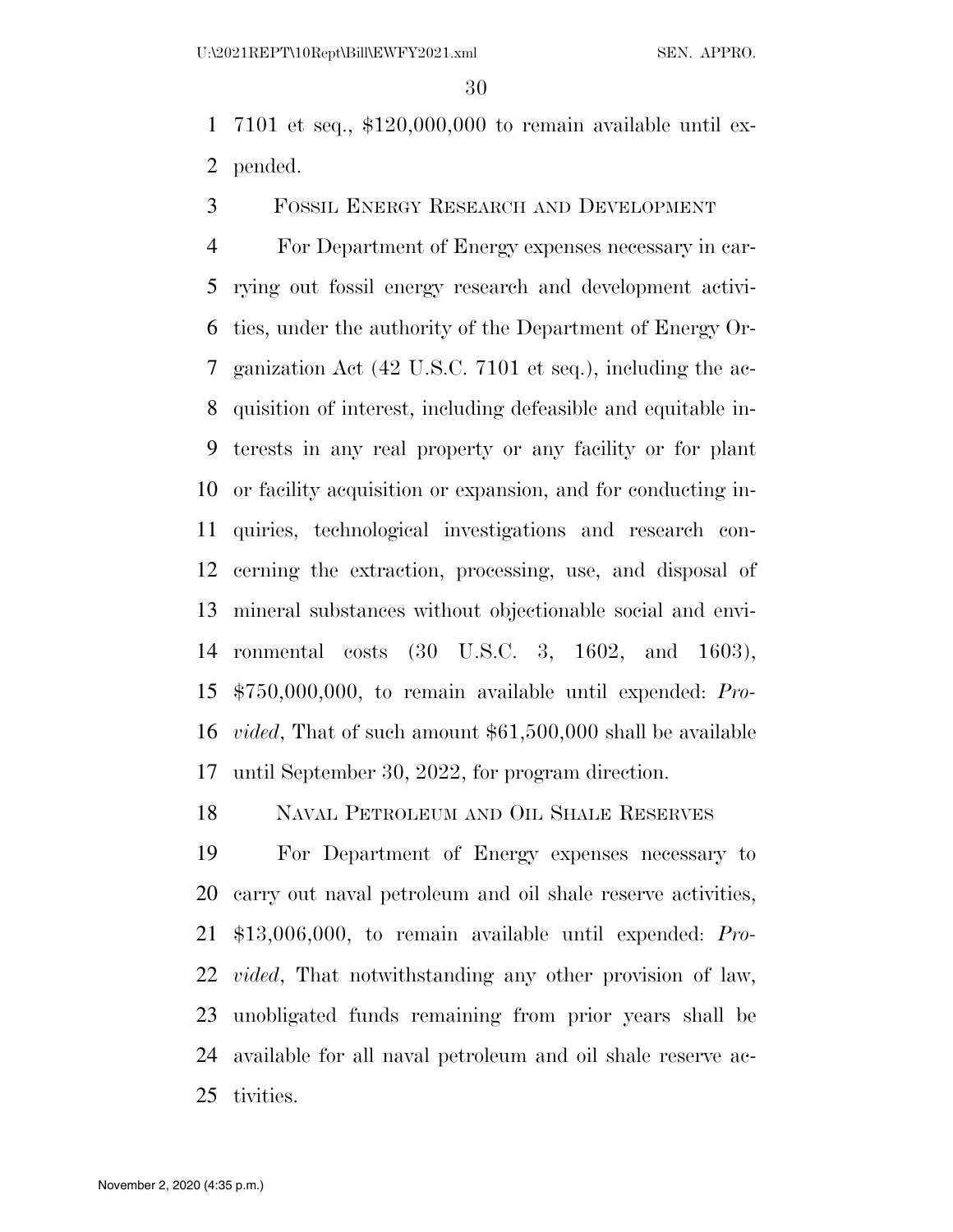STRATEGIC PETROLEUM RESERVE For Department of Energy expenses necessary for Strategic Petroleum Reserve facility development and op- erations and program management activities pursuant to the Energy Policy and Conservation Act (42 U.S.C. 6201 et seq.), \$187,081,000, to remain available until expended. SPR PETROLEUM ACCOUNT

 For the acquisition, transportation, and injection of petroleum products, and for other necessary expenses pur- suant to the Energy Policy and Conservation Act of 1975, as amended (42 U.S.C. 6201 et seq.), sections 403 and 404 of the Bipartisan Budget Act of 2015 (42 U.S.C. 6241, 6239 note), and section 5010 of the 21st Century Cures Act (Public Law 114–255), \$1,000,000, to remain available until expended.

NORTHEAST HOME HEATING OIL RESERVE

 For Department of Energy expenses necessary for Northeast Home Heating Oil Reserve storage, operation, and management activities pursuant to the Energy Policy and Conservation Act (42 U.S.C. 6201 et seq.), \$10,000,000, to remain available until expended.

22 ENERGY INFORMATION ADMINISTRATION

 For Department of Energy expenses necessary in car-rying out the activities of the Energy Information Admin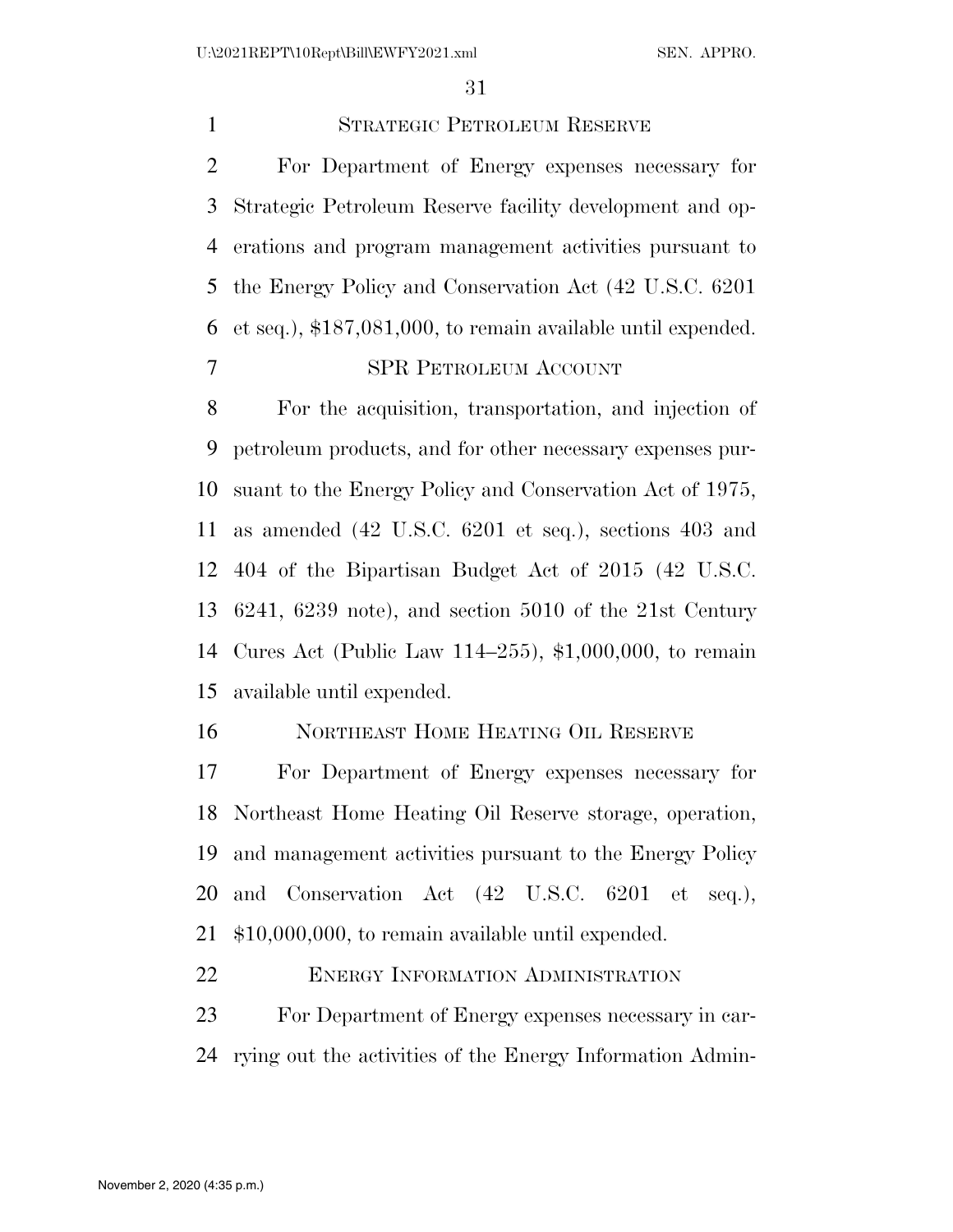istration, \$126,800,000, to remain available until ex-pended.

NON-DEFENSE ENVIRONMENTAL CLEANUP

 For Department of Energy expenses, including the purchase, construction, and acquisition of plant and cap- ital equipment and other expenses necessary for non-de- fense environmental cleanup activities in carrying out the purposes of the Department of Energy Organization Act (42 U.S.C. 7101 et seq.), including the acquisition or con- demnation of any real property or any facility or for plant or facility acquisition, construction, or expansion, \$326,000,000, to remain available until expended: *Pro- vided*, That, in addition, fees collected pursuant to sub- section (b)(1) of section 6939f of title 42, United States Code, and deposited under this heading in fiscal year 2021 pursuant to section 309 of title III of division C of Public Law 116–94 are appropriated, to remain available until expended, for mercury storage costs.

URANIUM ENRICHMENT DECONTAMINATION AND

#### 20 DECOMMISSIONING FUND

 For Department of Energy expenses necessary in car- rying out uranium enrichment facility decontamination and decommissioning, remedial actions, and other activi- ties of title II of the Atomic Energy Act of 1954, and title X, subtitle A, of the Energy Policy Act of 1992,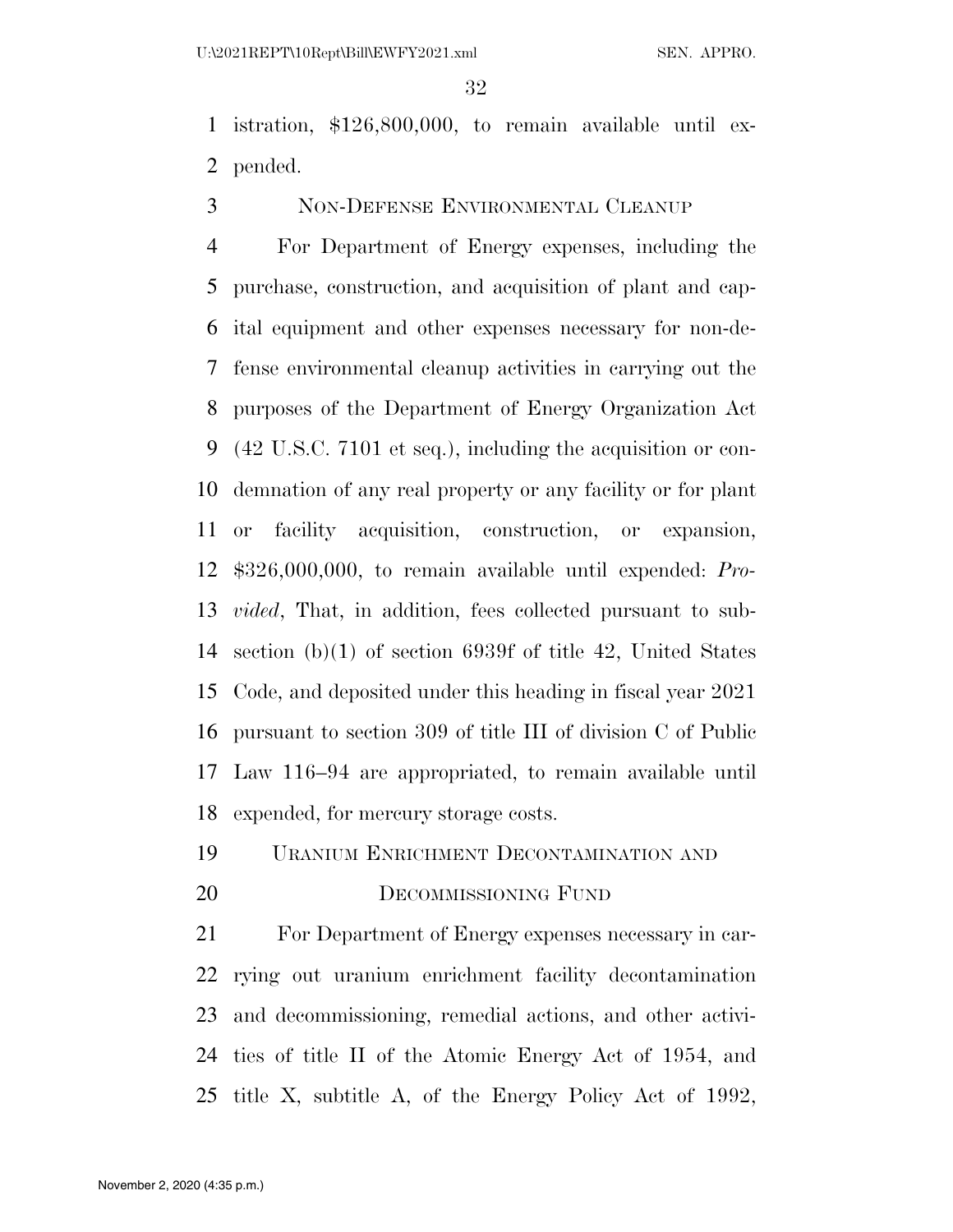\$848,000,000, to be derived from the Uranium Enrich- ment Decontamination and Decommissioning Fund, to re- main available until expended, of which \$10,000,000 shall be available in accordance with title X, subtitle A, of the Energy Policy Act of 1992.

#### SCIENCE

 For Department of Energy expenses including the purchase, construction, and acquisition of plant and cap- ital equipment, and other expenses necessary for science activities in carrying out the purposes of the Department of Energy Organization Act (42 U.S.C. 7101 et seq.), in- cluding the acquisition or condemnation of any real prop- erty or any facility or for plant or facility acquisition, con- struction, or expansion, and purchase of not more than 35 passenger motor vehicles for replacement only, \$7,026,000,000, to remain available until expended: *Pro- vided*, That of such amount, \$188,000,000 shall be avail-able until September 30, 2022, for program direction.

ADVANCED RESEARCH PROJECTS AGENCY—ENERGY

 For Department of Energy expenses necessary in car- rying out the activities authorized by section 5012 of the America COMPETES Act (Public Law 110–69), \$430,000,000, to remain available until expended: *Pro- vided*, That of such amount, \$35,000,000 shall be avail-able until September 30, 2022, for program direction.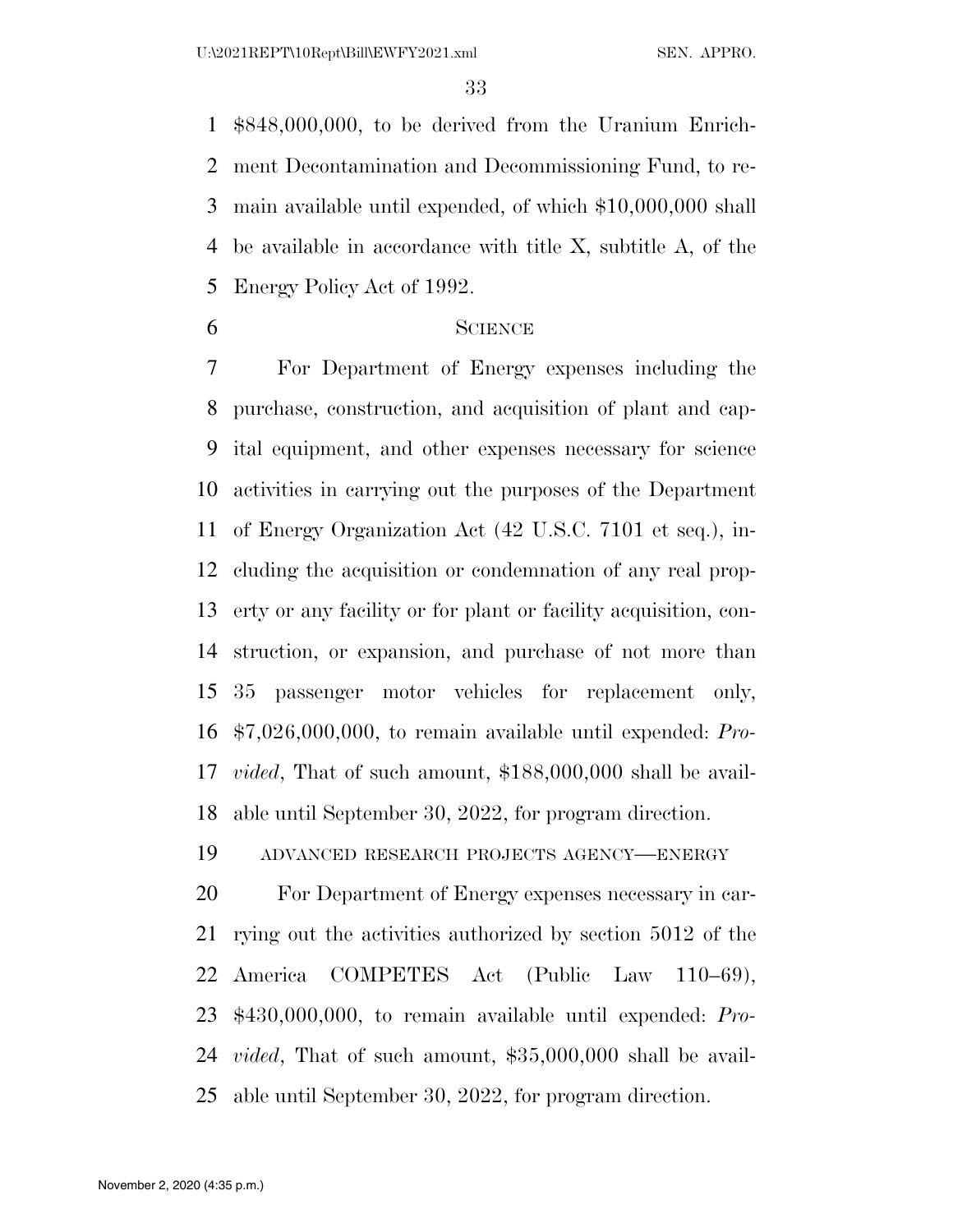TITLE 17 INNOVATIVE TECHNOLOGY LOAN GUARANTEE PROGRAM

 Such sums as are derived from amounts received from borrowers pursuant to section 1702(b) of the Energy Policy Act of 2005 under this heading in prior Acts, shall be collected in accordance with section 502(7) of the Con- gressional Budget Act of 1974: *Provided*, That for nec- essary administrative expenses of the Title 17 Innovative Technology Loan Guarantee Program, as authorized, \$32,000,000 is appropriated, to remain available until September 30, 2022: *Provided further*, That up to \$32,000,000 of fees collected in fiscal year 2021 pursuant to section 1702(h) of the Energy Policy Act of 2005 shall be credited as offsetting collections under this heading and used for necessary administrative expenses in this appro- priation and shall remain available until September 30, 2022: *Provided further*, That to the extent that fees col- lected in fiscal year 2021 exceed \$32,000,000, those ex- cess amounts shall be credited as offsetting collections under this heading and available in future fiscal years only to the extent provided in advance in appropriations Acts: *Provided further*, That the sum herein appropriated from the general fund shall be reduced (1) as such fees are re- ceived during fiscal year 2021 (estimated at \$3,000,000) and (2) to the extent that any remaining general fund ap-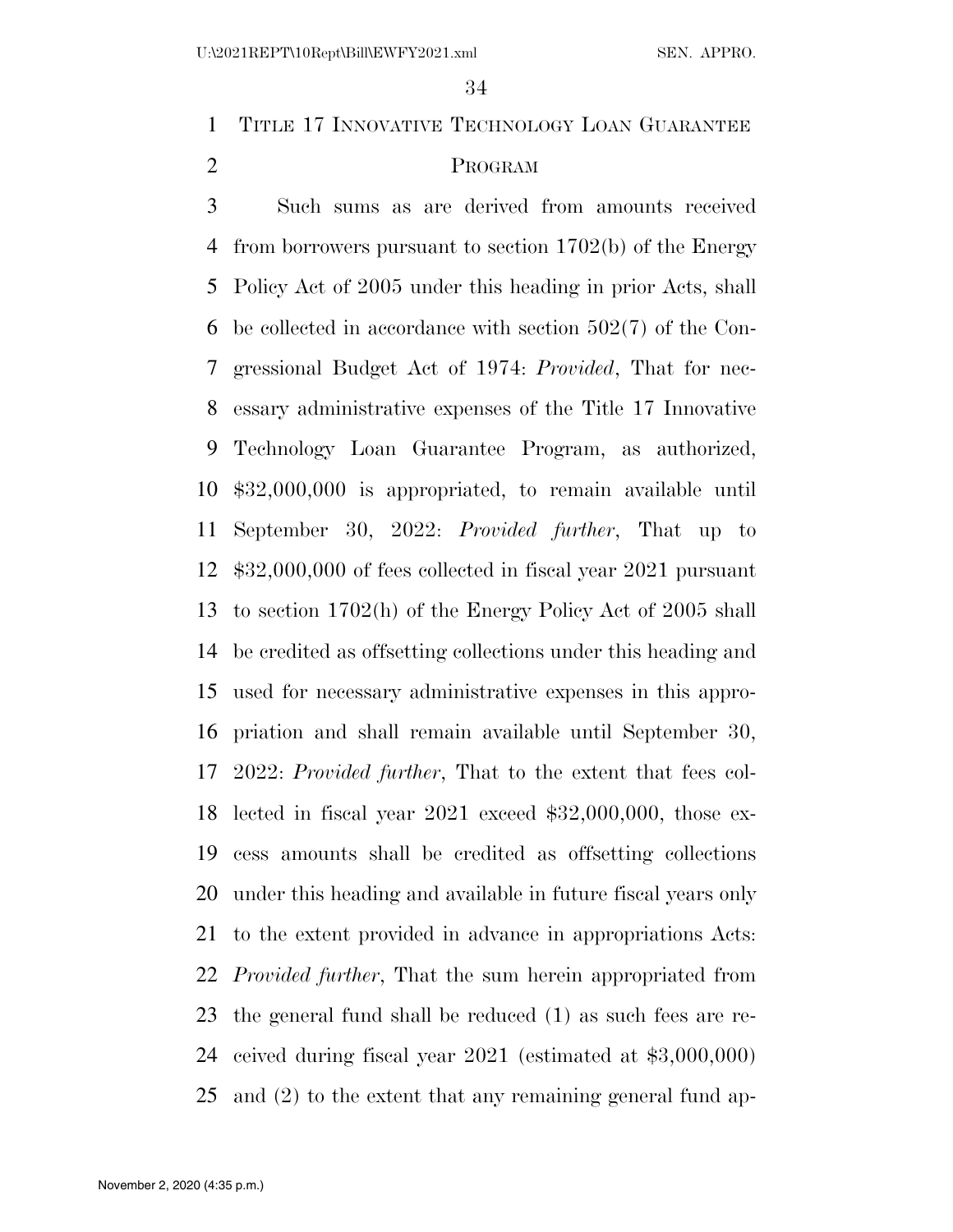propriations can be derived from fees collected in previous fiscal years that are not otherwise appropriated, so as to result in a final fiscal year 2021 appropriation from the general fund estimated at \$0: *Provided further*, That the Department of Energy shall not subordinate any loan obli- gation to other financing in violation of section 1702 of the Energy Policy Act of 2005 or subordinate any Guaran- teed Obligation to any loan or other debt obligations in violation of section 609.10 of title 10, Code of Federal Regulations.

 ADVANCED TECHNOLOGY VEHICLES MANUFACTURING LOAN PROGRAM

 For Department of Energy administrative expenses necessary in carrying out the Advanced Technology Vehi- cles Manufacturing Loan Program, \$5,000,000, to remain available until September 30, 2022.

TRIBAL ENERGY LOAN GUARANTEE PROGRAM

 For Department of Energy administrative expenses necessary in carrying out the Tribal Energy Loan Guar- antee Program, \$2,000,000, to remain available until Sep-tember 30, 2022.

22 OFFICE OF INDIAN ENERGY POLICY AND PROGRAMS

 For necessary expenses for Indian Energy activities in carrying out the purposes of the Department of Energy Organization Act (42 U.S.C. 7101 et seq.), \$22,000,000,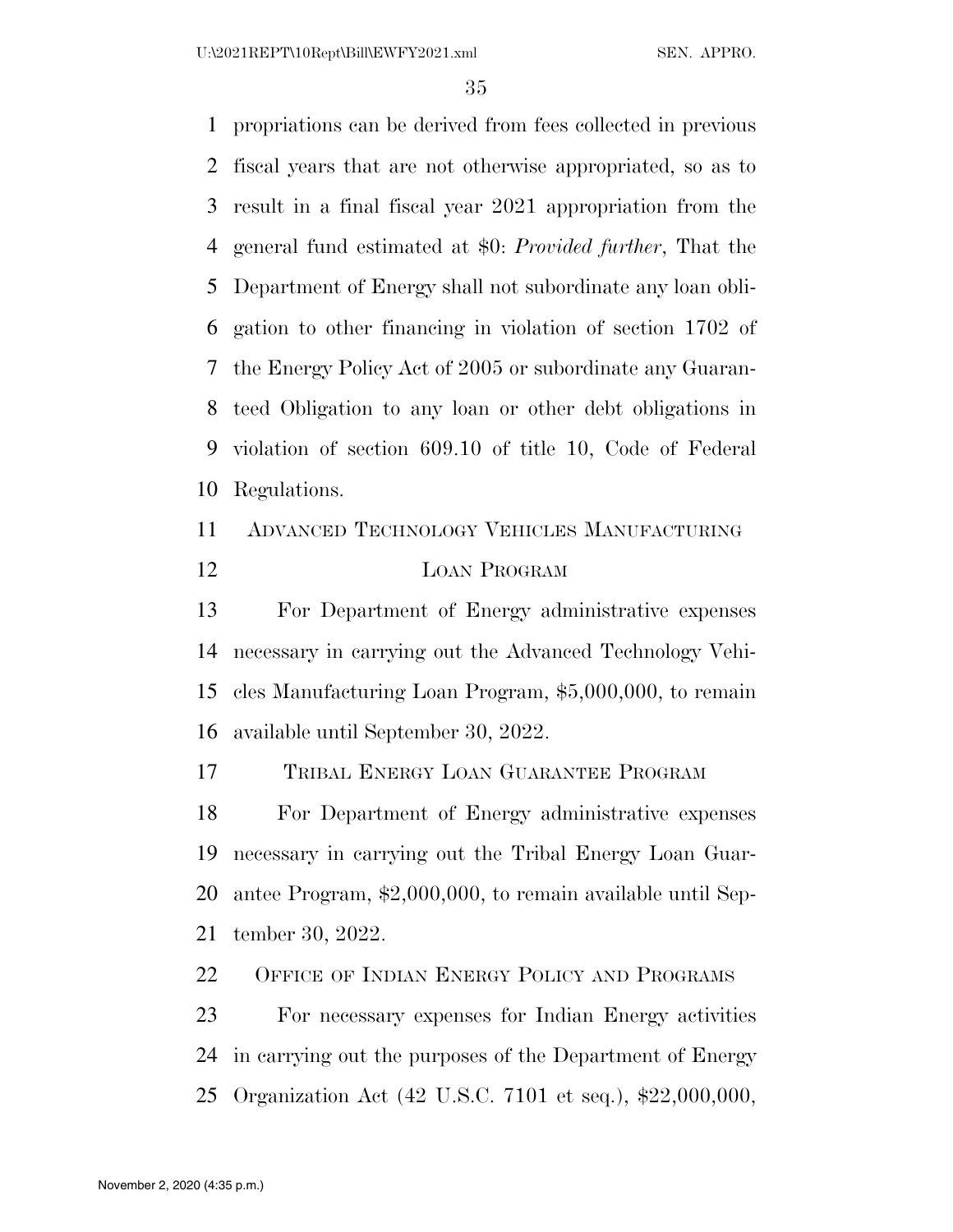to remain available until expended: *Provided*, That, of the amount appropriated under this heading, \$5,000,000 shall be available until September 30, 2022, for program direc-tion.

#### DEPARTMENTAL ADMINISTRATION

 For salaries and expenses of the Department of En- ergy necessary for departmental administration in car- rying out the purposes of the Department of Energy Orga- nization Act (42 U.S.C. 7101 et seq.), \$254,378,000, to remain available until September 30, 2022, including the hire of passenger motor vehicles and official reception and representation expenses not to exceed \$30,000, plus such additional amounts as necessary to cover increases in the estimated amount of cost of work for others notwith- standing the provisions of the Anti-Deficiency Act (31 U.S.C. 1511 et seq.): *Provided*, That such increases in cost of work are offset by revenue increases of the same or greater amount: *Provided further*, That moneys received by the Department for miscellaneous revenues estimated to total \$93,378,000 in fiscal year 2021 may be retained and used for operating expenses within this account, as authorized by section 201 of Public Law 95–238, notwith- standing the provisions of 31 U.S.C. 3302: *Provided fur- ther*, That the sum herein appropriated shall be reduced as collections are received during the fiscal year so as to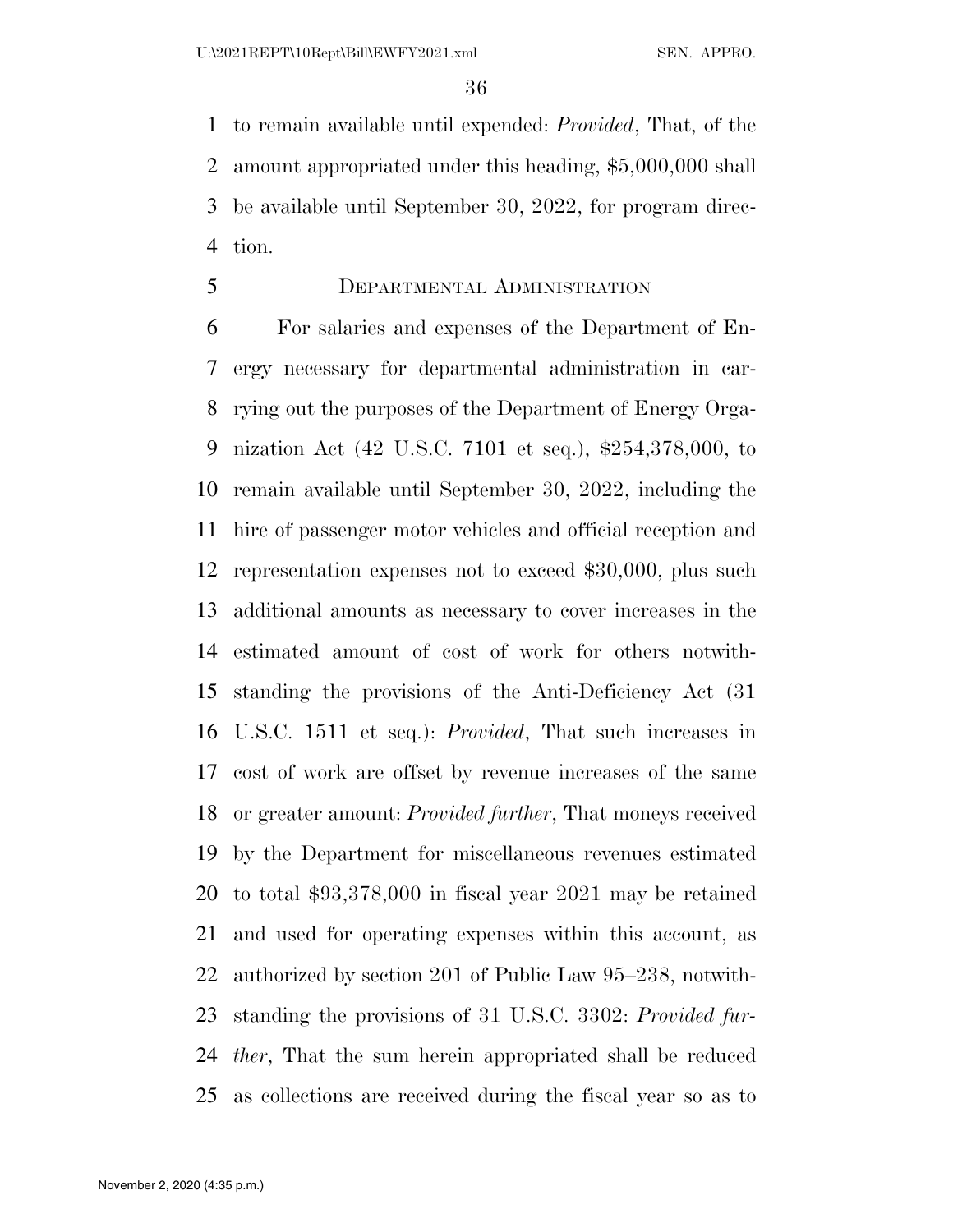result in a final fiscal year 2021 appropriation from the general fund estimated at not more than \$161,000,000.

OFFICE OF THE INSPECTOR GENERAL

 For expenses necessary for the Office of the Inspector General in carrying out the provisions of the Inspector General Act of 1978, \$57,739,000, to remain available until September 30, 2022.

 ATOMIC ENERGY DEFENSE ACTIVITIES NA- TIONAL NUCLEAR SECURITY ADMINISTRA-TION

#### WEAPONS ACTIVITIES

 For Department of Energy expenses, including the purchase, construction, and acquisition of plant and cap- ital equipment and other incidental expenses necessary for atomic energy defense weapons activities in carrying out the purposes of the Department of Energy Organization Act (42 U.S.C. 7101 et seq.), including the acquisition or condemnation of any real property or any facility or for plant or facility acquisition, construction, or expansion, and the purchase of not to exceed one ambulance for re- placement only, \$15,602,000,000, to remain available until expended: *Provided*, That of such amount, \$123,684,000 shall be available until September 30, 2022, for program direction.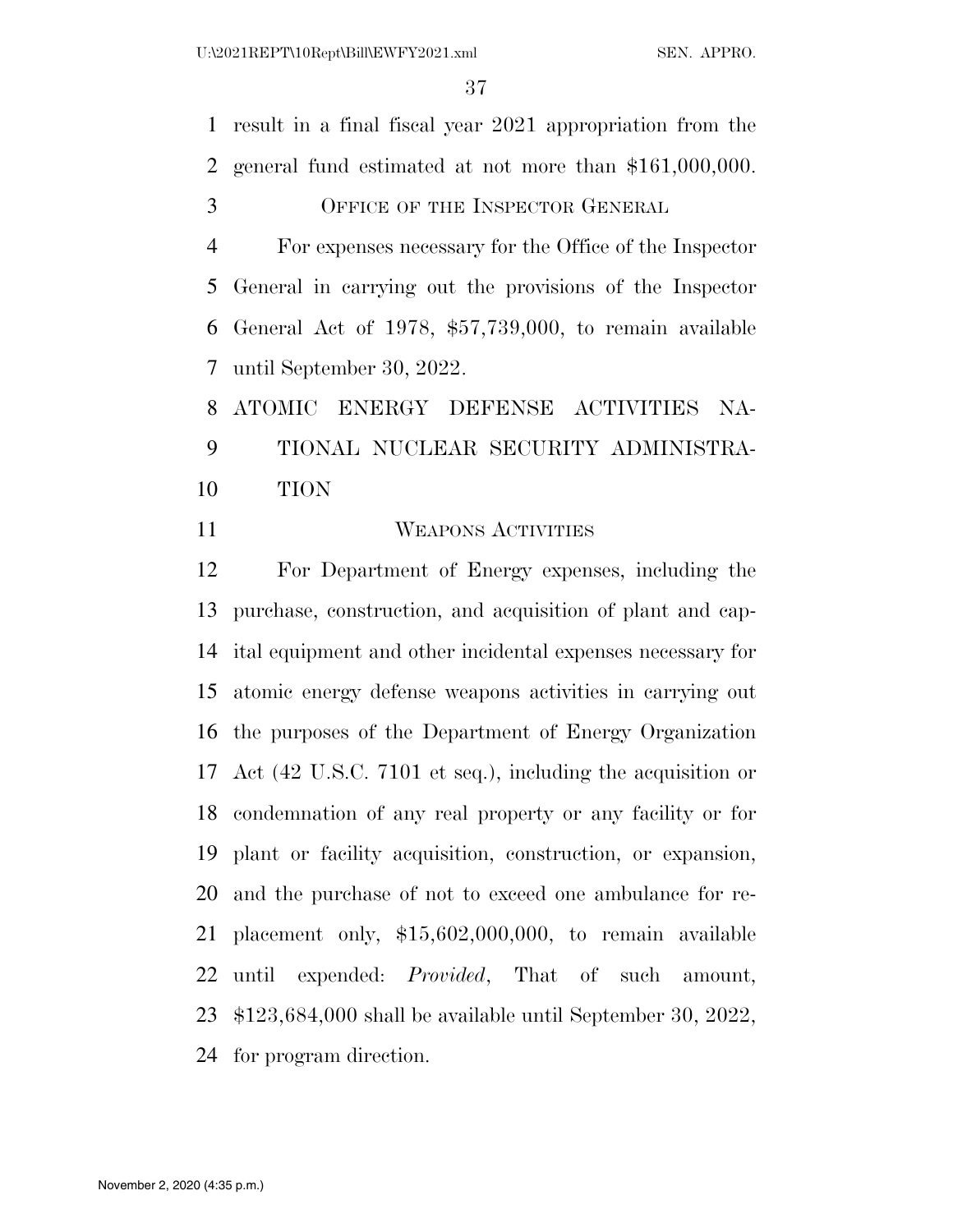# DEFENSE NUCLEAR NONPROLIFERATION

 For Department of Energy expenses, including the purchase, construction, and acquisition of plant and cap- ital equipment and other incidental expenses necessary for defense nuclear nonproliferation activities, in carrying out the purposes of the Department of Energy Organization Act (42 U.S.C. 7101 et seq.), including the acquisition or condemnation of any real property or any facility or for plant or facility acquisition, construction, or expansion, and the purchase of not to exceed two aircraft, \$2,095,000,000, to remain available until expended: *Pro- vided*, That of such amount, \$30,000,000 shall be for the Uranium Reserve Program.

#### NAVAL REACTORS

# (INCLUDING TRANSFER OF FUNDS)

 For Department of Energy expenses necessary for naval reactors activities to carry out the Department of Energy Organization Act (42 U.S.C. 7101 et seq.), includ- ing the acquisition (by purchase, condemnation, construc- tion, or otherwise) of real property, plant, and capital equipment, facilities, and facility expansion, \$1,684,000,000, to remain available until expended, of which, \$87,275,000 shall be transferred to ''Department of Energy—Energy Programs—Nuclear Energy'', for the Advanced Test Reactor: *Provided*, That of such amount,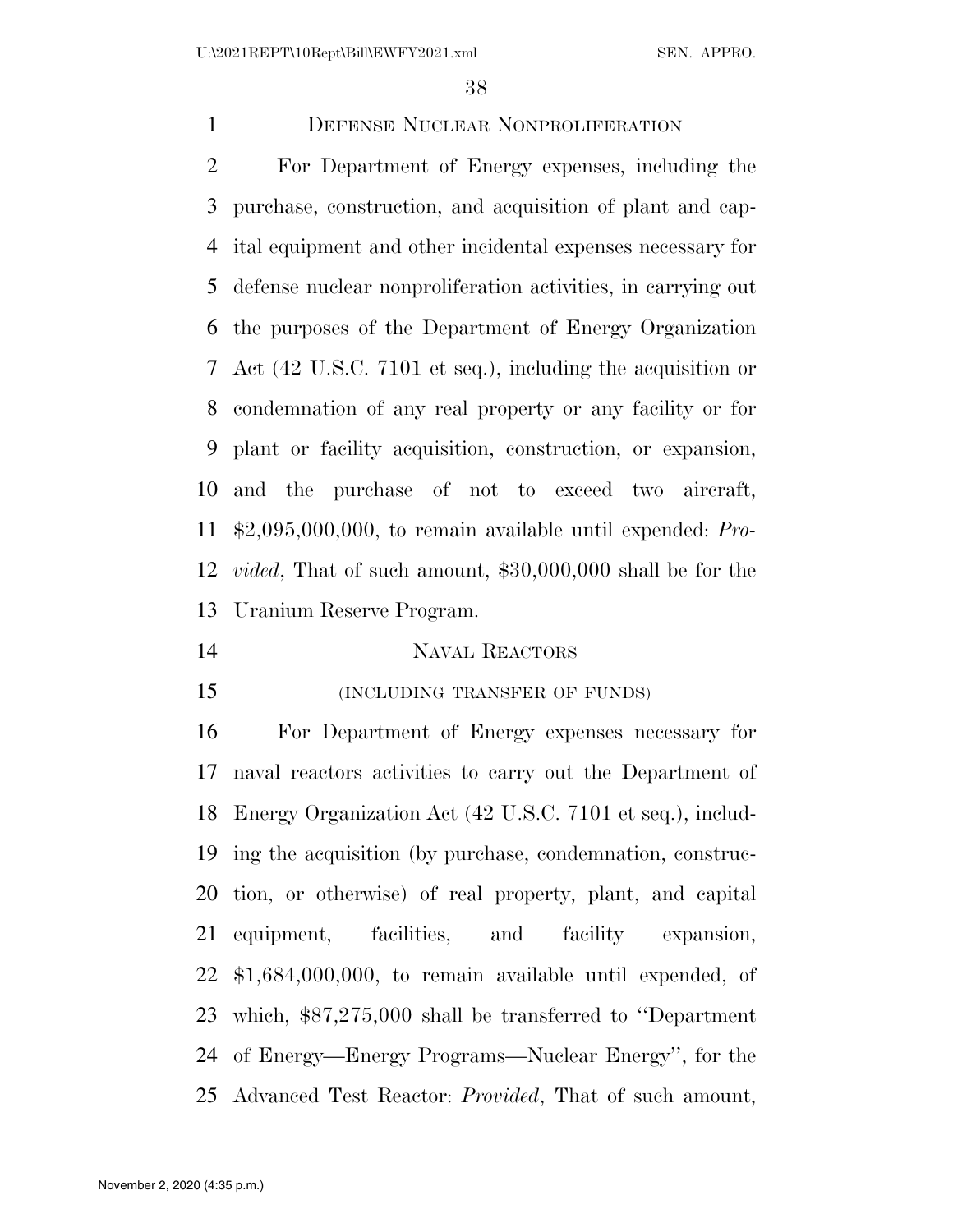\$51,700,000 shall be available until September 30, 2022,

for program direction.

FEDERAL SALARIES AND EXPENSES

 For expenses necessary for Federal Salaries and Ex- penses in the National Nuclear Security Administration, \$443,200,000, to remain available until September 30, 2022, including official reception and representation ex-penses not to exceed \$17,000.

# ENVIRONMENTAL AND OTHER DEFENSE ACTIVITIES

# 11 DEFENSE ENVIRONMENTAL CLEANUP

 For Department of Energy expenses, including the purchase, construction, and acquisition of plant and cap- ital equipment and other expenses necessary for atomic energy defense environmental cleanup activities in car- rying out the purposes of the Department of Energy Orga- nization Act (42 U.S.C. 7101 et seq.), including the acqui- sition or condemnation of any real property or any facility or for plant or facility acquisition, construction, or expan- sion, \$6,360,000,000, to remain available until expended: *Provided*, That of such amount, \$289,000,000 shall be available until September 30, 2022, for program direction. 23 OTHER DEFENSE ACTIVITIES

 For Department of Energy expenses, including the purchase, construction, and acquisition of plant and cap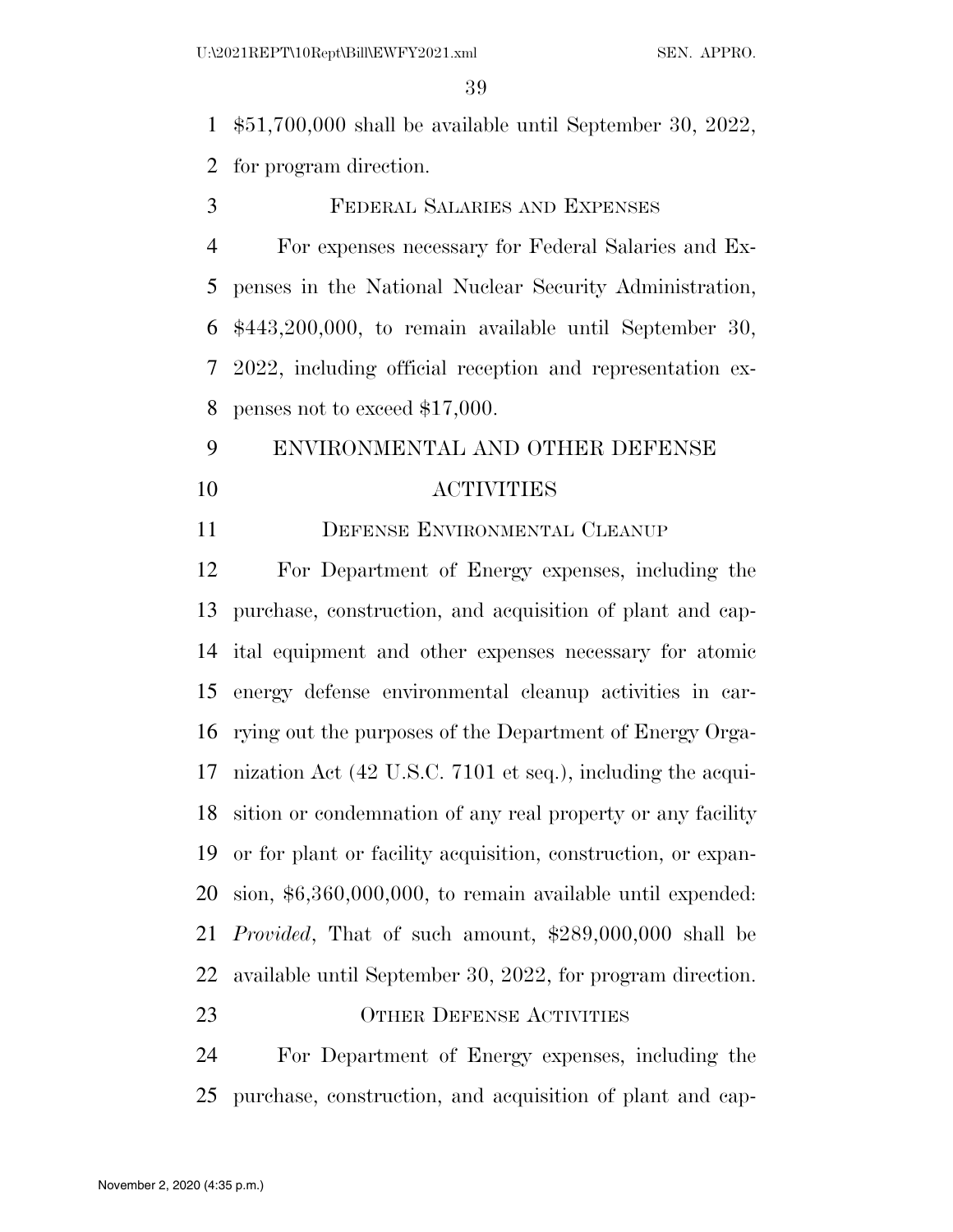U:\2021REPT\10Rept\Bill\EWFY2021.xml SEN. APPRO.

 ital equipment and other expenses, necessary for atomic energy defense, other defense activities, and classified ac- tivities, in carrying out the purposes of the Department of Energy Organization Act (42 U.S.C. 7101 et seq.), in- cluding the acquisition or condemnation of any real prop- erty or any facility or for plant or facility acquisition, con- struction, or expansion, and purchase of not more than one passenger motor vehicle, \$906,000,000, to remain available until expended: *Provided*, That of such amount, \$333,127,000 shall be available until September 30, 2022, for program direction.

# POWER MARKETING ADMINISTRATIONS

BONNEVILLE POWER ADMINISTRATION FUND

 Expenditures from the Bonneville Power Administra- tion Fund, established pursuant to Public Law 93–454, are approved for official reception and representation ex- penses in an amount not to exceed \$5,000: *Provided*, That during fiscal year 2021, no new direct loan obligations may be made.

OPERATION AND MAINTENANCE, SOUTHEASTERN POWER

### 21 ADMINISTRATION

 For expenses necessary for operation and mainte- nance of power transmission facilities and for marketing electric power and energy, including transmission wheeling and ancillary services, pursuant to section 5 of the Flood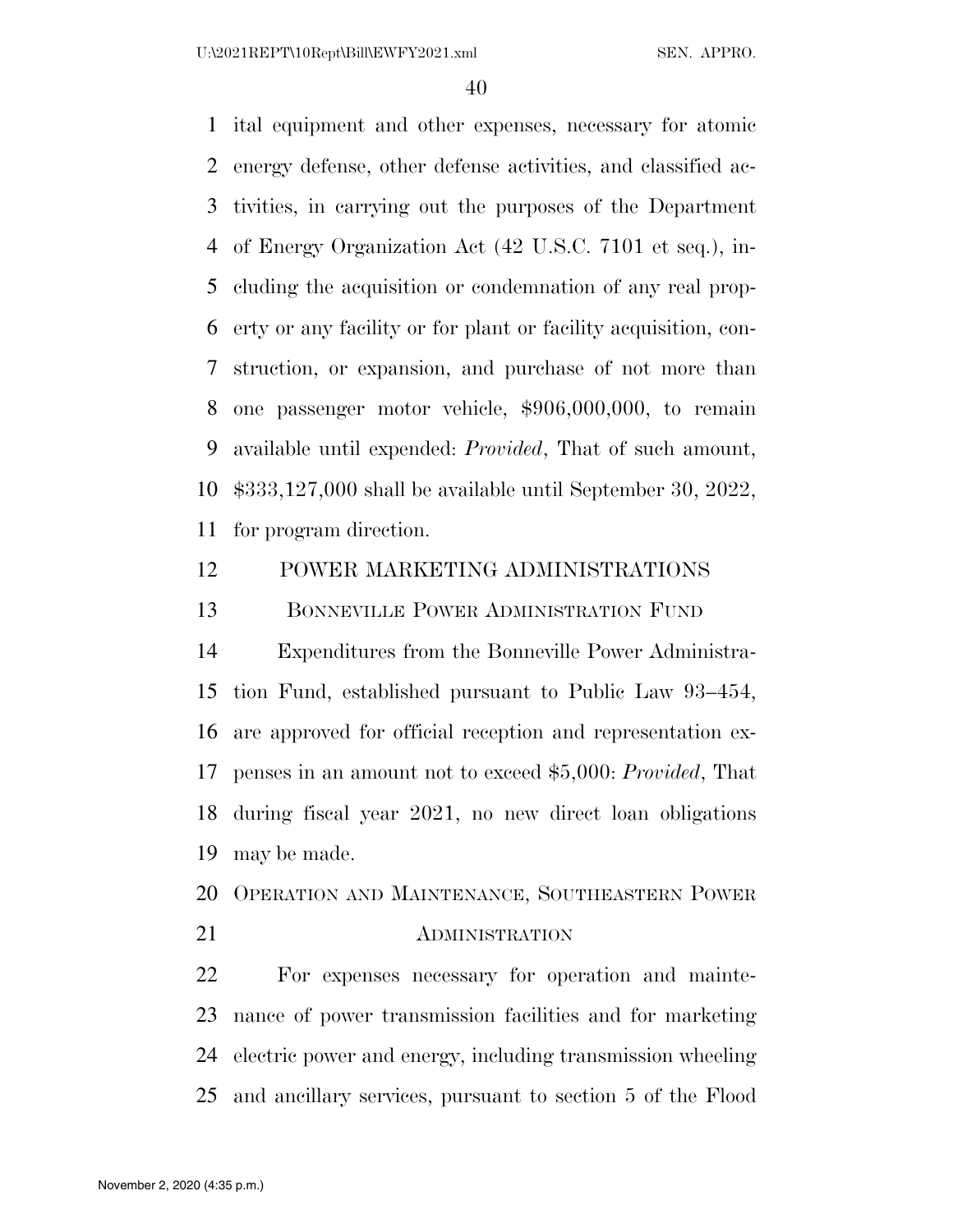Control Act of 1944 (16 U.S.C. 825s), as applied to the southeastern power area, \$7,246,000, including official re- ception and representation expenses in an amount not to exceed \$1,500, to remain available until expended: *Pro- vided*, That notwithstanding 31 U.S.C. 3302 and section 5 of the Flood Control Act of 1944, up to \$7,246,000 col- lected by the Southeastern Power Administration from the sale of power and related services shall be credited to this account as discretionary offsetting collections, to remain available until expended for the sole purpose of funding the annual expenses of the Southeastern Power Adminis- tration: *Provided further*, That the sum herein appro- priated for annual expenses shall be reduced as collections are received during the fiscal year so as to result in a final fiscal year 2021 appropriation estimated at not more than \$0: *Provided further*, That notwithstanding 31 U.S.C. 3302, up to \$52,000,000 collected by the Southeastern Power Administration pursuant to the Flood Control Act of 1944 to recover purchase power and wheeling expenses shall be credited to this account as offsetting collections, to remain available until expended for the sole purpose of making purchase power and wheeling expenditures: *Provided further*, That for purposes of this appropriation, annual expenses means expenditures that are generally re-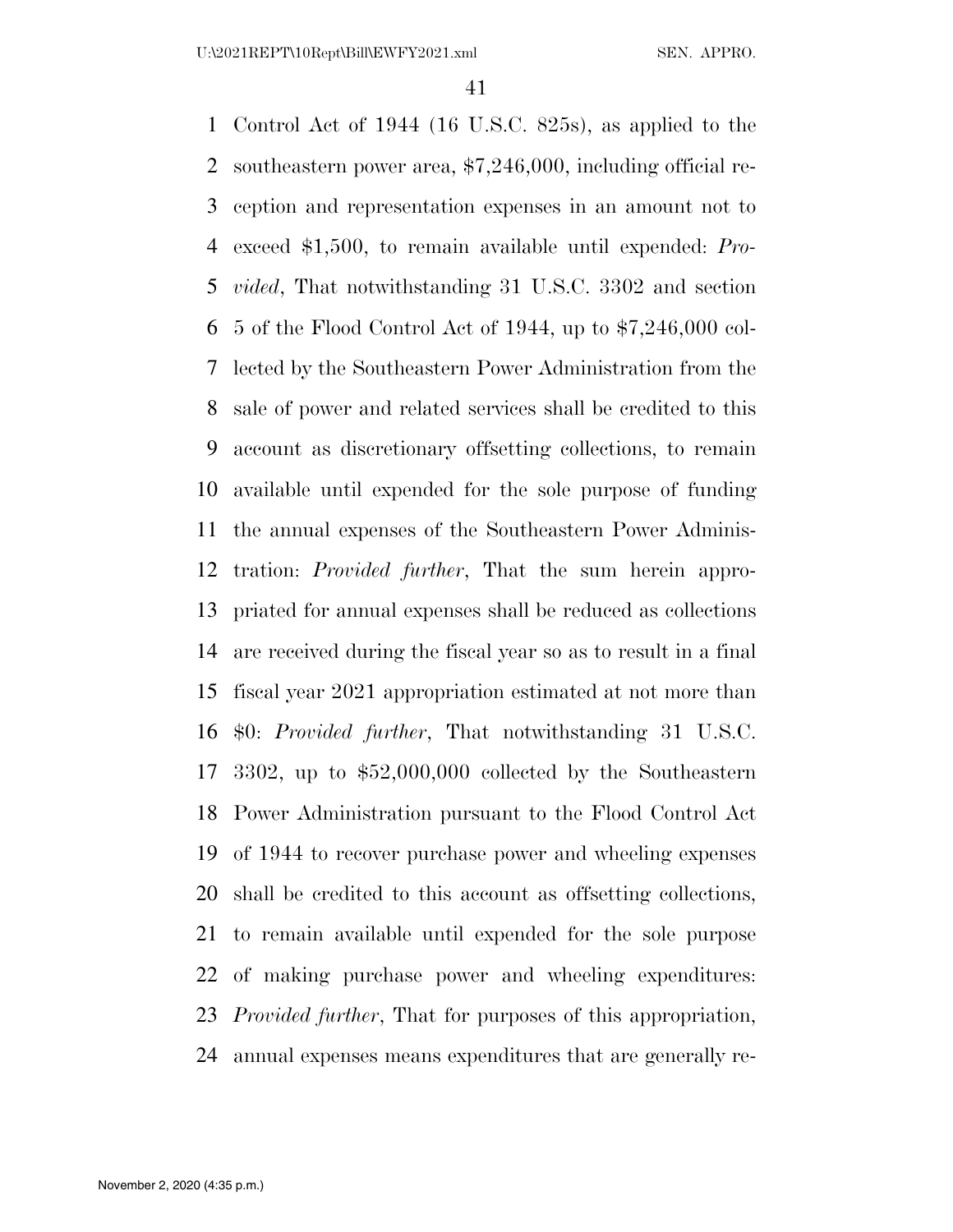covered in the same year that they are incurred (excluding purchase power and wheeling expenses).

# OPERATION AND MAINTENANCE, SOUTHWESTERN

### POWER ADMINISTRATION

 For expenses necessary for operation and mainte- nance of power transmission facilities and for marketing electric power and energy, for construction and acquisition of transmission lines, substations and appurtenant facili- ties, and for administrative expenses, including official re- ception and representation expenses in an amount not to exceed \$1,500 in carrying out section 5 of the Flood Con- trol Act of 1944 (16 U.S.C. 825s), as applied to the Southwestern Power Administration, \$47,540,000, to re- main available until expended: *Provided*, That notwith- standing 31 U.S.C. 3302 and section 5 of the Flood Con- trol Act of 1944 (16 U.S.C. 825s), up to \$37,140,000 col- lected by the Southwestern Power Administration from the sale of power and related services shall be credited to this account as discretionary offsetting collections, to re- main available until expended, for the sole purpose of funding the annual expenses of the Southwestern Power Administration: *Provided further*, That the sum herein ap- propriated for annual expenses shall be reduced as collec- tions are received during the fiscal year so as to result in a final fiscal year 2021 appropriation estimated at not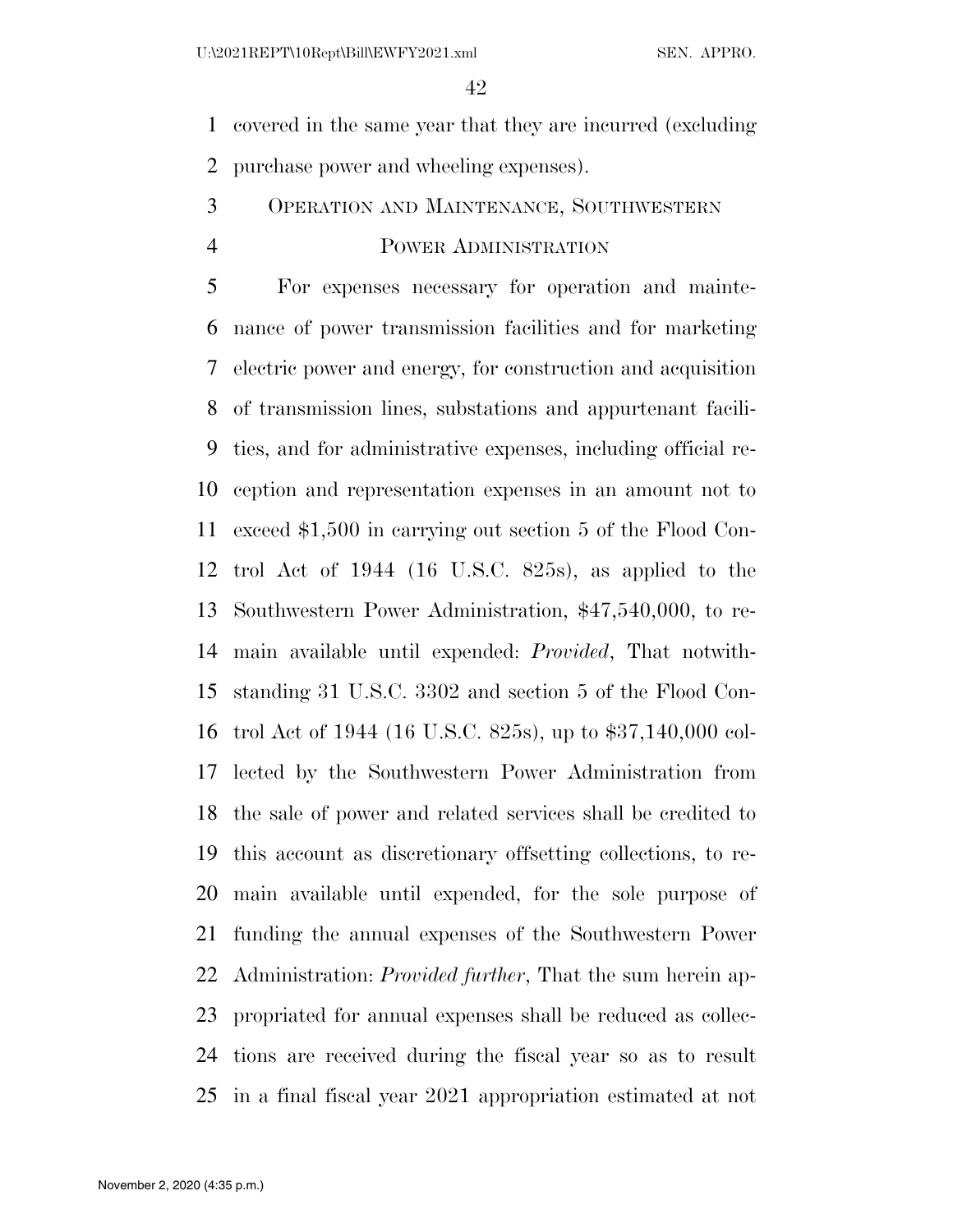more than \$10,400,000: *Provided further*, That notwith- standing 31 U.S.C. 3302, up to \$15,000,000 collected by the Southwestern Power Administration pursuant to the Flood Control Act of 1944 to recover purchase power and wheeling expenses shall be credited to this account as off- setting collections, to remain available until expended for the sole purpose of making purchase power and wheeling expenditures: *Provided further*, That for purposes of this appropriation, annual expenses means expenditures that are generally recovered in the same year that they are in- curred (excluding purchase power and wheeling expenses). CONSTRUCTION, REHABILITATION, OPERATION AND MAINTENANCE, WESTERN AREA POWER ADMINIS-TRATION

 For carrying out the functions authorized by title III, 16 section  $302(a)(1)(E)$  of the Act of August 4, 1977 (42) U.S.C. 7152), and other related activities including con- servation and renewable resources programs as author- ized, \$259,126,000, including official reception and rep- resentation expenses in an amount not to exceed \$1,500, to remain available until expended, of which \$259,126,000 shall be derived from the Department of the Interior Rec- lamation Fund: *Provided*, That notwithstanding 31 U.S.C. 3302, section 5 of the Flood Control Act of 1944 (16 U.S.C. 825s), and section 1 of the Interior Department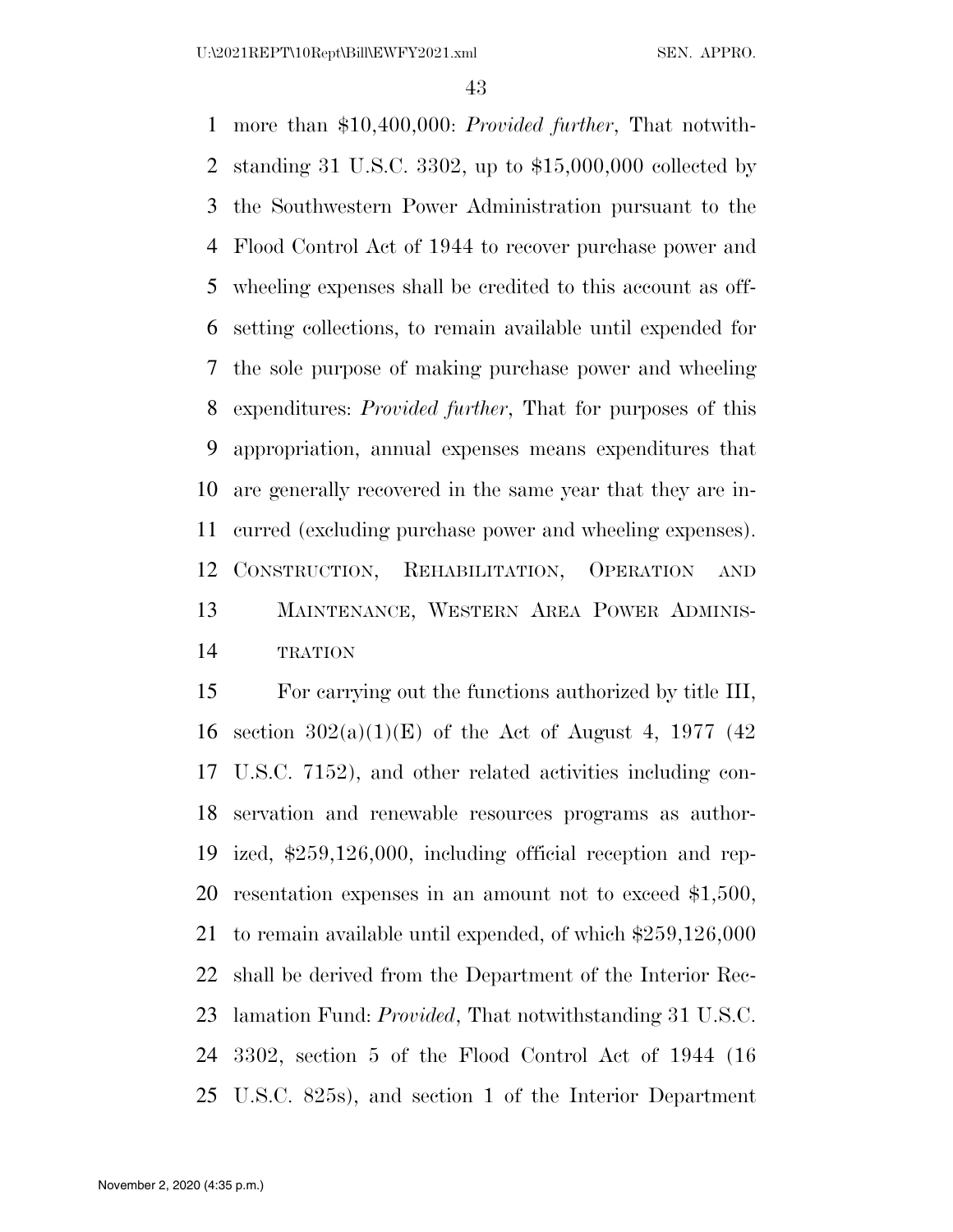Appropriation Act, 1939 (43 U.S.C. 392a), up to \$169,754,000 collected by the Western Area Power Ad- ministration from the sale of power and related services shall be credited to this account as discretionary offsetting collections, to remain available until expended, for the sole purpose of funding the annual expenses of the Western Area Power Administration: *Provided further*, That the sum herein appropriated for annual expenses shall be re- duced as collections are received during the fiscal year so as to result in a final fiscal year 2021 appropriation esti- mated at not more than \$89,372,000, of which \$89,372,000 is derived from the Reclamation Fund: *Pro- vided further*, That notwithstanding 31 U.S.C. 3302, up to \$172,000,000 collected by the Western Area Power Ad- ministration pursuant to the Flood Control Act of 1944 and the Reclamation Project Act of 1939 to recover pur- chase power and wheeling expenses shall be credited to this account as offsetting collections, to remain available until expended for the sole purpose of making purchase power and wheeling expenditures: *Provided further*, That for purposes of this appropriation, annual expenses means expenditures that are generally recovered in the same year that they are incurred (excluding purchase power and wheeling expenses).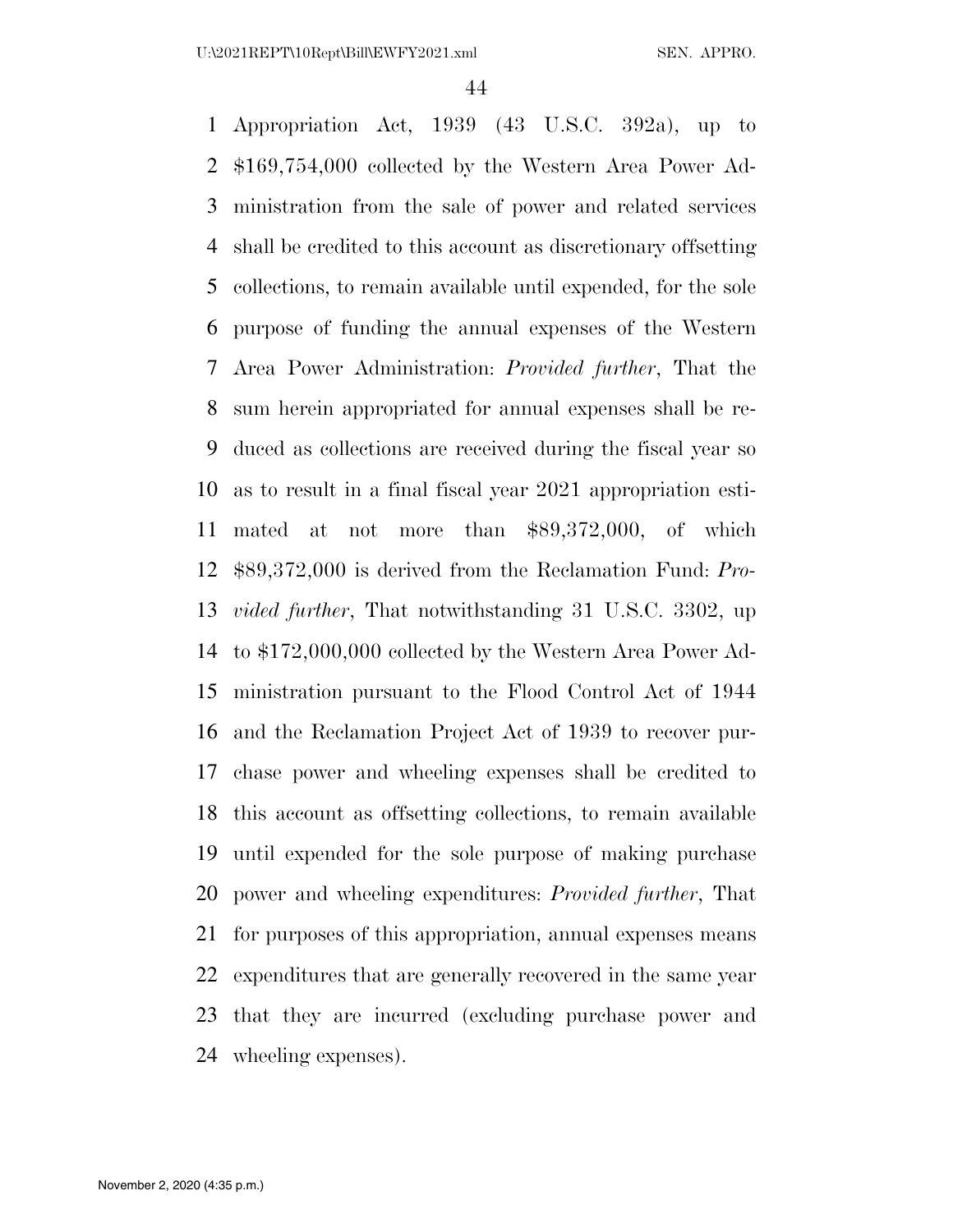FALCON AND AMISTAD OPERATING AND MAINTENANCE

# FUND

 For operation, maintenance, and emergency costs for the hydroelectric facilities at the Falcon and Amistad Dams, \$5,776,000, to remain available until expended, and to be derived from the Falcon and Amistad Operating and Maintenance Fund of the Western Area Power Ad- ministration, as provided in section 2 of the Act of June 18, 1954 (68 Stat. 255): *Provided*, That notwithstanding the provisions of that Act and of 31 U.S.C. 3302, up to \$5,548,000 collected by the Western Area Power Adminis- tration from the sale of power and related services from the Falcon and Amistad Dams shall be credited to this account as discretionary offsetting collections, to remain available until expended for the sole purpose of funding the annual expenses of the hydroelectric facilities of these Dams and associated Western Area Power Administration activities: *Provided further*, That the sum herein appro- priated for annual expenses shall be reduced as collections are received during the fiscal year so as to result in a final fiscal year 2021 appropriation estimated at not more than \$228,000: *Provided further*, That for purposes of this ap- propriation, annual expenses means expenditures that are generally recovered in the same year that they are in-curred: *Provided further*, That for fiscal year 2021, the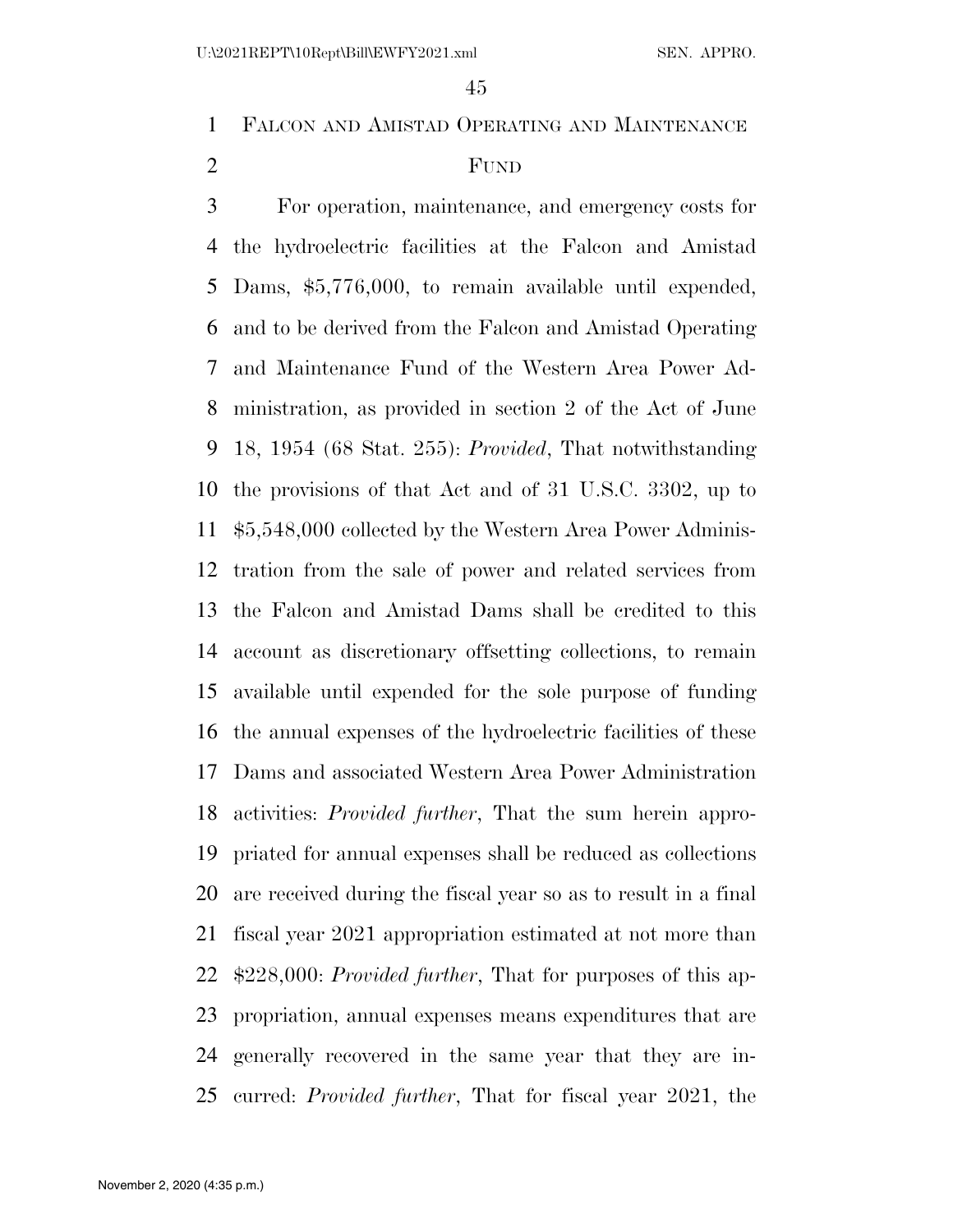Administrator of the Western Area Power Administration may accept up to \$1,526,000 in funds contributed by United States power customers of the Falcon and Amistad Dams for deposit into the Falcon and Amistad Operating and Maintenance Fund, and such funds shall be available for the purpose for which contributed in like manner as if said sums had been specifically appropriated for such purpose: *Provided further*, That any such funds shall be available without further appropriation and without fiscal year limitation for use by the Commissioner of the United States Section of the International Boundary and Water Commission for the sole purpose of operating, maintain- ing, repairing, rehabilitating, replacing, or upgrading the hydroelectric facilities at these Dams in accordance with agreements reached between the Administrator, Commis-sioner, and the power customers.

# FEDERAL ENERGY REGULATORY COMMISSION

### 18 SALARIES AND EXPENSES

 For expenses necessary for the Federal Energy Regu- latory Commission to carry out the provisions of the De- partment of Energy Organization Act (42 U.S.C. 7101 et seq.), including services as authorized by 5 U.S.C. 3109, official reception and representation expenses not to ex- ceed \$3,000, and the hire of passenger motor vehicles, \$404,350,000, to remain available until expended: *Pro-*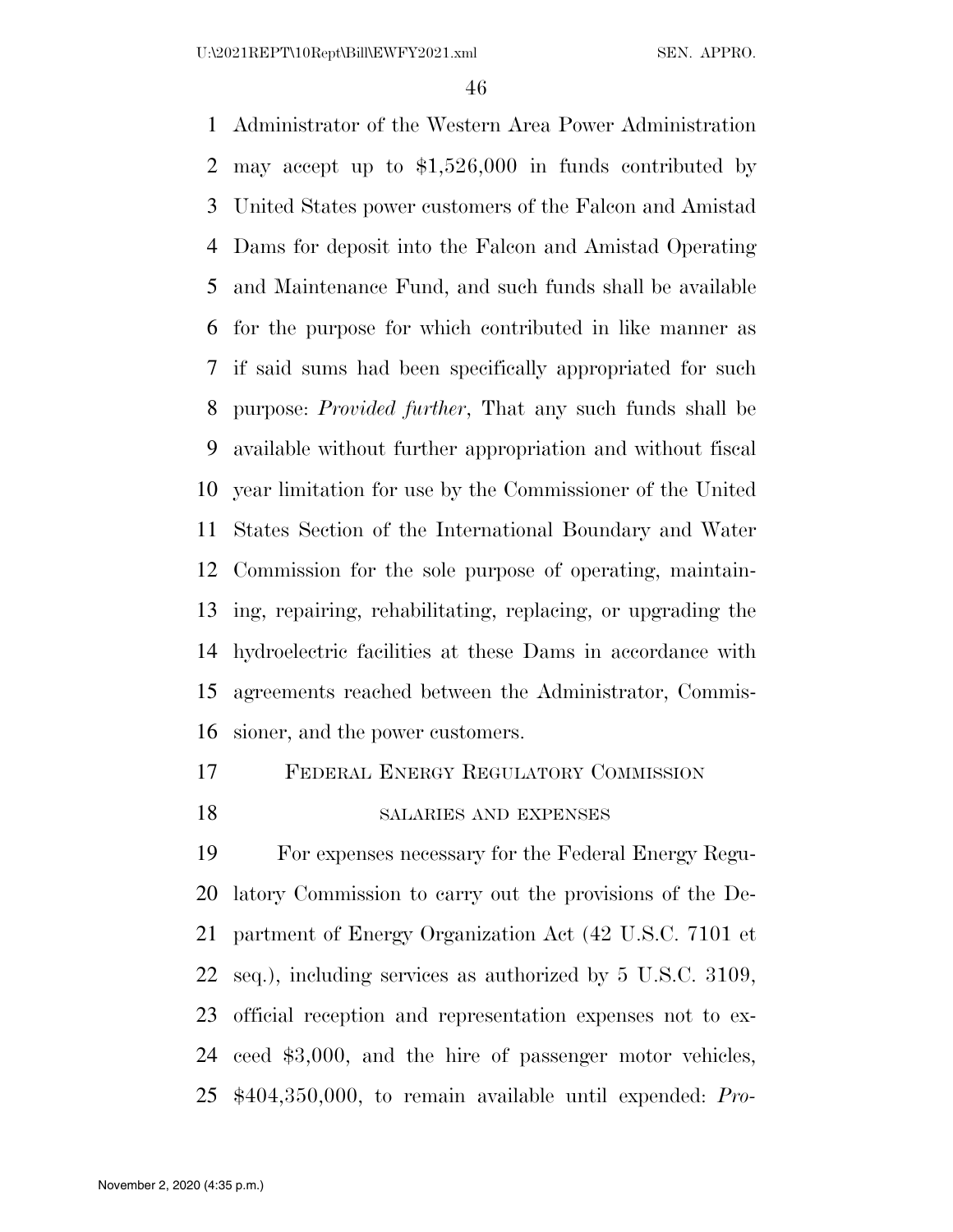*vided*, That notwithstanding any other provision of law, not to exceed \$404,350,000 of revenues from fees and an- nual charges, and other services and collections in fiscal year 2021 shall be retained and used for expenses nec- essary in this account, and shall remain available until ex- pended: *Provided further*, That the sum herein appro- priated from the general fund shall be reduced as revenues are received during fiscal year 2021 so as to result in a final fiscal year 2021 appropriation from the general fund estimated at not more than \$0.

| 11 | GENERAL PROVISIONS-DEPARTMENT OF |
|----|----------------------------------|
| 12 | <b>ENERGY</b>                    |

**(INCLUDING TRANSFER OF FUNDS)** 

 SEC. 301. (a) No appropriation, funds, or authority made available by this title for the Department of Energy shall be used to initiate or resume any program, project, or activity or to prepare or initiate Requests For Proposals or similar arrangements (including Requests for Quotations, Requests for Information, and Funding Op- portunity Announcements) for a program, project, or ac- tivity if the program, project, or activity has not been funded by Congress.

 (b)(1) Unless the Secretary of Energy notifies the Committees on Appropriations of both Houses of Congress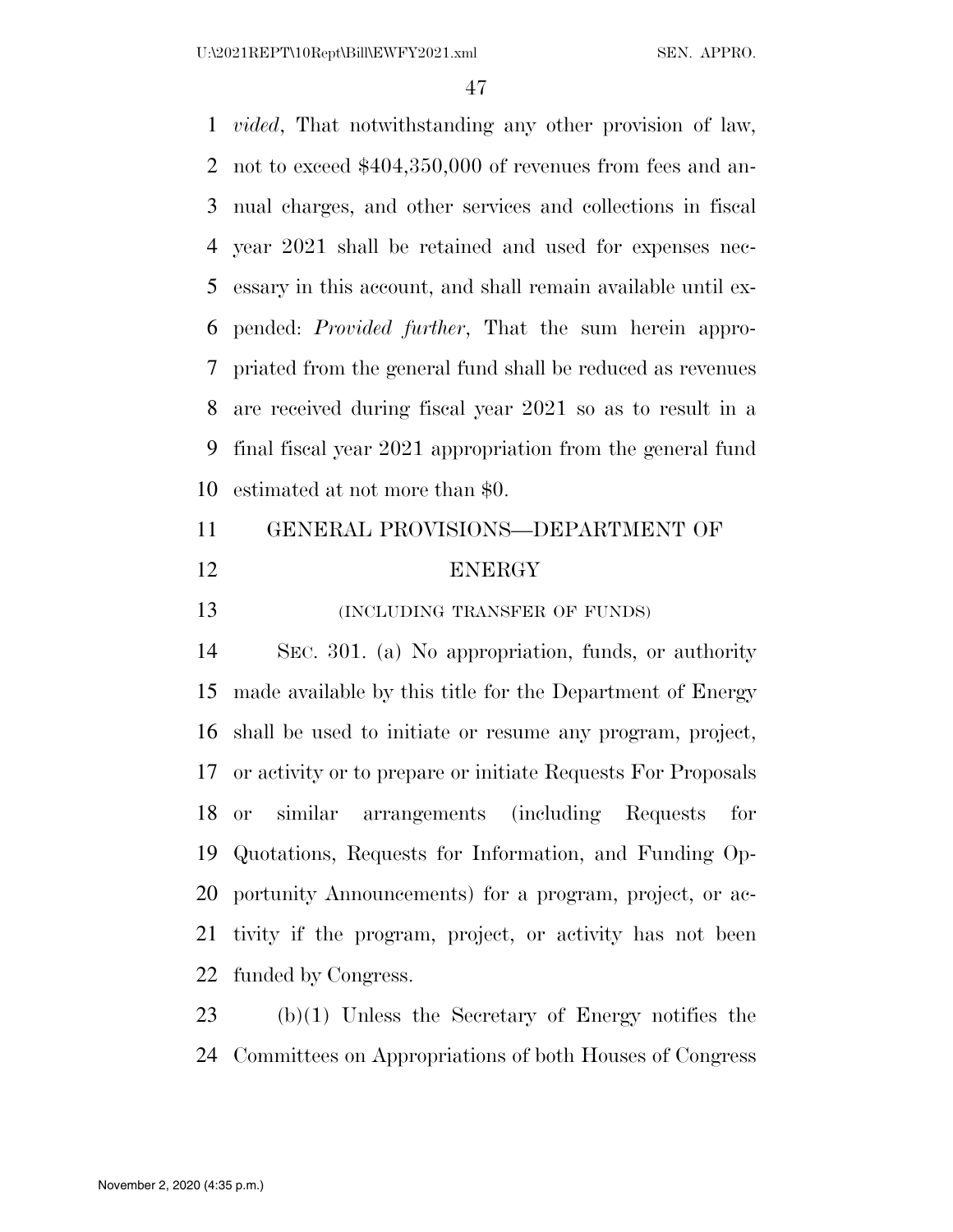| $\mathbf{1}$   | at least 3 full business days in advance, none of the funds |
|----------------|-------------------------------------------------------------|
| $\overline{2}$ | made available in this title may be used to-                |
| 3              | (A) make a grant allocation or discre-                      |
| $\overline{4}$ | tionary grant award totaling $$1,000,000$ or                |
| 5              | more;                                                       |
| 6              | (B) make a discretionary contract award                     |
| $\tau$         | Other Transaction Agreement totaling<br><b>or</b>           |
| 8              | $$1,000,000$ or more, including a contract cov-             |
| 9              | ered by the Federal Acquisition Regulation;                 |
| 10             | (C) issue a letter of intent to make an allo-               |
| 11             | cation, award, or Agreement in excess of the                |
| 12             | limits in subparagraph $(A)$ or $(B)$ ; or                  |
| 13             | (D) announce publicly the intention to                      |
| 14             | make an allocation, award, or Agreement in ex-              |
| 15             | cess of the limits in subparagraph $(A)$ or $(B)$ .         |
| 16             | (2) The Secretary of Energy shall submit to the             |
| 17             | Committees on Appropriations of both Houses of              |
| 18             | Congress within 15 days of the conclusion of each           |
| 19             | quarter a report detailing each grant allocation or         |
| 20             | discretionary grant award totaling less than                |
| 21             | $$1,000,000$ provided during the previous quarter.          |
| 22             | $(3)$ The notification required by paragraph $(1)$          |
| 23             | and the report required by paragraph (2) shall in-          |
| 24             | clude the recipient of the award, the amount of the         |

award, the fiscal year for which the funds for the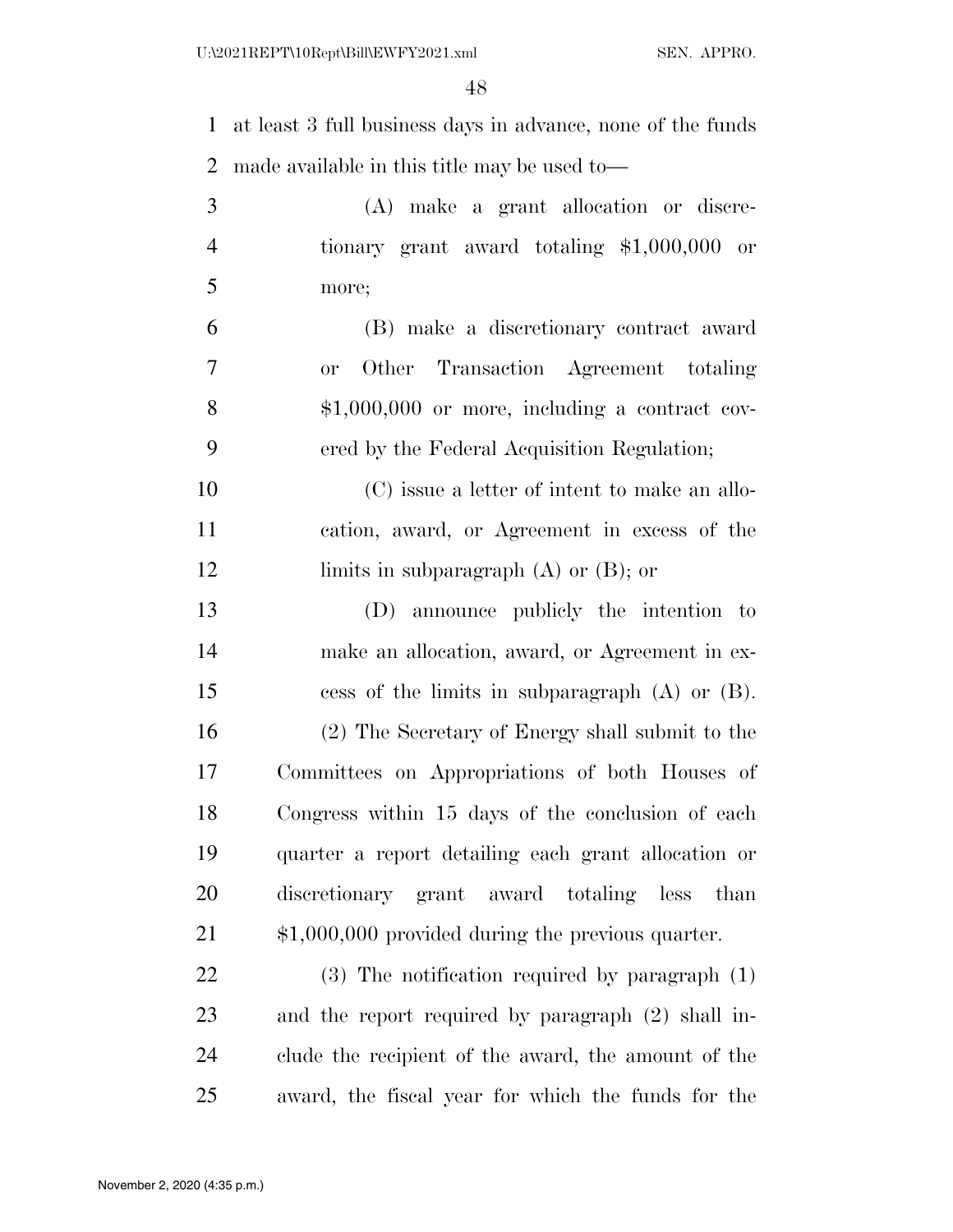award were appropriated, the account and program, project, or activity from which the funds are being drawn, the title of the award, and a brief description of the activity for which the award is made.

 (c) The Department of Energy may not, with respect to any program, project, or activity that uses budget au- thority made available in this title under the heading ''De- partment of Energy—Energy Programs'', enter into a multiyear contract, award a multiyear grant, or enter into a multiyear cooperative agreement unless—

 (1) the contract, grant, or cooperative agree- ment is funded for the full period of performance as anticipated at the time of award; or

 (2) the contract, grant, or cooperative agree- ment includes a clause conditioning the Federal Gov- ernment's obligation on the availability of future year budget authority and the Secretary notifies the Committees on Appropriations of both Houses of Congress at least 3 days in advance.

20 (d) Except as provided in subsections (e), (f), and  $(g)$ , the amounts made available by this title shall be expended as authorized by law for the programs, projects, and ac- tivities specified in the ''Final Bill'' column in the ''De-partment of Energy'' table included under the heading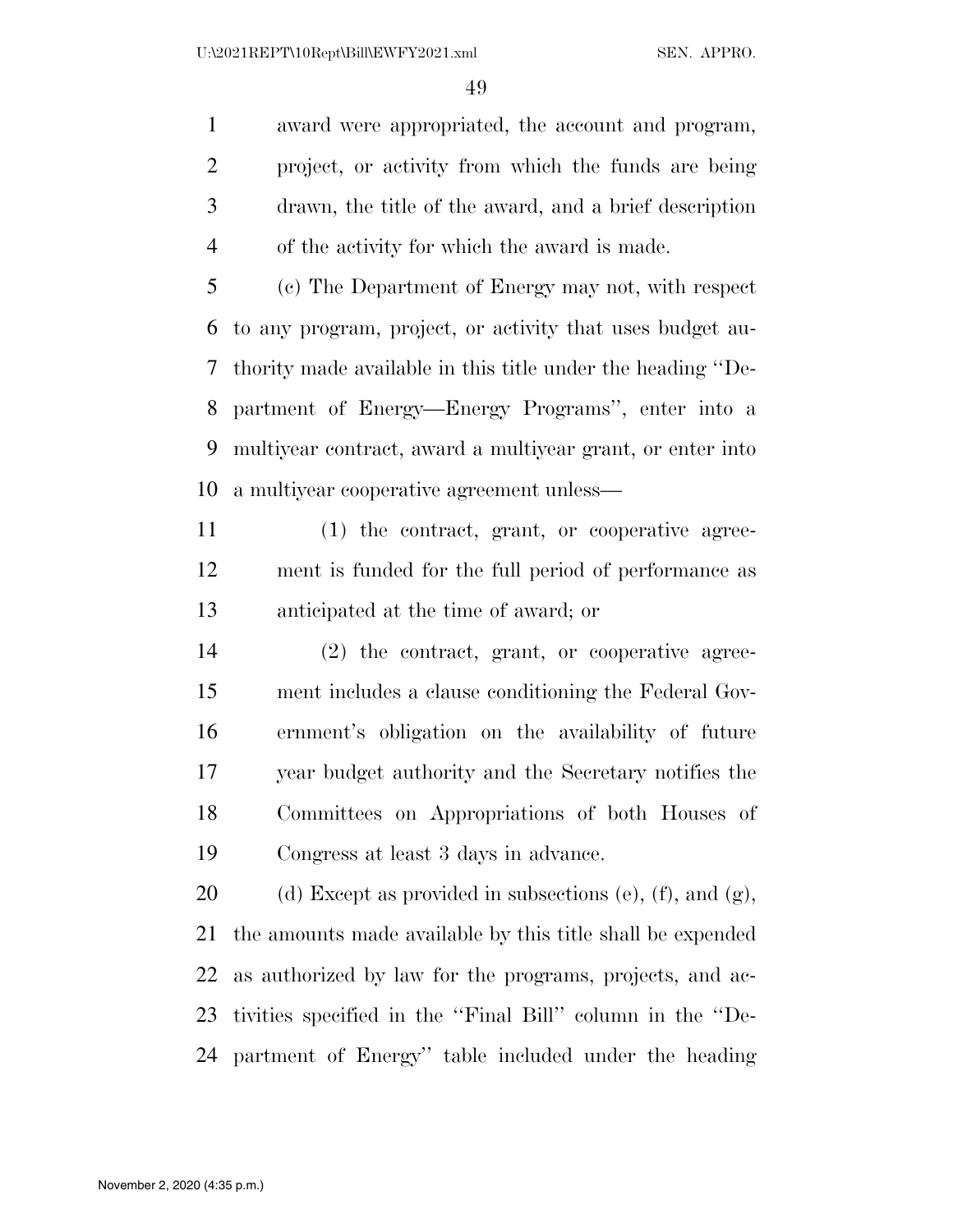''Title III—Department of Energy'' in the explanatory statement accompanying this Act.

 (e) The amounts made available by this title may be reprogrammed for any program, project, or activity, and the Department shall notify, and obtain the prior approval of, the Committees on Appropriations of both Houses of Congress at least 30 days prior to the use of any proposed reprogramming that would cause any program, project, or activity funding level to increase or decrease by more than \$5,000,000 or 10 percent, whichever is less, during the time period covered by this Act.

 (f) None of the funds provided in this title shall be available for obligation or expenditure through a re-programming of funds that—

 (1) creates, initiates, or eliminates a program, project, or activity;

 (2) increases funds or personnel for any pro- gram, project, or activity for which funds are denied or restricted by this Act; or

 (3) reduces funds that are directed to be used for a specific program, project, or activity by this Act.

23  $(g)(1)$  The Secretary of Energy may waive any re- quirement or restriction in this section that applies to the use of funds made available for the Department of Energy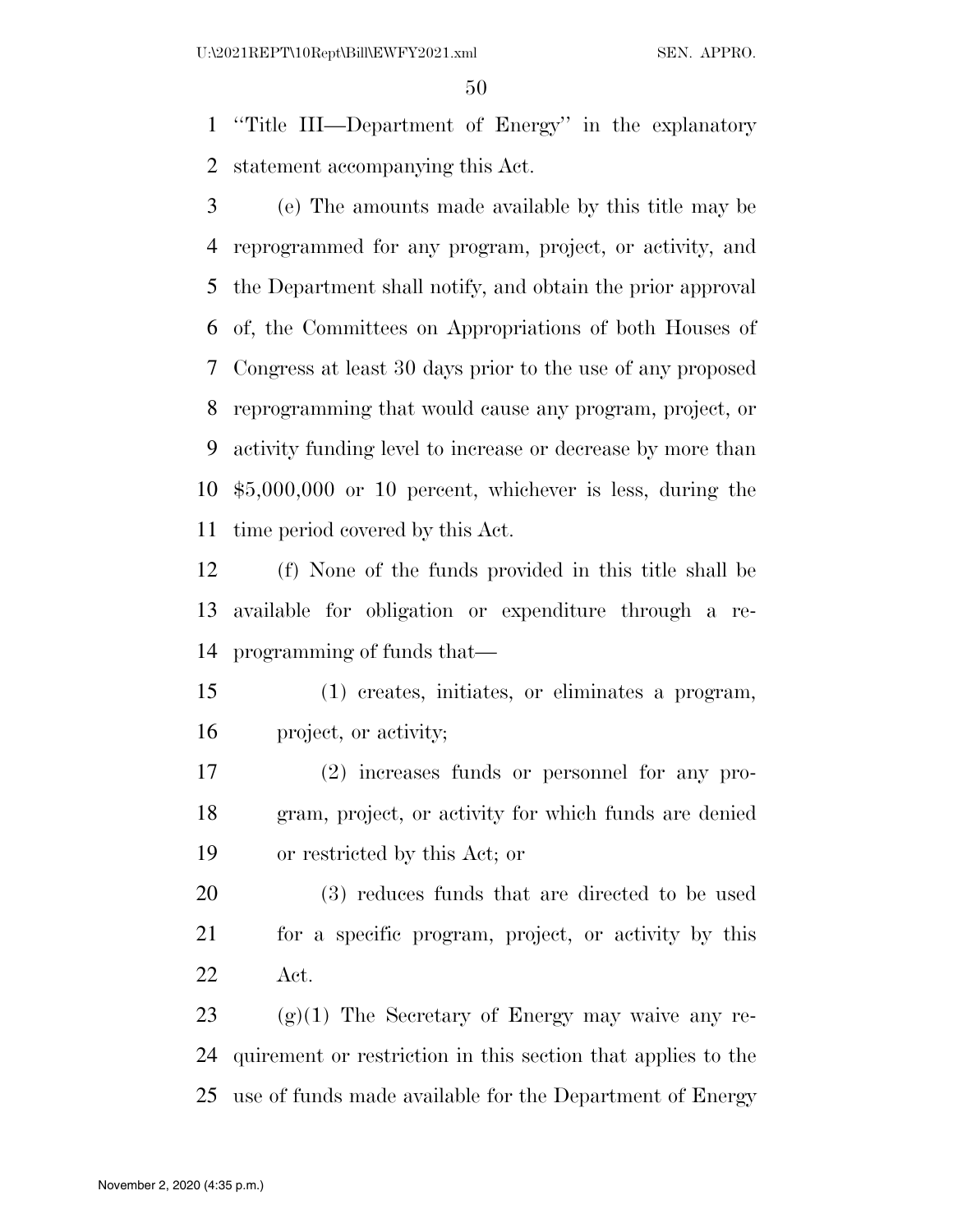if compliance with such requirement or restriction would pose a substantial risk to human health, the environment, welfare, or national security.

 (2) The Secretary of Energy shall notify the Committees on Appropriations of both Houses of Congress of any waiver under paragraph (1) as soon as practicable, but not later than 3 days after the date of the activity to which a requirement or re- striction would otherwise have applied. Such notice shall include an explanation of the substantial risk under paragraph (1) that permitted such waiver.

 (h) The unexpended balances of prior appropriations provided for activities in this Act may be available to the same appropriation accounts for such activities established pursuant to this title. Available balances may be merged with funds in the applicable established accounts and thereafter may be accounted for as one fund for the same time period as originally enacted.

 SEC. 302. Funds appropriated by this or any other Act, or made available by the transfer of funds in this Act, for intelligence activities are deemed to be specifically authorized by the Congress for purposes of section 504 of the National Security Act of 1947 (50 U.S.C. 3094) during fiscal year 2021 until the enactment of the Intel-ligence Authorization Act for fiscal year 2021.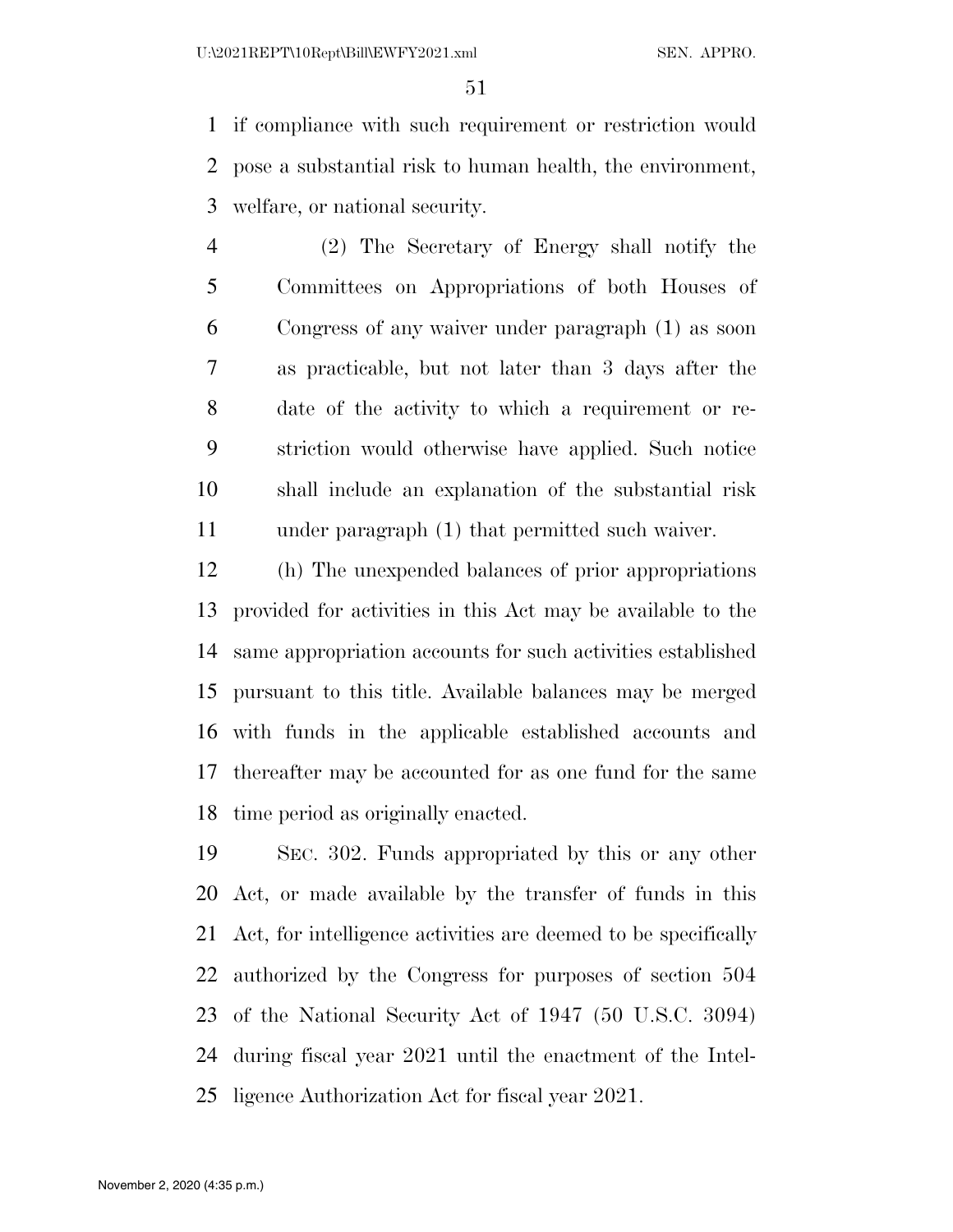SEC. 303. None of the funds made available in this title shall be used for the construction of facilities classi- fied as high-hazard nuclear facilities under 10 CFR Part 830 unless independent oversight is conducted by the Of- fice of Enterprise Assessments to ensure the project is in compliance with nuclear safety requirements.

 SEC. 304. None of the funds made available in this title may be used to approve critical decision-2 or critical decision-3 under Department of Energy Order 413.3B, or any successive departmental guidance, for construction projects where the total project cost exceeds \$100,000,000, until a separate independent cost estimate has been developed for the project for that critical deci-sion.

 SEC. 305. (a) Of the offsetting collections, including unobligated balances of such collections, in the ''Depart- ment of Energy—Power Marketing Administration—Col- orado River Basins Power Marketing Fund, Western Area Power Administration'', \$21,400,000 shall be transferred to the ''Department of Interior—Bureau of Reclama- tion—Upper Colorado River Basin Fund'' for the Bureau of Reclamation to carry out environmental stewardship and endangered species recovery efforts.

 (b) No funds shall be transferred directly from ''De-partment of Energy—Power Marketing Administration—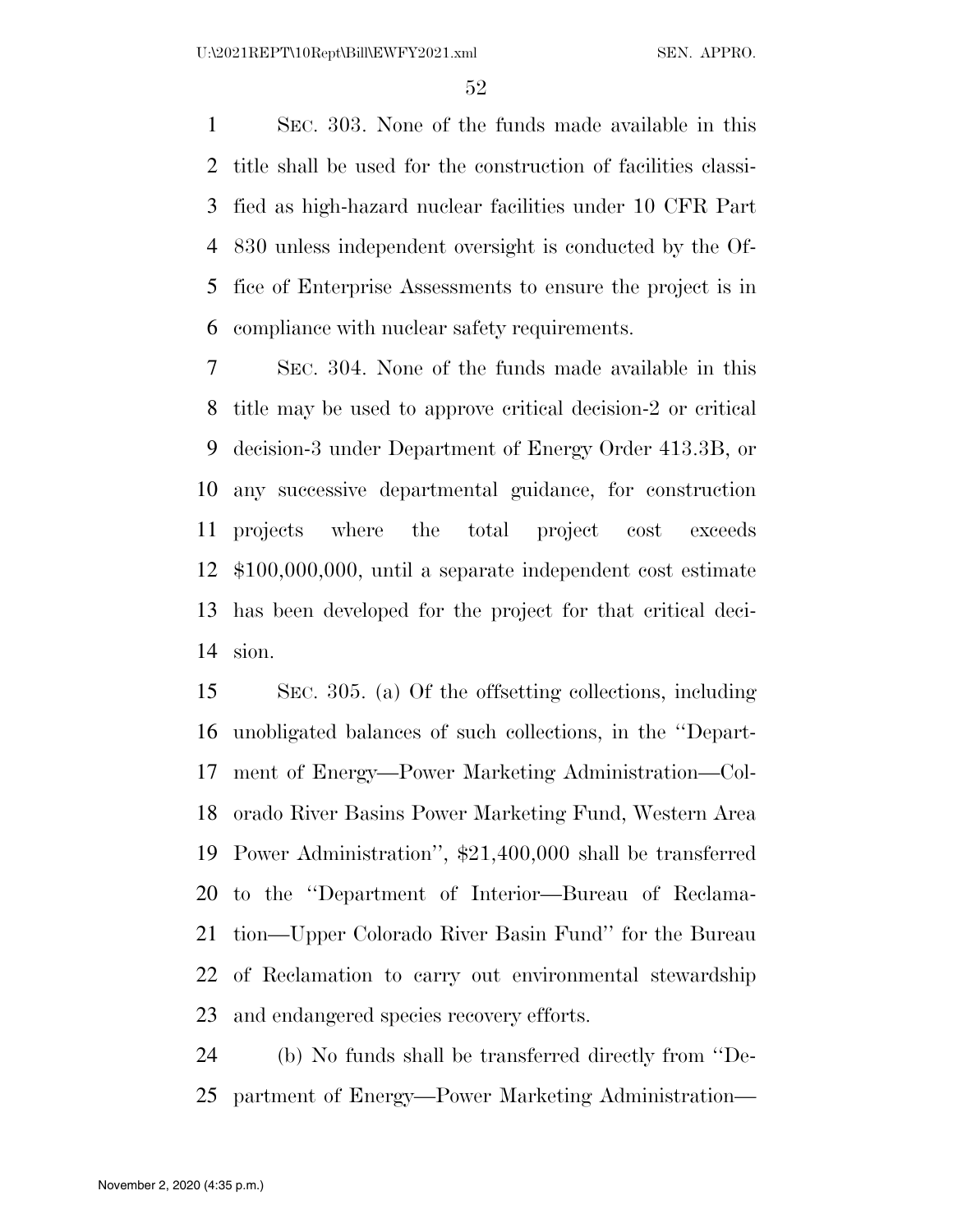Colorado River Basins Power Marketing Fund, Western Area Power Administration'' to the general fund of the Treasury in the current fiscal year. SEC. 306. (a) DEFINITIONS.—In this section: (1) AFFECTED INDIAN TRIBE.—The term ''af- fected Indian tribe'' has the meaning given the term in section 2 of the Nuclear Waste Policy Act of 1982 (42 U.S.C. 10101). (2) HIGH-LEVEL RADIOACTIVE WASTE.—The term ''high-level radioactive waste'' has the meaning given the term in section 2 of the Nuclear Waste Policy Act of 1982 (42 U.S.C. 10101). (3) NUCLEAR WASTE FUND.—The term ''Nu- clear Waste Fund'' means the Nuclear Waste Fund established under section 302(c) of the Nuclear Waste Policy Act of 1982 (42 U.S.C. 10222(c)). (4) SECRETARY.—The term ''Secretary'' means the Secretary of Energy. (5) SPENT NUCLEAR FUEL.—The term ''spent nuclear fuel'' has the meaning given the term in sec-21 tion 2 of the Nuclear Waste Policy Act of 1982 (42) U.S.C. 10101). (b) PILOT PROGRAM.—Notwithstanding any provi- sion of the Nuclear Waste Policy Act of 1982 (42 U.S.C. 10101 et seq.), the Secretary is authorized, in the current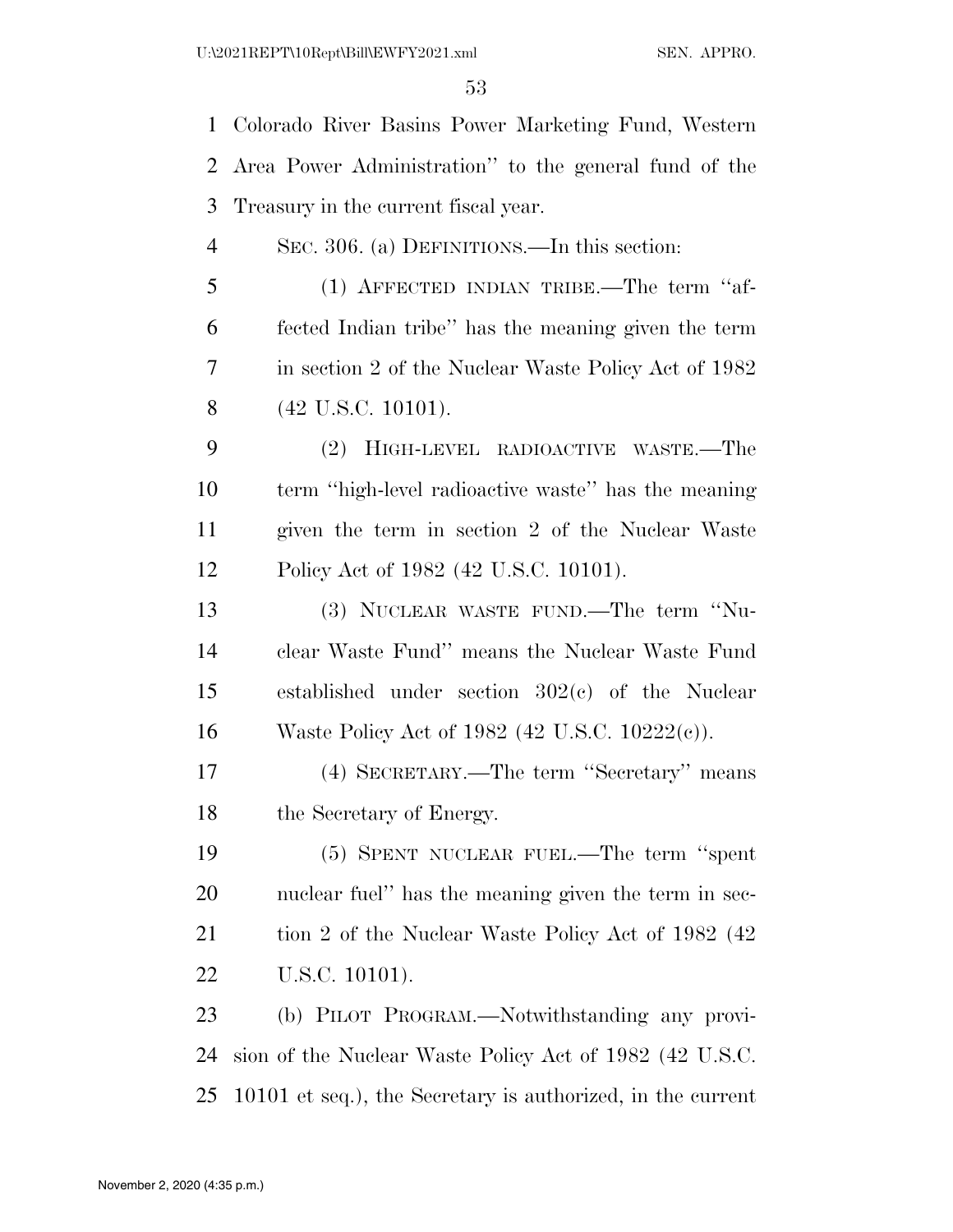fiscal year and subsequent fiscal years, to conduct a pilot program to license, construct, and operate 1 or more Fed- eral consolidated storage facilities to provide interim stor- age as needed for spent nuclear fuel and high-level radio- active waste, with priority for storage given to spent nu- clear fuel located on sites without an operating nuclear reactor.

 (c) REQUESTS FOR PROPOSALS.—Not later than 120 days after the date of enactment of this Act, the Secretary shall issue a request for proposals for cooperative agree-ments—

 (1) to obtain any license necessary from the Nuclear Regulatory Commission for the construction of 1 or more consolidated storage facilities;

 (2) to demonstrate the safe transportation of spent nuclear fuel and high-level radioactive waste, as applicable; and

 (3) to demonstrate the safe storage of spent nu- clear fuel and high-level radioactive waste, as appli- cable, at the 1 or more consolidated storage facilities pending the construction and operation of deep geo- logic disposal capacity for the permanent disposal of the spent nuclear fuel.

 (d) CONSENT-BASED APPROVAL.—Prior to siting a consolidated storage facility pursuant to this section, the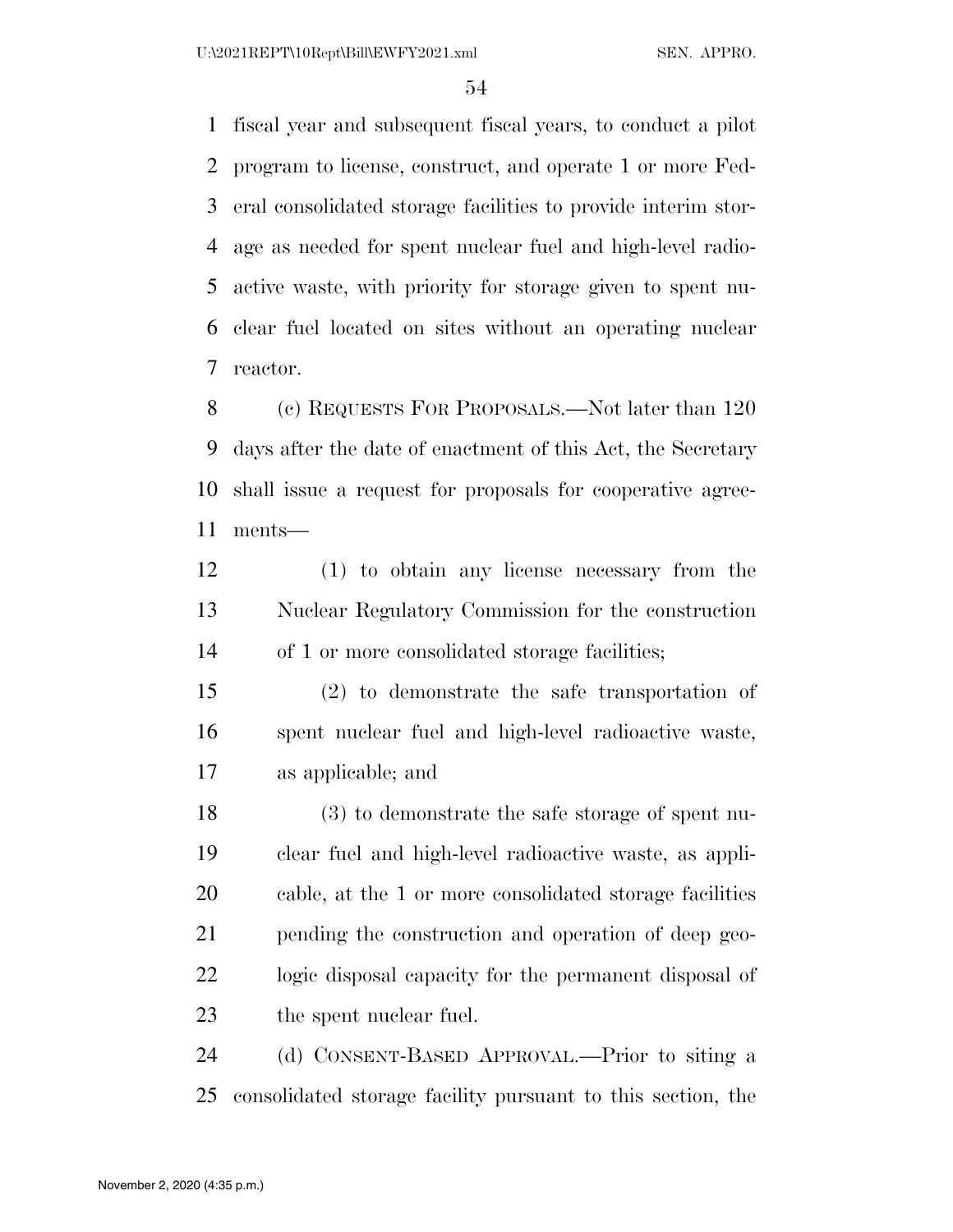Secretary shall enter into an agreement to host the facility with— (1) the Governor of the State; (2) each unit of local government within the ju- risdiction of which the facility is proposed to be lo- cated; and (3) each affected Indian tribe. (e) APPLICABILITY.—In executing this section, the Secretary shall comply with— (1) all licensing requirements and regulations of the Nuclear Regulatory Commission; and (2) all other applicable laws (including regula- tions). (f) PILOT PROGRAM PLAN.—Not later than 120 days after the date on which the Secretary issues the request for proposals under subsection (c), the Secretary shall sub- mit to Congress a plan to carry out this section that in- cludes— (1) an estimate of the cost of licensing, con- structing, and operating a consolidated storage facil-21 ity, including the transportation costs, on an annual basis, over the expected lifetime of the facility; (2) a schedule for—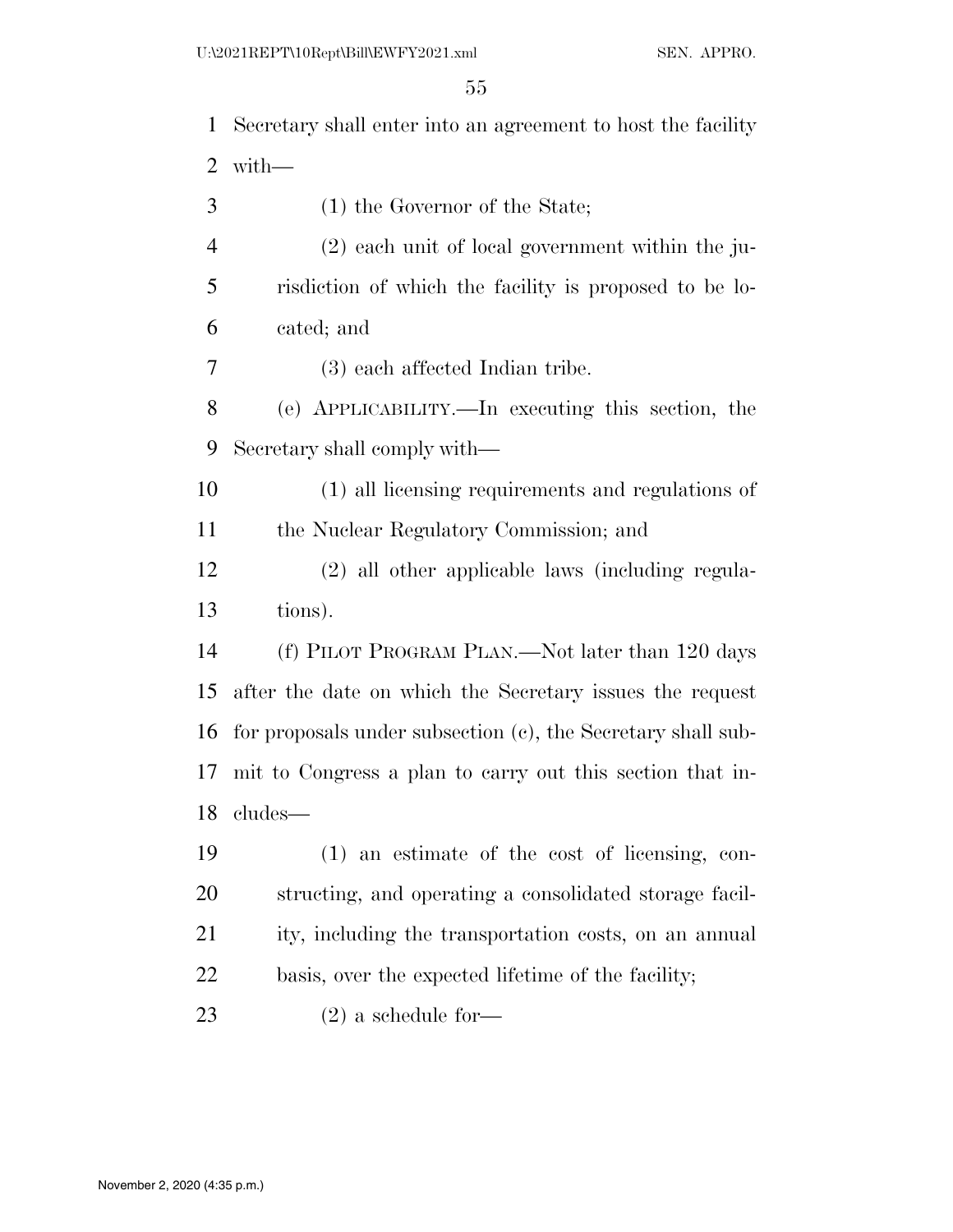| (A) obtaining any license necessary to con-            |
|--------------------------------------------------------|
| struct and operate a consolidated storage facil-       |
| ity from the Nuclear Regulatory Commission;            |
| (B) constructing the facility;                         |
| (C) transporting spent fuel to the facility;           |
| and                                                    |
| (D) removing the spent fuel and decom-                 |
| missioning the facility;                               |
| (3) an estimate of the cost of any financial as-       |
| sistance, compensation, or incentives proposed to be   |
| paid to the host State, Indian tribe, or local govern- |
| ment;                                                  |
| (4) an estimate of any future reductions in the        |
| damages expected to be paid by the United States       |
| for the delay of the Department of Energy in accept-   |
| ing spent fuel expected to result from the pilot pro-  |
| gram;                                                  |
| (5) recommendations for any additional legisla-        |
| tion needed to authorize and implement the pilot       |
| program; and                                           |
| $(6)$ recommendations for a mechanism to en-           |
| sure that any spent nuclear fuel or high-level radio-  |
| active waste stored at a consolidated storage facility |
| pursuant to this section shall move to deep geologic   |
| disposal capacity, following a consent-based approval  |
|                                                        |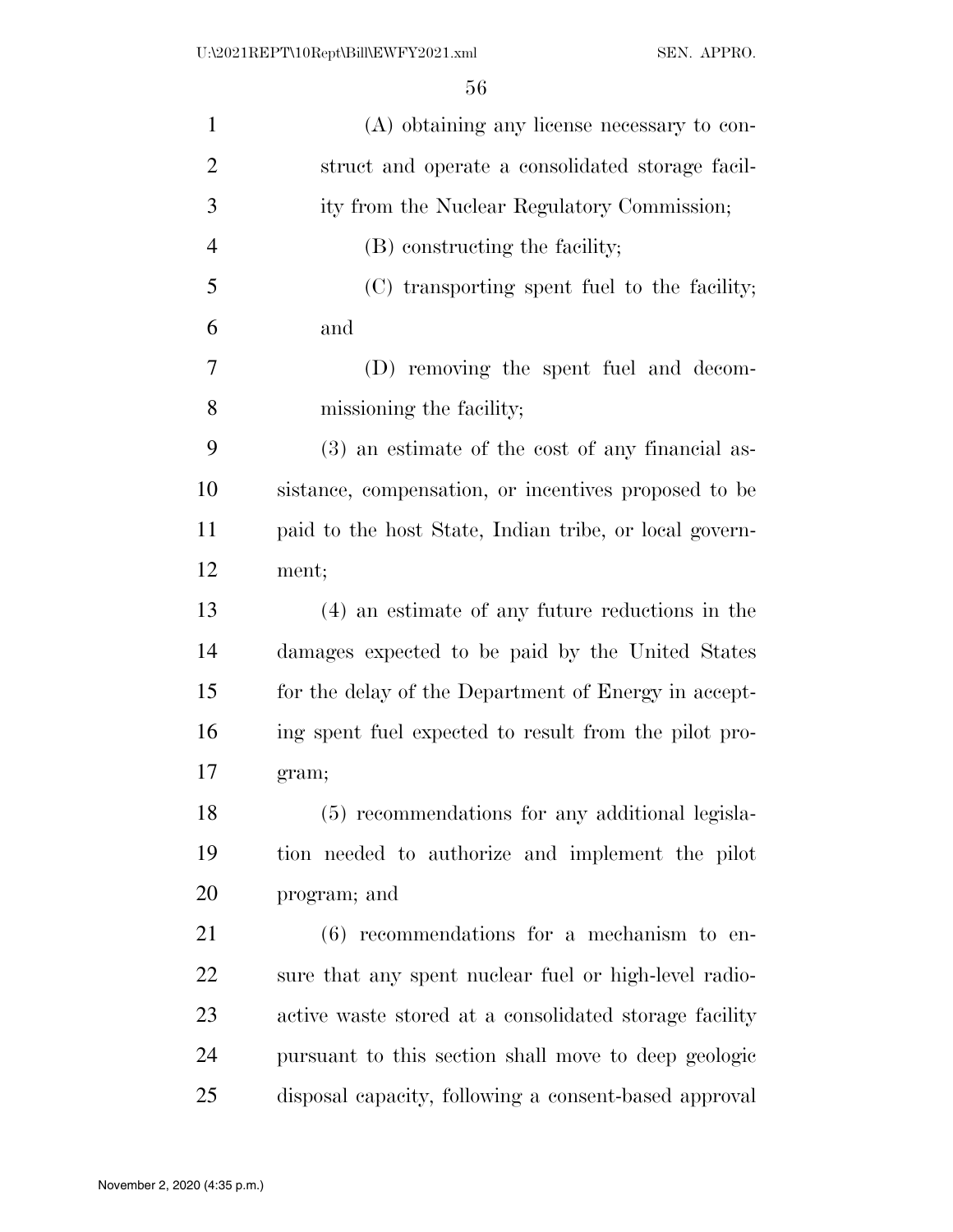process for that deep geologic disposal capacity con- sistent with subsection (d), within a reasonable time after the issuance of a license to construct and oper-ate the consolidated storage facility.

 (g) PUBLIC PARTICIPATION.—Prior to choosing a site for the construction of a consolidated storage facility under this section, the Secretary shall conduct 1 or more public hearings in the vicinity of each potential site and in at least 1 other location within the State in which the site is located to solicit public comments and recommenda-tions.

 (h) USE OF NUCLEAR WASTE FUND.—The Secretary may make expenditures from the Nuclear Waste Fund to carry out this section, subject to appropriations.

 SEC. 307. Notwithstanding section 161 of the Energy Policy and Conservation Act (42 U.S.C. 6241), upon a determination by the President in this fiscal year that a regional supply shortage of refined petroleum product of significant scope and duration exists, that a severe in- crease in the price of refined petroleum product will likely result from such shortage, and that a draw down and sale of refined petroleum product would assist directly and sig- nificantly in reducing the adverse impact of such shortage, the Secretary of Energy may draw down and sell refined petroleum product from the Strategic Petroleum Reserve.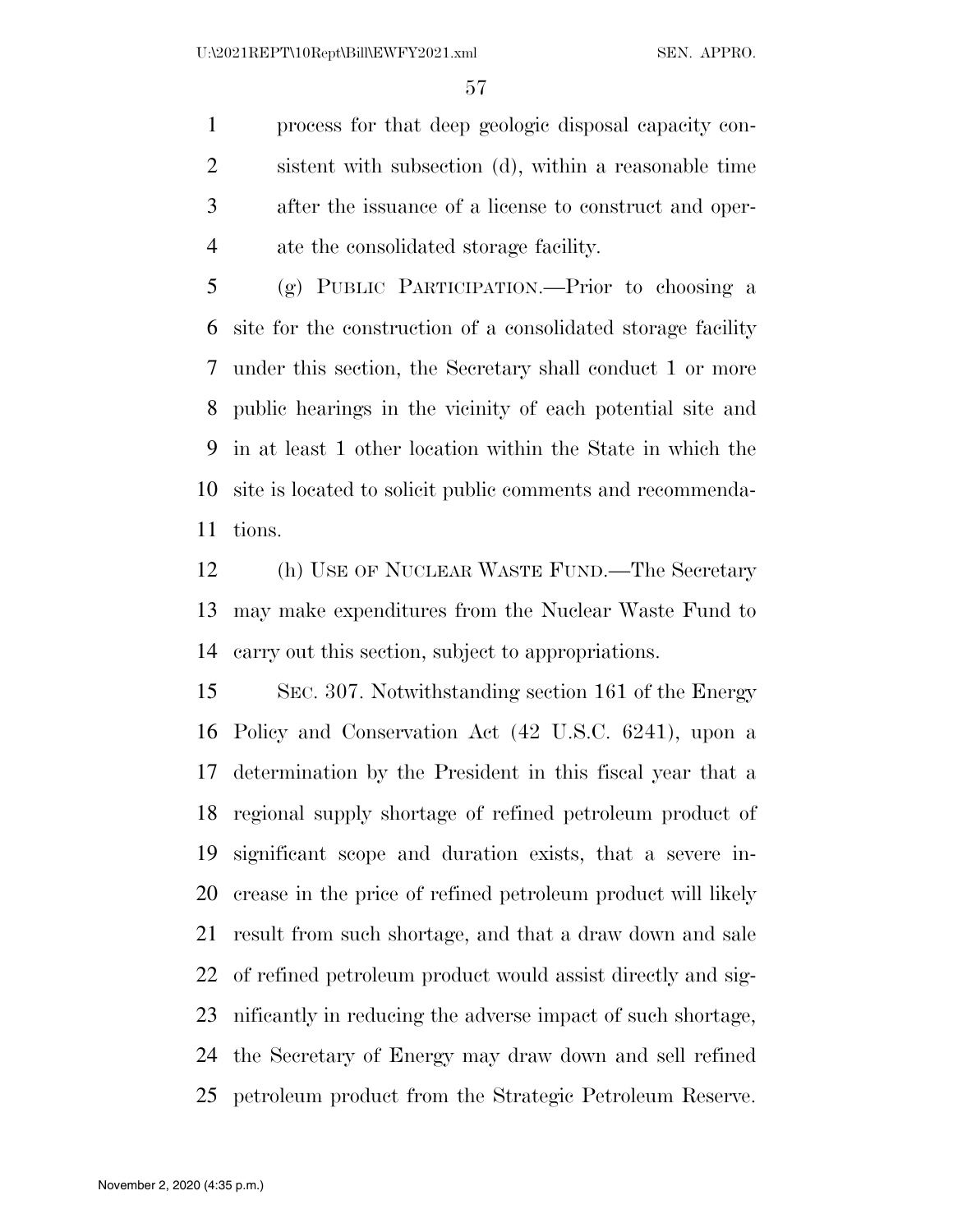Proceeds from a sale under this section shall be deposited

into the SPR Petroleum Account established in section

167 of the Energy Policy and Conservation Act (42 U.S.C.

6247), and such amounts shall be available for obligation,

without fiscal year limitation, consistent with that section.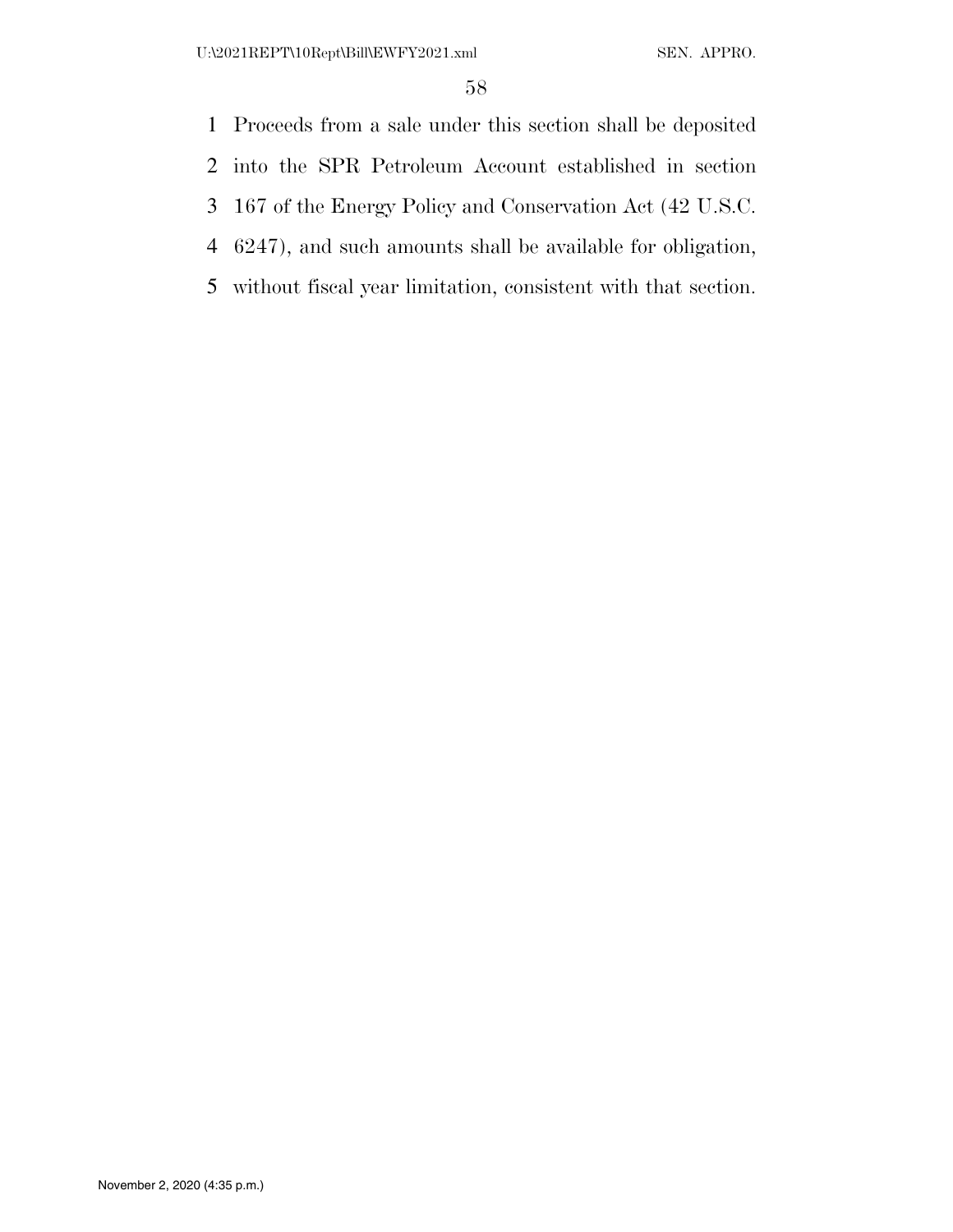| $\mathbf{1}$   | TITLE IV                                                     |
|----------------|--------------------------------------------------------------|
| $\overline{2}$ | INDEPENDENT AGENCIES                                         |
| 3              | APPALACHIAN REGIONAL COMMISSION                              |
| $\overline{4}$ | For expenses necessary to carry out the programs au-         |
| 5              | thorized by the Appalachian Regional Development Act of      |
| 6              | 1965, and for expenses necessary for the Federal Co-         |
| 7              | Chairman and the Alternate on the Appalachian Regional       |
| 8              | Commission, for payment of the Federal share of the ad-      |
| 9              | ministrative expenses of the Commission, including serv-     |
| 10             | ices as authorized by 5 U.S.C. 3109, and hire of passenger   |
| 11             | motor vehicles, \$180,000,000, to remain available until ex- |
| 12             | pended.                                                      |
| 13             | DEFENSE NUCLEAR FACILITIES SAFETY BOARD                      |
| 14             | SALARIES AND EXPENSES                                        |
| 15             | For expenses necessary for the Defense Nuclear Fa-           |
| 16             | cilities Safety Board in carrying out activities authorized  |
| 17             | by the Atomic Energy Act of 1954, as amended by Public       |
|                |                                                              |
|                | 18 Law 100-456, section 1441, \$31,000,000, to remain        |
|                | available until September 30, 2022.                          |
| 19<br>20       | DELTA REGIONAL AUTHORITY                                     |
| 21             | SALARIES AND EXPENSES                                        |
| 22             | For expenses necessary for the Delta Regional Au-            |
| 23             | thority and to carry out its activities, as authorized by    |
| 24             | the Delta Regional Authority Act of 2000, notwith-           |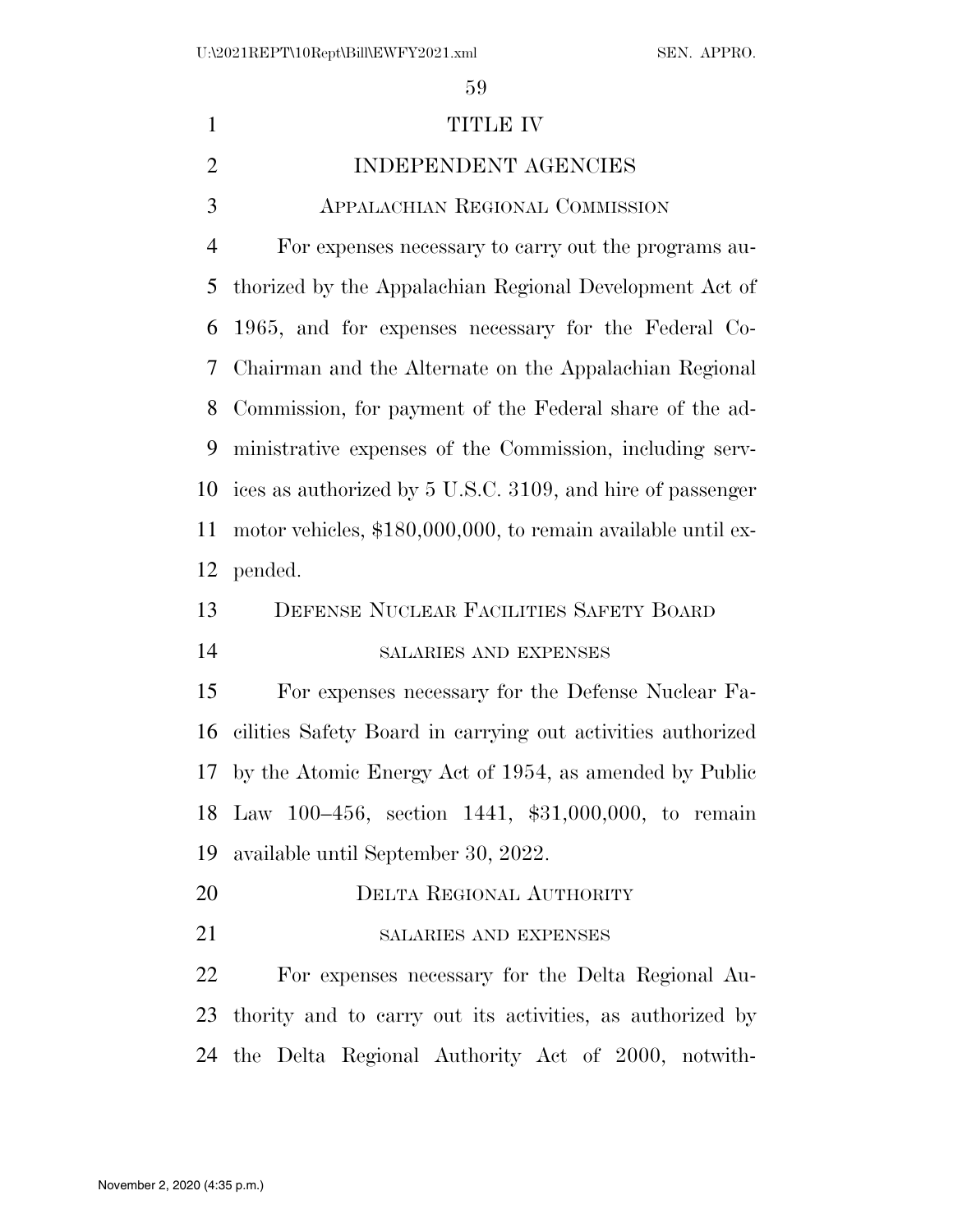standing sections 382F(d), 382M, and 382N of said Act, \$30,000,000, to remain available until expended.

# DENALI COMMISSION

 For expenses necessary for the Denali Commission including the purchase, construction, and acquisition of plant and capital equipment as necessary and other ex- penses, \$15,000,000, to remain available until expended, notwithstanding the limitations contained in section 306(g) of the Denali Commission Act of 1998: *Provided*, That funds shall be available for construction projects in an amount not to exceed 80 percent of total project cost for distressed communities, as defined by section 307 of the Denali Commission Act of 1998 (division C, title III, Public Law 105–277), as amended by section 701 of ap- pendix D, title VII, Public Law 106–113 (113 Stat. 1501A–280), and an amount not to exceed 50 percent for non-distressed communities: *Provided further*, That not- withstanding any other provision of law regarding pay- ment of a non-Federal share in connection with a grant- in-aid program, amounts under this heading shall be avail- able for the payment of such a non-Federal share for pro- grams undertaken to carry out the purposes of the Com-mission.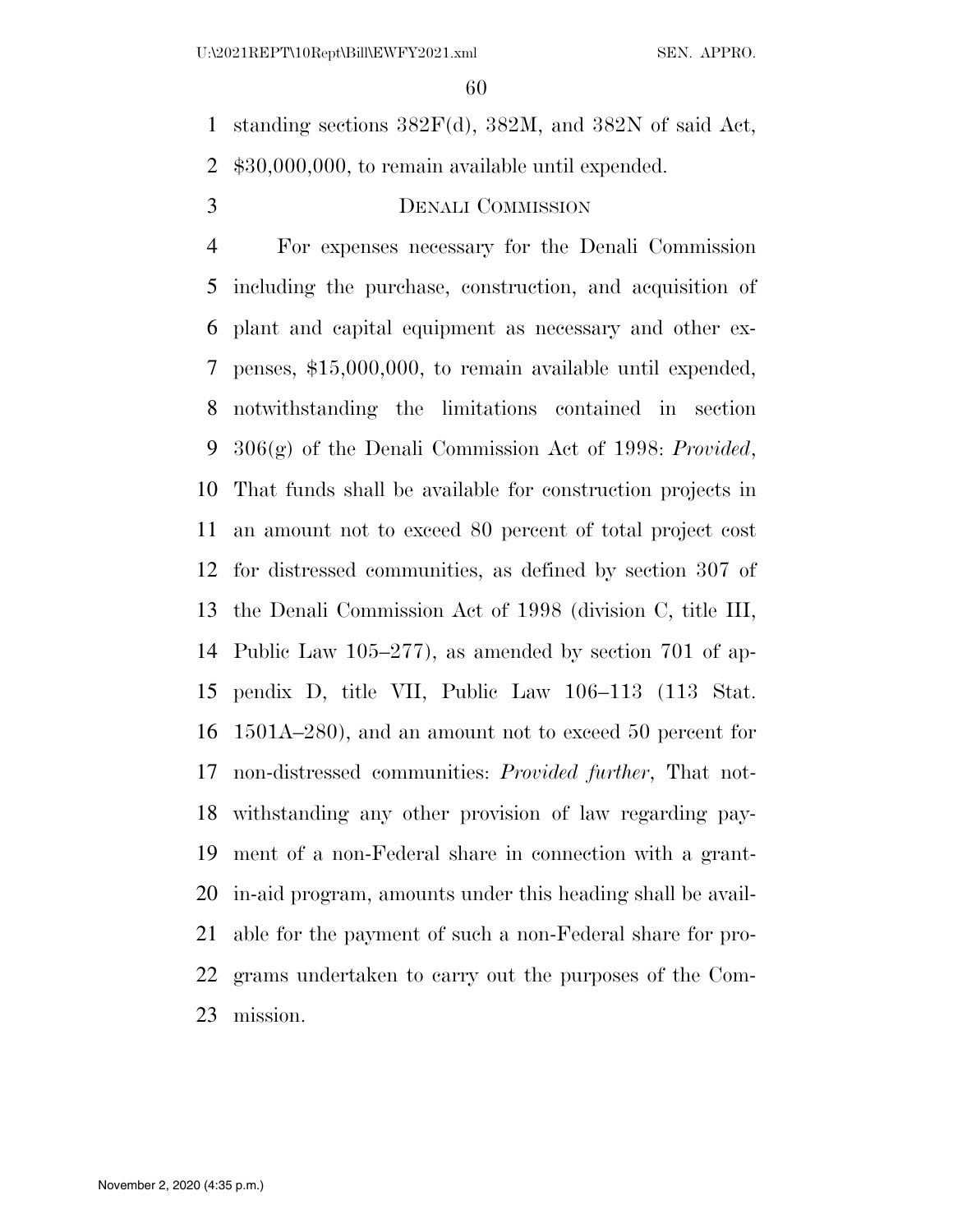NORTHERN BORDER REGIONAL COMMISSION

 For expenses necessary for the Northern Border Re- gional Commission in carrying out activities authorized by subtitle V of title 40, United States Code, \$30,000,000, to remain available until expended: *Provided*, That such amounts shall be available for administrative expenses, notwithstanding section 15751(b) of title 40, United States Code.

# NUCLEAR REGULATORY COMMISSION SALARIES AND EXPENSES

 For expenses necessary for the Commission in car- rying out the purposes of the Energy Reorganization Act of 1974 and the Atomic Energy Act of 1954, \$849,900,000, including official representation expenses not to exceed \$25,000, to remain available until expended: *Provided*, That of the amount appropriated herein, not more than \$9,500,000 may be made available for salaries, travel, and other support costs for the Office of the Com- mission, to remain available until September 30, 2022: *Provided further*, That revenues from licensing fees, in- spection services, and other services and collections esti- mated at \$729,293,000 in fiscal year 2021 shall be re- tained and used for necessary salaries and expenses in this account, notwithstanding 31 U.S.C. 3302, and shall re-main available until expended: *Provided further*, That the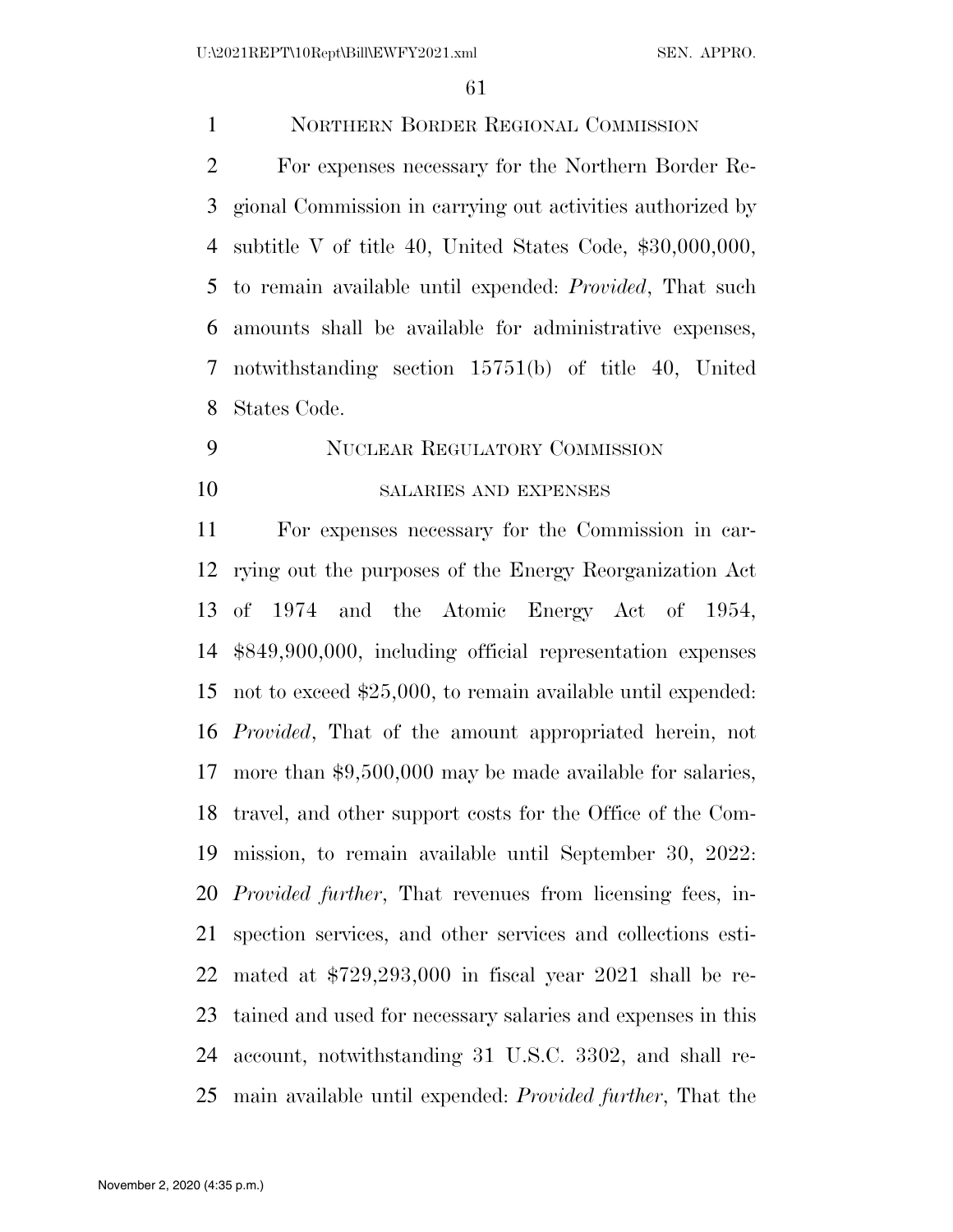sum herein appropriated shall be reduced by the amount of revenues received during fiscal year 2021 so as to result in a final fiscal year 2021 appropriation estimated at not more than \$120,607,000.

OFFICE OF INSPECTOR GENERAL

 For expenses necessary for the Office of Inspector General in carrying out the provisions of the Inspector General Act of 1978, \$13,499,000, to remain available until September 30, 2022: *Provided*, That revenues from licensing fees, inspection services, and other services and collections estimated at \$11,106,000 in fiscal year 2021 shall be retained and be available until September 30, 2022, for necessary salaries and expenses in this account, notwithstanding section 3302 of title 31, United States Code: *Provided further*, That the sum herein appropriated shall be reduced by the amount of revenues received dur- ing fiscal year 2021 so as to result in a final fiscal year 2021 appropriation estimated at not more than \$2,393,000: *Provided further*, That of the amounts appro- priated under this heading, \$1,206,000 shall be for In- spector General services for the Defense Nuclear Facilities Safety Board.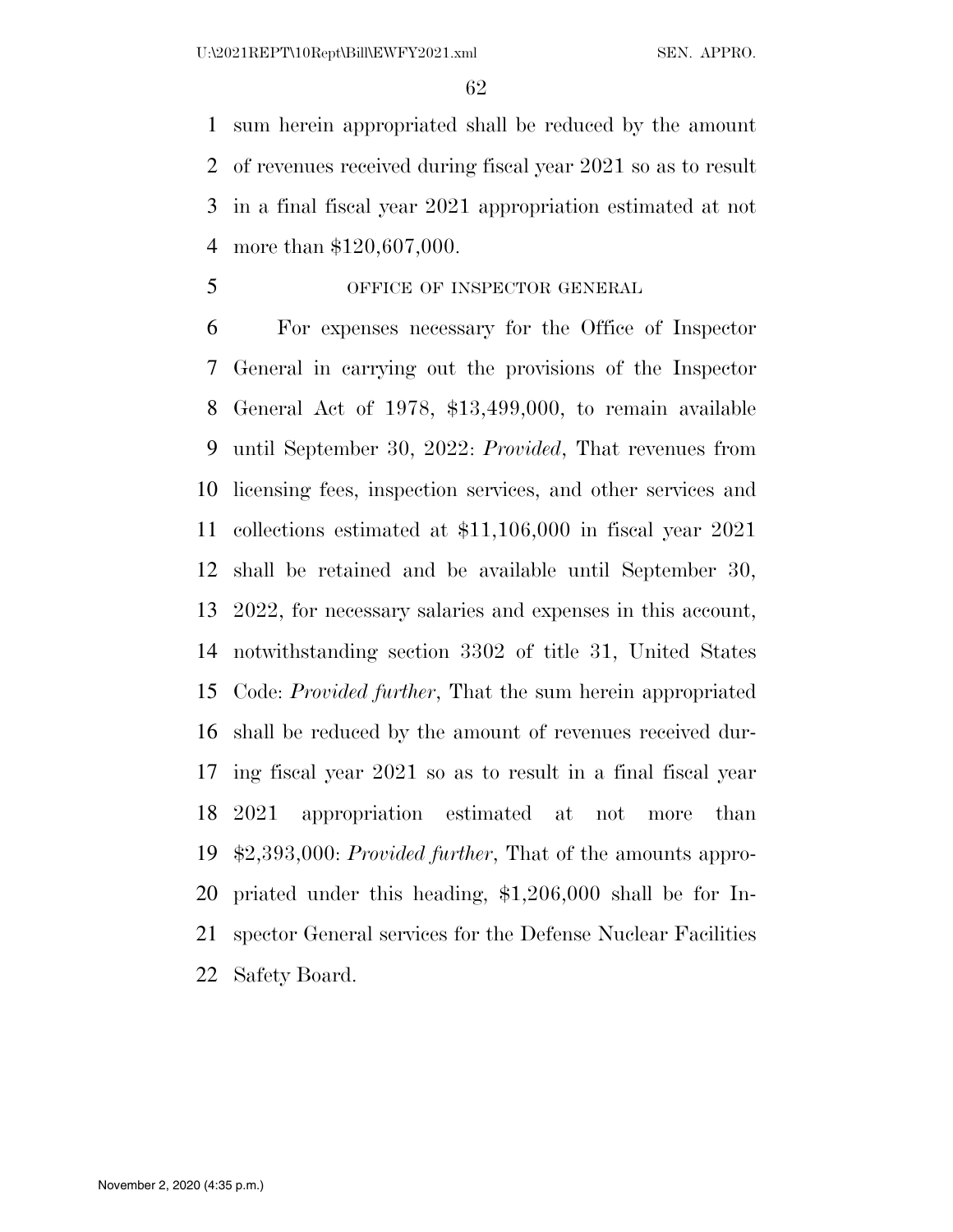| $\mathbf{1}$   | NUCLEAR WASTE TECHNICAL REVIEW BOARD                         |
|----------------|--------------------------------------------------------------|
| $\overline{2}$ | SALARIES AND EXPENSES                                        |
| 3              | For expenses necessary for the Nuclear Waste Tech-           |
| 4              | nical Review Board, as authorized by Public Law 100–         |
| 5              | 203, section 5051, $$3,600,000$ , to be derived from the Nu- |
| 6              | clear Waste Fund, to remain available until September 30,    |
| 7              | 2022.                                                        |
| 8              | GENERAL PROVISIONS-INDEPENDENT                               |
| 9              | <b>AGENCIES</b>                                              |
| 10             | SEC. 401. The Nuclear Regulatory Commission shall            |
| 11             | comply with the July 5, 2011, version of Chapter VI of       |
| 12             | its Internal Commission Procedures when responding to        |
| 13             | Congressional requests for information, consistent with      |
| 14             | Department of Justice guidance for all Federal agencies.     |
| 15             | SEC. 402. (a) The amounts made available by this             |
| 16             | title for the Nuclear Regulatory Commission may be re-       |
| 17             | programmed for any program, project, or activity, and the    |
|                | 18 Commission shall notify the Committees on Appropria-      |
| 19             | tions of both Houses of Congress at least 30 days prior      |
|                | 20 to the use of any proposed reprogramming that would       |
| 21             | cause any program funding level to increase or decrease      |
| 22             | by more than $$500,000$ or 10 percent, whichever is less,    |
|                |                                                              |

during the time period covered by this Act.

 (b)(1) The Nuclear Regulatory Commission may waive the notification requirement in subsection (a) if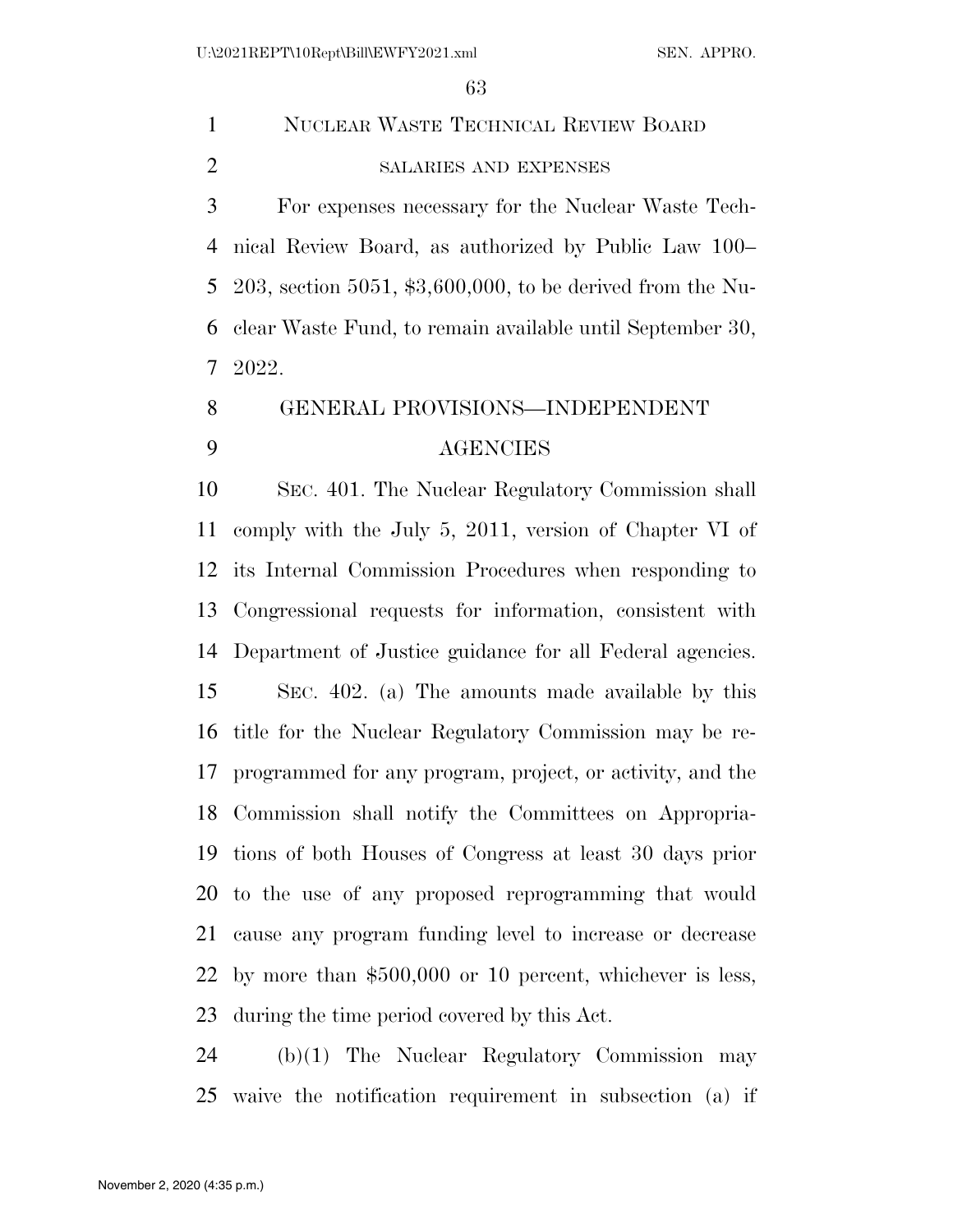compliance with such requirement would pose a substan- tial risk to human health, the environment, welfare, or na-tional security.

 (2) The Nuclear Regulatory Commission shall notify the Committees on Appropriations of both Houses of Congress of any waiver under paragraph (1) as soon as practicable, but not later than 3 days after the date of the activity to which a requirement or restriction would otherwise have applied. Such no- tice shall include an explanation of the substantial risk under paragraph (1) that permitted such waiver and shall provide a detailed report to the Commit- tees of such waiver and changes to funding levels to programs, projects, or activities.

 (c) Except as provided in subsections (a), (b), and (d), the amounts made available by this title for ''Nuclear Regulatory Commission—Salaries and Expenses'' shall be expended as directed in the explanatory statement accom-panying this Act.

20 (d) None of the funds provided for the Nuclear Regu- latory Commission shall be available for obligation or ex- penditure through a reprogramming of funds that in- creases funds or personnel for any program, project, or activity for which funds are denied or restricted by this Act.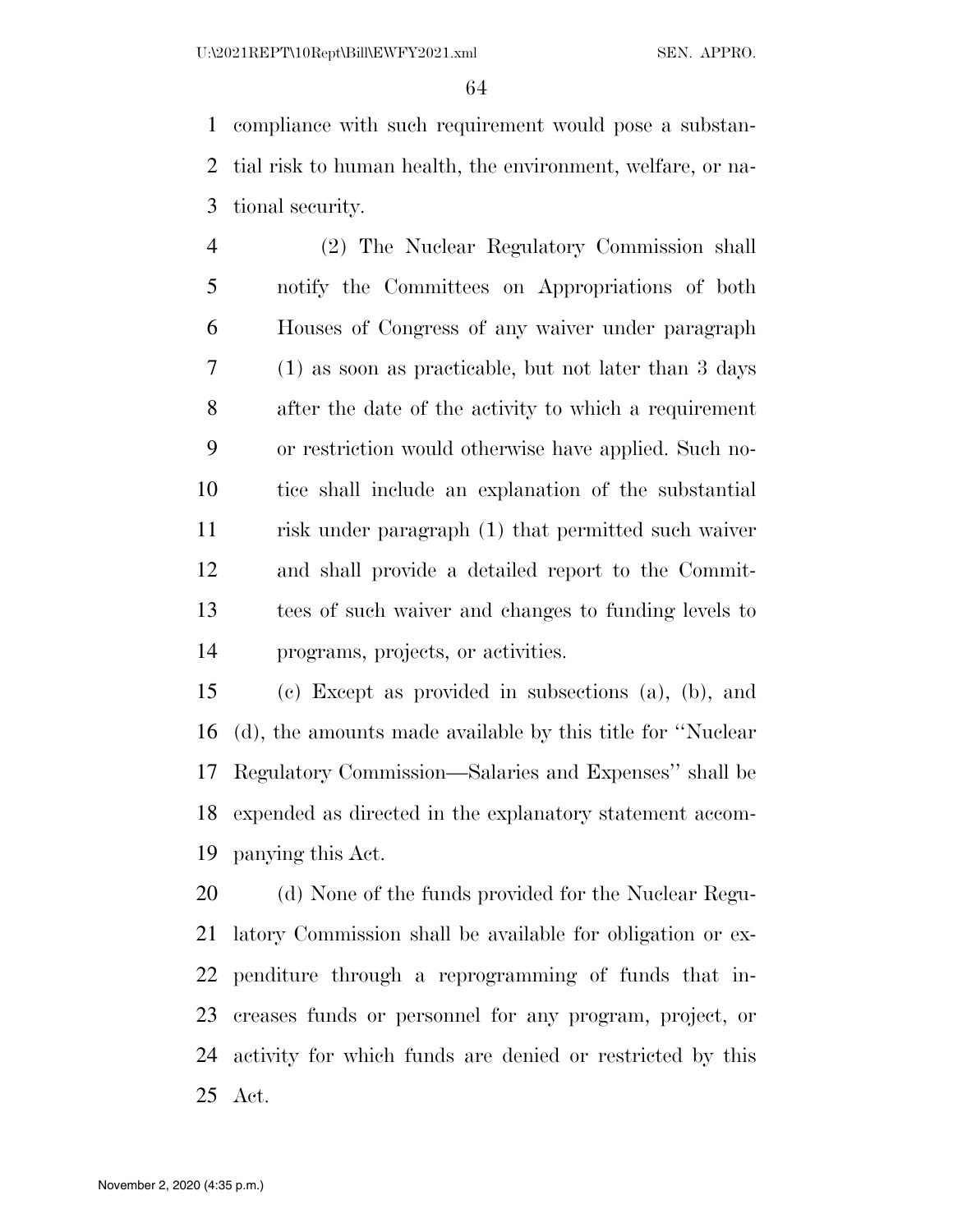(e) The Commission shall provide a monthly report to the Committees on Appropriations of both Houses of Congress, which includes the following for each program, project, or activity, including any prior year appropria-tions—

- (1) total budget authority;
- (2) total unobligated balances; and
- (3) total unliquidated obligations.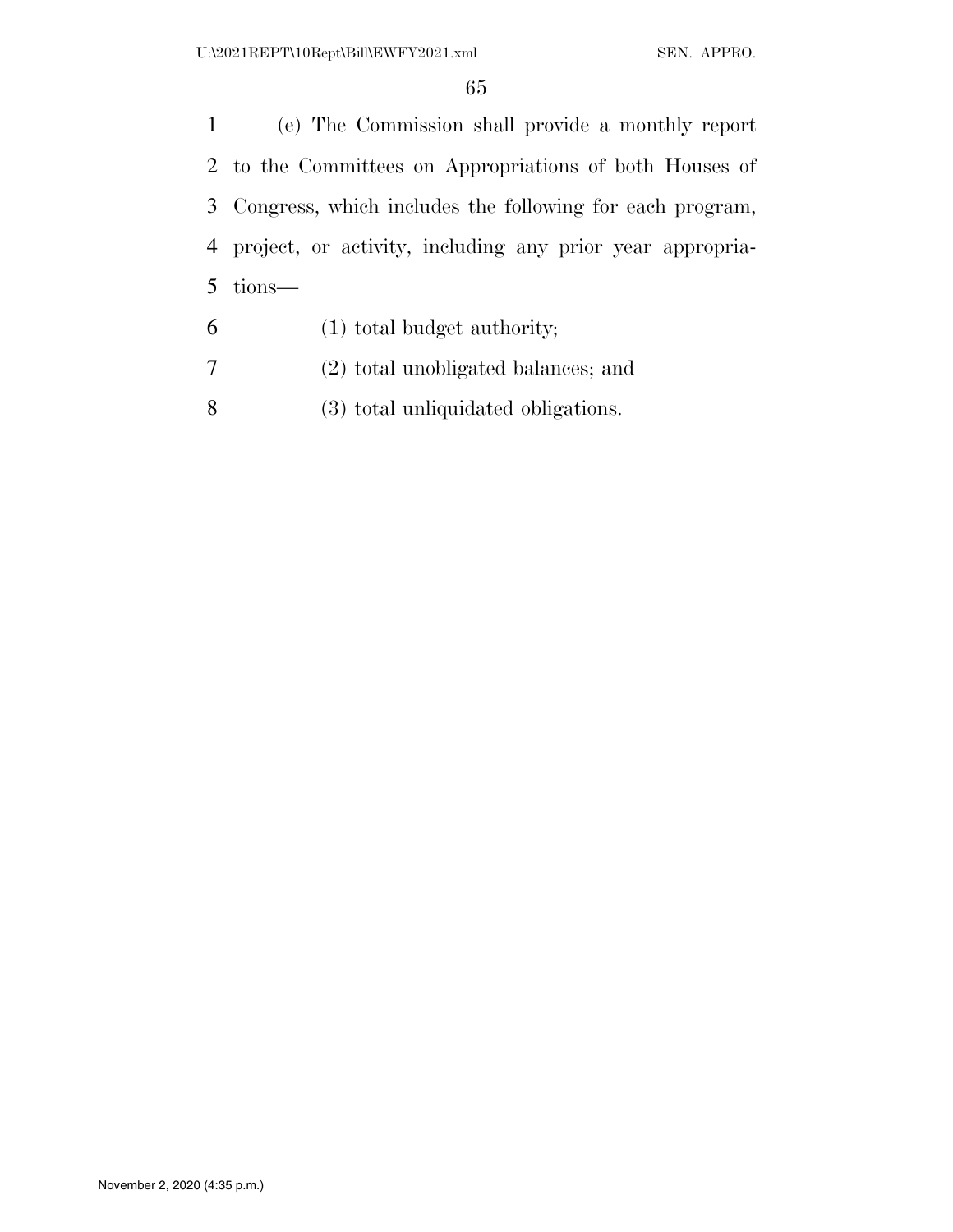#### 1 TITLE V

# GENERAL PROVISIONS

(INCLUDING TRANSFER OF FUNDS)

 SEC. 501. None of the funds appropriated by this Act may be used in any way, directly or indirectly, to influence congressional action on any legislation or appropriation matters pending before Congress, other than to commu- nicate to Members of Congress as described in 18 U.S.C. 1913.

 SEC. 502. (a) None of the funds made available in title III of this Act may be transferred to any department, agency, or instrumentality of the United States Govern- ment, except pursuant to a transfer made by or transfer authority provided in this Act or any other appropriations Act for any fiscal year, transfer authority referenced in the explanatory statement accompanying this Act, or any authority whereby a department, agency, or instrumen- tality of the United States Government may provide goods or services to another department, agency, or instrumen-tality.

 (b) None of the funds made available for any depart- ment, agency, or instrumentality of the United States Government may be transferred to accounts funded in title III of this Act, except pursuant to a transfer made by or transfer authority provided in this Act or any other appro-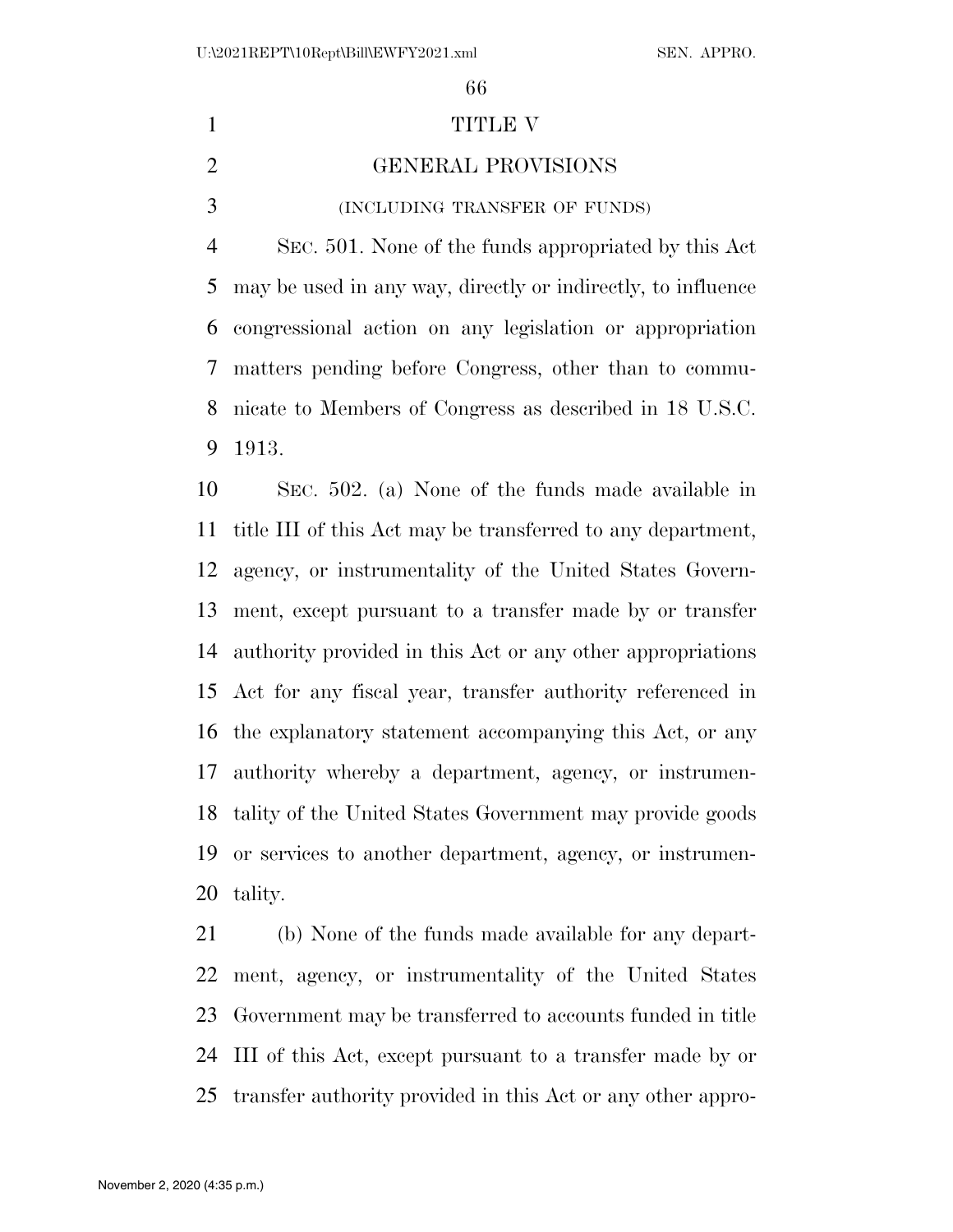priations Act for any fiscal year, transfer authority ref- erenced in the explanatory statement accompanying this Act, or any authority whereby a department, agency, or instrumentality of the United States Government may provide goods or services to another department, agency, or instrumentality.

 (c) The head of any relevant department or agency funded in this Act utilizing any transfer authority shall submit to the Committees on Appropriations of both Houses of Congress a semiannual report detailing the transfer authorities, except for any authority whereby a department, agency, or instrumentality of the United States Government may provide goods or services to an- other department, agency, or instrumentality, used in the previous 6 months and in the year-to-date. This report shall include the amounts transferred and the purposes for which they were transferred, and shall not replace or modify existing notification requirements for each author-ity.

 SEC. 503. None of the funds made available by this Act may be used in contravention of Executive Order No. 12898 of February 11, 1994 (Federal Actions to Address Environmental Justice in Minority Populations and Low-Income Populations).